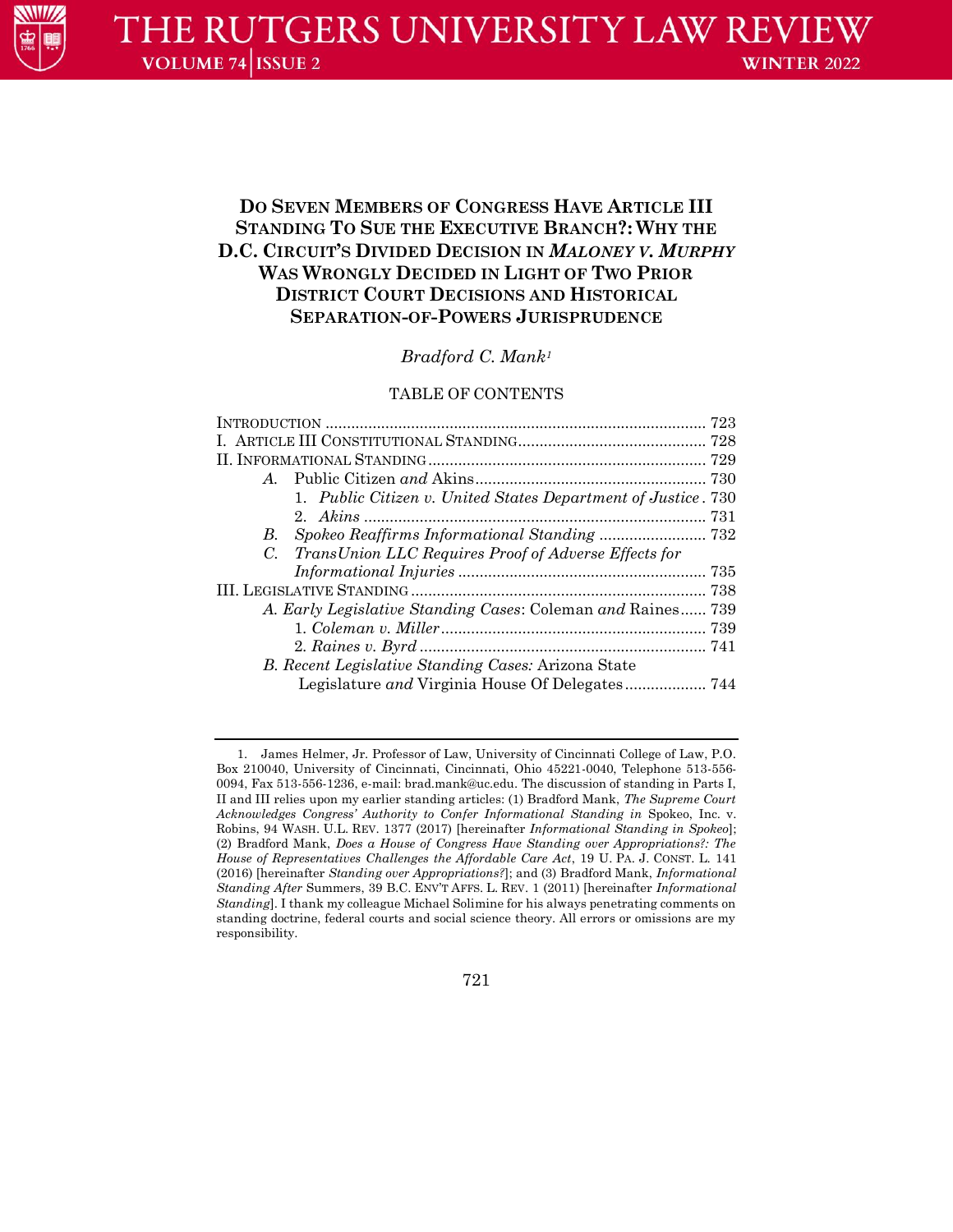| 1. Arizona State Legislature v. Arizona Independent          |  |
|--------------------------------------------------------------|--|
|                                                              |  |
| 2. Virginia House Of Delegates v. Bethune-Hill  747          |  |
| IV. THE MALONEY DECISION AND THE DISTRICT COURT DECISIONS IN |  |
|                                                              |  |
|                                                              |  |
|                                                              |  |
|                                                              |  |
|                                                              |  |
|                                                              |  |

#### **ABSTRACT**

*The D.C. Circuit's divided decision in* Maloney v. Murphy *granting standing to minority party members of the House Oversight Committee appears questionable in light of two prior district court decisions in* Waxman *and* Cummings *that had denied standing in similar circumstances. Most importantly,*  Maloney *is inconsistent with Supreme Court precedent regarding standing for individual members of Congress. In* Raines v. Byrd*, the Supreme Court held that individual members of Congress generally do not have standing to enforce institutional congressional interests such as whether a statute is constitutional, but that one or both Houses of Congress must sue as an institution. The* Maloney *decision inappropriately applied a cognizable personal standing injury theory to the case to incorrectly find standing when the case should have been governed by* Raines*' institutional injury rule allowing only a House or Houses of Congress to sue the Executive Branch, and the court should have denied standing. There are fundamental separation-of-powers concerns about federal courts intervening in disputes brought by legislators against the Executive Branch, and, as a result, courts properly take a narrow view of Article III standing in such cases. However, a House of Congress could sue to enforce a subpoena for such information, or an individual Member of Congress could bring a FOIA request. The* Maloney *majority opinion is cleverly argued, but it lacks the nuance and attention to historical practice in separation-of-powers cases in District Judge Mehta's* Cummings *decision, which* Maloney *unfortunately reversed. This article seeks to expose the weaknesses in the standing theory in the* Maloney *decision, and, to prevent a flood of suits by small numbers of congressional members that could lead to excessive judicial involvement in*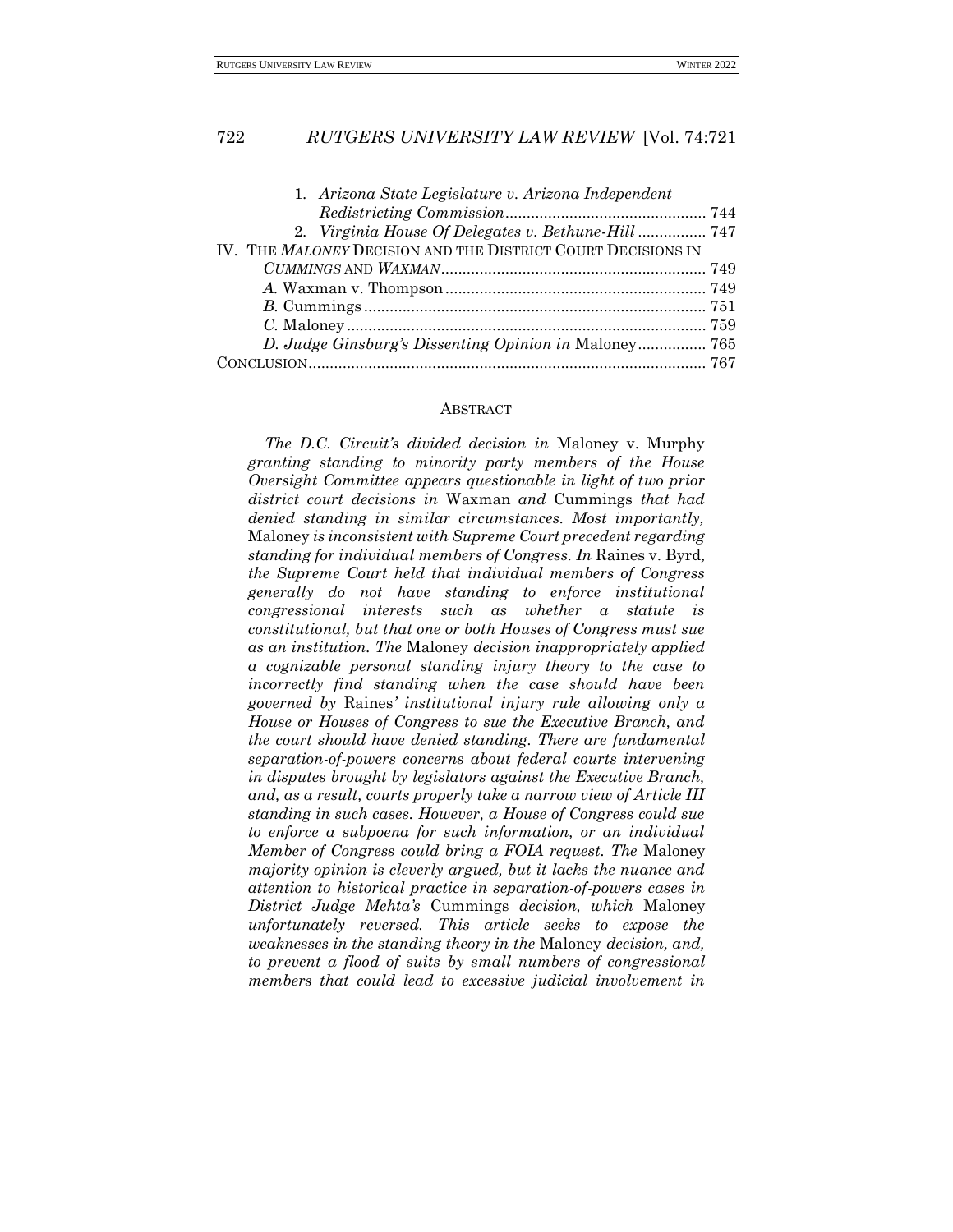*political disputes between the Executive Branch and aggrieved individual members of Congress. Additionally, even if* Maloney *was correctly decided at the time, the Supreme Court's subsequent* TransUnion LLC v. Ramirez *decision, 141 S. Ct. 2190 (2021), raises serious doubts by requiring proof of adverse effects for informational injuries that the* Maloney *plaintiffs might not have been able to prove.*

### **INTRODUCTION**

In late 2020, the Court of Appeals for the District of Columbia Circuit ("D.C. Circuit") in a divided two to one opinion in *Maloney v. Murphy*<sup>2</sup> became the first federal court of appeals to substantively address the Article III standing of members of Congress pursuant to 5 U.S.C. § 2954,<sup>3</sup> which was enacted in 1928 and authorizes at least seven members of the Committee on Government Operations of the House of Representatives or five members of the Senate Committee on Governmental Affairs to require a federal agency to "submit any information requested of it relating to any matter within the jurisdiction of the committee."<sup>4</sup> The *Maloney* court reversed the decision below by U.S. District Court Judge Amit P. Mehta, who was appointed by President Obama,<sup>5</sup> in *Cummings v. Murphy*. <sup>6</sup> The D.C. Circuit's divided decision granting standing to minority party members of the House Oversight Committee appears questionable in light of two prior district court decisions that had denied standing in similar circumstances.<sup>7</sup>

Two district court decisions prior to *Maloney* had concluded that § 2954 does not give members of Congress Article III standing to sue in

29 U.S.C. § 2954.

<sup>2.</sup> 984 F.3d 50 (D.C. Cir. 2020).

<sup>3.</sup> An Executive agency, on request of the Committee on Government Operations of the House of Representatives, or of any seven members thereof, or on request of the Committee on Governmental Affairs of the Senate, or any five members thereof, shall submit any information requested of it relating to any matter within the jurisdiction of the committee.

<sup>4.</sup> *Id.*; *Maloney*, 984 F.3d at 54–56.

<sup>5.</sup> *District Court Judge Amit P. Mehta*, U.S. DIST. CT.: DIST. OF D.C., https://www.dcd.uscourts.gov/content/district-judge-amit-p-mehta (last visited Mar. 3, 2022); *President Obama Nominated Allison Dale Burroughs and Amit Priyavadan Mehta to Serve on the United States District Courts*, DON411.COM (July 31, 2014), https://don411.com/president-obama-nominated-allison-dale-burroughs-and-amitpriyavadan-mehta-to-serve-on-the-united-states-district-courts/.

<sup>6.</sup> 321 F. Supp. 3d 92 (D.D.C. 2018), *rev'd sub nom.* Maloney v. Murphy, 984 F.3d 50 (D.C. Cir. 2020).

<sup>7.</sup> *See infra* Part IV.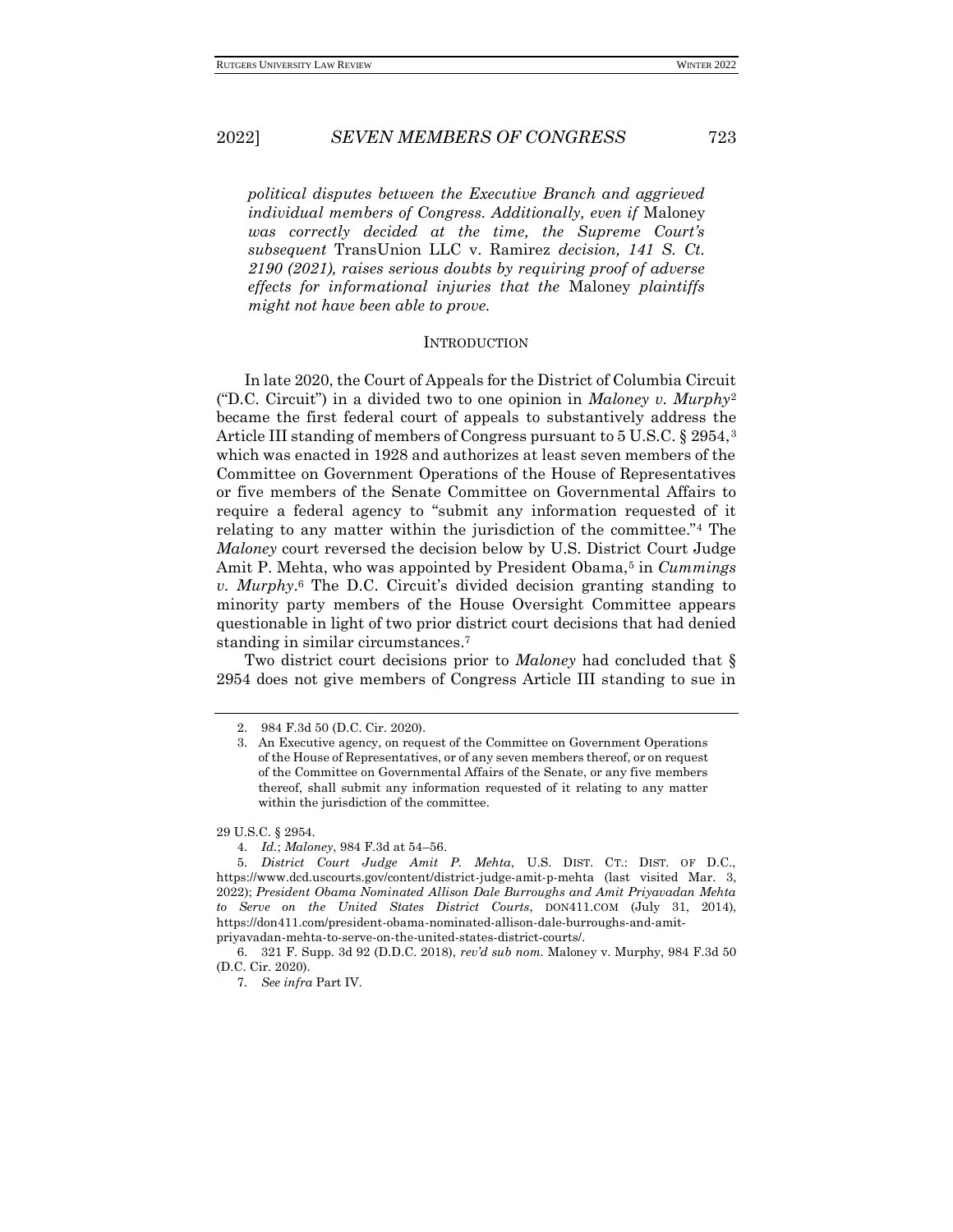light of applicable Supreme Court precedent regarding legislative standing.<sup>8</sup> First, the *Cummings* decision had denied Article III standing to Representative Elijah Cummings and seven other members of the House Oversight Committee because (1) applicable Supreme Court precedent suggested that the plaintiffs had an unenforceable institutional injury that only a House of Congress could enforce rather than an appropriate personal standing injury, (2) the failure of the plaintiffs to obtain approval from the entire House of Representatives, and (3) the availability of alternative remedies such as the entire House approving the enforcement of a subpoena.<sup>9</sup> The District Court in *Cummings* had relied on a prior decision by U.S. District Court Judge Margaret M. Morrow, who was appointed by President Clinton,<sup>10</sup> in *Waxman v. Thompson*, <sup>11</sup> which held that eighteen members of the United States House of Representatives who served on the House Committee on Government Reform did not have Article III standing under § 2954 because individual members of Congress generally do not have standing under applicable Supreme Court precedent to sue to enforce official congressional interests, but only a House of Congress or both Houses of Congress may enforce an institutional interest such as issuing a subpoena to obtain documents.<sup>12</sup> In light of the *Cummings* and *Waxman*  decisions, the *Maloney* decision appears to be questionable.<sup>13</sup>

Most importantly, *Maloney* is inconsistent with Supreme Court precedent regarding standing for individual members of Congress.<sup>14</sup> In Raines v. Byrd,<sup>15</sup> the Supreme Court held that individual members of Congress generally do not have standing to enforce institutional congressional interests such as whether a statute is constitutional, but that one or both Houses of Congress must sue as an institution.<sup>16</sup> By

<sup>8.</sup> *Cummings*, 321 F. Supp. 3d at 113; Waxman v. Thompson, No. 04-3467, 2006 WL 8432224, at \*6–12 (C.D. Cal. July 24, 2006).

<sup>9.</sup> *Cummings*, 321 F. Supp. 3d at 113–18.

<sup>10.</sup> *Morrow, Margaret M.*, FED. JUD. CTR., https://www.fjc.gov/history/judges/morrowmargaret-m (last visited Mar. 3, 2022).

<sup>11.</sup> *Waxman*, 2006 WL 8432224, at \*1.

<sup>12.</sup> *Id.* at \*6–12.

<sup>13.</sup> *See infra* Part IV.

<sup>14.</sup> *See* Raines v. Byrd, 521 U.S. 811, 829–30 (1997).

<sup>15.</sup> *Id.*.

<sup>16.</sup> *Id.* at 829–30. Two recent D.C. Circuit cases have held that one House of Congress sometimes has standing to sue the Executive Branch, but the courts also noted that some types of congressional suits require both Houses of Congress. U.S. House of Representatives v. Mnuchin, 976 F.3d 1, 13 (D.C. Cir. 2020) ("When the injury alleged is to the Congress as a whole, one chamber does not have standing to litigate. When the injury is to the distinct prerogatives of a single chamber, that chamber does have standing to assert the injury."); Comm. on the Judiciary of the U.S. House of Representatives v. McGahn, 968 F.3d 755, 778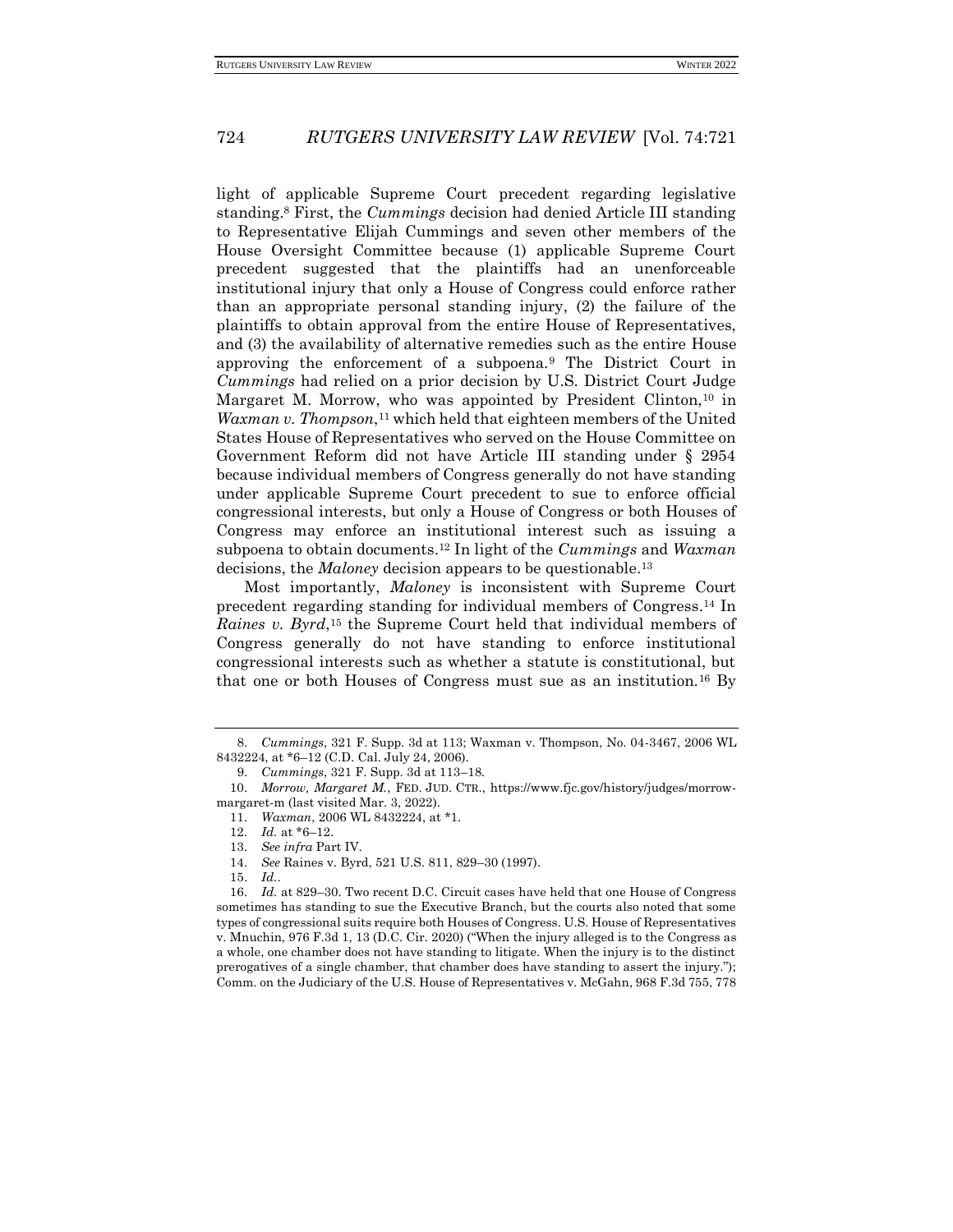contrast, in *Powell v. McCormack*, <sup>17</sup> the Court held that a member of Congress had a personal injury and had standing to sue about being denied his seat in Congress and a resulting loss of salary.<sup>18</sup> In *Maloney*, the majority analogized the denial of information to the congressional plaintiffs as similar to *Powell* and therefore found a cognizable personal standing injury,<sup>19</sup> but Judge Ginsburg in dissent argued that the case involved an institutional interest like *Raines* and was not similar to the personal injury in *Powell.*<sup>20</sup>

Neither *Raines* nor *Powell* addressed informational injuries.<sup>21</sup> Accordingly, Judge Millett's determination in *Maloney* that informational injuries to members of Congress are more like the personal injuries in *Powell* is not clearly contrary to *Raines*. <sup>22</sup> Judge Mehta in *Cummings* acknowledged that the informational injuries to members of the House Committee on Government Reform were more personal and particularized than those raised by the congressional plaintiffs over the enactment of legislation in *Raines*. <sup>23</sup> But he reasoned that the plaintiff members of Congress were fundamentally asserting an institutional injury as in *Raines* because their need for such information depended upon their status as members of Congress and the House Oversight Committee and not upon personal needs such as receiving their congressional salary, like in *Powell*. <sup>24</sup> Finally, Judge Mehta provided examples of a historical practice of resolving informational disputes between Congress and the Executive Branch by having an entire House of Congress issue a subpoena to obtain requested information rather than having members of Congress filing suit in federal court.<sup>25</sup> The line between personal injuries and institutional injuries is not always clear for members of Congress, but Judge Mehta's analysis of the facts was more nuanced, and his adherence to Supreme Court precedent was more faithful, than the *Maloney* decision even if the latter decision was not obviously wrong.<sup>26</sup>

<sup>(</sup>D.C. Cir. 2020) (en banc) (holding that the House of Representatives has standing to enforce a subpoena not involving the joinder of the Senate).

<sup>17.</sup> 395 U.S. 486 (1969).

<sup>18.</sup> *Id.* at 512–14.

<sup>19.</sup> Maloney v. Murphy, 984 F.3d 50, 65–66 (D.C. Cir. 2020).

<sup>20.</sup> *See id.* at 70–76 (Ginsburg, J., dissenting).

<sup>21.</sup> *See infra* Part III.A.2.

<sup>22.</sup> *See Maloney*, 984 F.3d at 62–70.

<sup>23.</sup> *See* Cummings v. Murphy, 321 F. Supp. 3d 92, 112–13 (D.D.C. 2018), *rev'd sub nom.* Maloney v. Murphy, 984 F.3d 50 (D.C. Cir. 2020).

<sup>24.</sup> *See id.* at 108–13.

<sup>25.</sup> *Id.* at 113–17.

<sup>26.</sup> *See infra* Parts IV, Conclusion.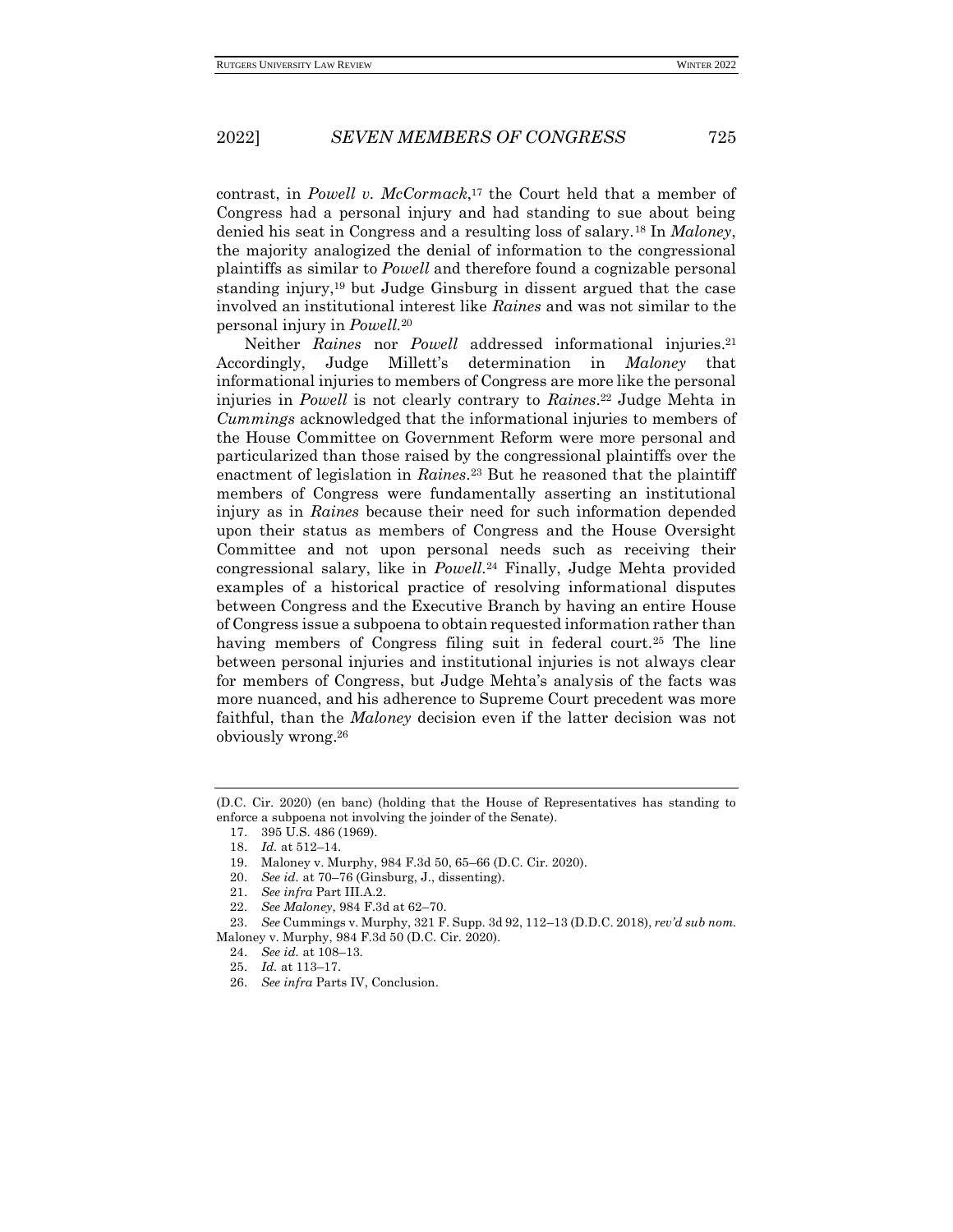The facts of *Maloney* involve then-President Donald Trump's lease of the Old Post Office in Washington, D.C. for a hotel and a congressional request by eight Members of Congress for information about that lease from the U.S. General Services Administration ("GSA").<sup>27</sup> As a matter of policy, the Trump administration should have released the information to the congressional plaintiffs, and the Trump White House did not try to defend the GSA's failure to do so.<sup>28</sup> But the specific facts involving former President Trump should not cloud the legal issue of whether § 2954 gives seven or more members of the U.S. House or five members of Senate Committees on Oversight and Reform Article III standing in federal courts to sue if a federal agency refuses a request for information from these members of Congress.<sup>29</sup> Both the district court judges in the *Cummings* and *Waxman* decisions, Judges Mehta and Morrow respectively, were appointed by Democratic presidents, but each appropriately ruled against Democratic members of Congress in their cases and in favor of Republican presidents because of separation-ofpowers concerns.<sup>30</sup> Judges Mehta and Morrow each concluded that seven members of the House or five members of the Senate may *not* sue under § 2954 in light of the *Raines* decision, but that only the entire House may sue to enforce a subpoena, or else individual members of Congress may seek information like any citizen under one of several statutes.<sup>31</sup> This article seeks to expose the weaknesses in the standing theory in the *Maloney* decision and to prevent a flood of suits by small numbers of congressional members that could lead to excessive judicial involvement in political disputes between the Executive Branch and aggrieved individual members of Congress.

Additionally, even if *Maloney* was correctly decided at the time, the Supreme Court's subsequent decision in *TransUnion LLC v. Ramirez*<sup>32</sup> raises serious doubts by requiring proof of "adverse effects" for informational injuries that the *Maloney* plaintiffs might not have been able to prove as private individuals.<sup>33</sup> Justice Kavanaugh's majority opinion in *TransUnion* suggested that the Court might apply a less strict proof of harm standard to "cases involv[ing] denial of information subject to public-disclosure or sunshine laws that entitle all members of the

<sup>27.</sup> *See Maloney*, 984 F.3d at 56–57.

<sup>28.</sup> *See infra* Conclusion.

<sup>29.</sup> *See* 29 U.S.C. § 2954; *infra* Part IV.

<sup>30.</sup> *See infra* Part IV.

<sup>31.</sup> *See infra* Part IV.

<sup>32.</sup> 141 S. Ct. 2190 (2021).

<sup>33.</sup> *See id.* at 2214 (quoting Trichell v. Midland Credit Mgmt., Inc., 964 F.3d 990, 1004 (11th Cir. 2020)) ("An 'asserted informational injury that causes no adverse effects cannot satisfy Article III.'").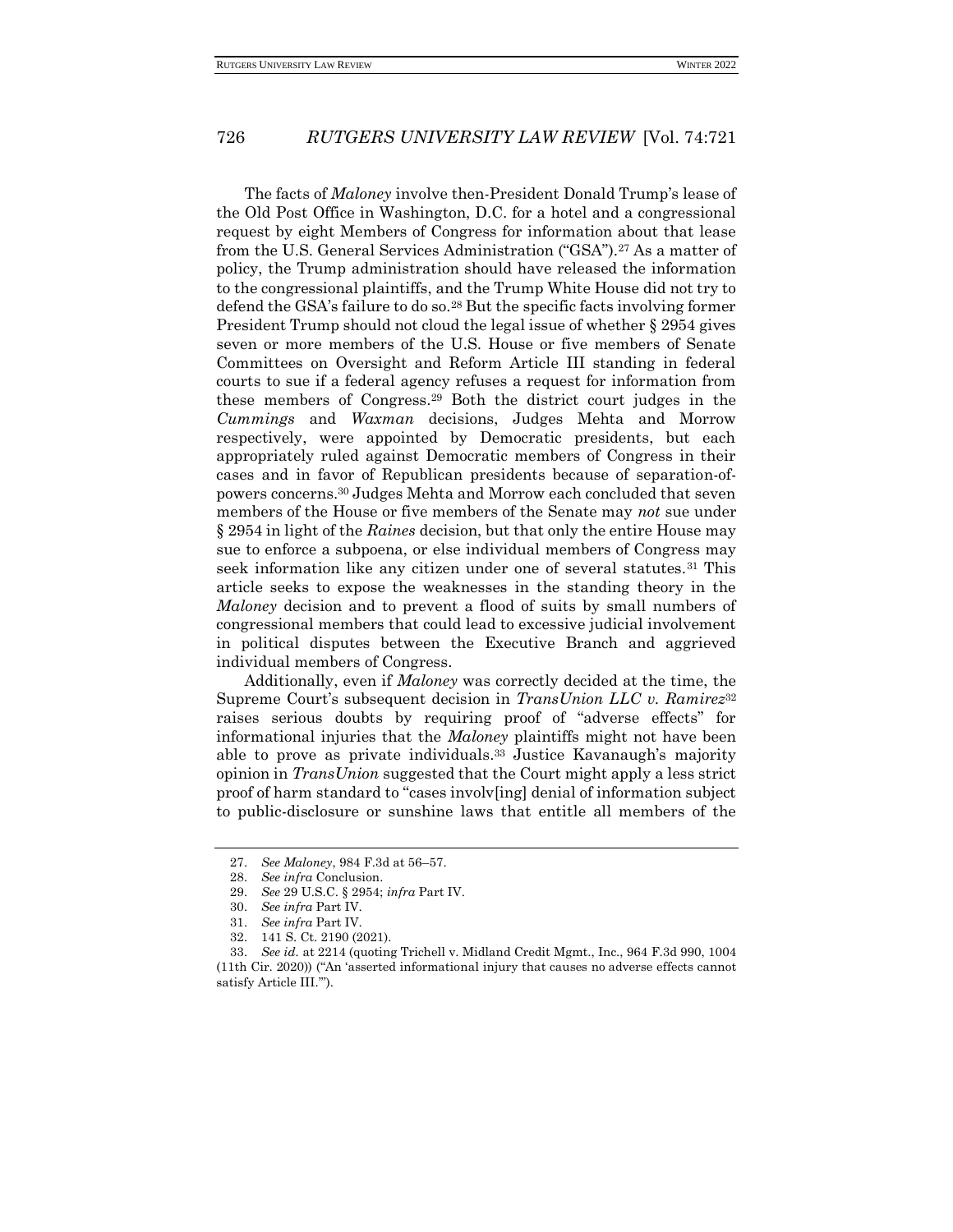public to certain information."<sup>34</sup> However, § 2954, like the Fair Credit Reporting Act ("FCRA")<sup>35</sup> statute at issue in *TransUnion*, is not "such a public-disclosure law" because only members of Congress, and not the public at large, may sue pursuant to § 2954. 36

Part I will briefly explain the fundamentals of Article III standing.<sup>37</sup> Part II will explain the basics of informational injury as a prelude to understanding the interactions of informational standing and congressional standing in Part IV.<sup>38</sup> Part III will address cases limiting the standing of individual members of Congress to either a House of Congress or the entire Congress as an institution.<sup>39</sup> Part IV will show that the district court decisions in *Cummings* and *Waxman* were correct to hold that several members of Congress do not have Article III standing under § 2954 to sue a federal agency that denies standing under that statute, and, accordingly, that the majority opinion in *Maloney* was wrongly decided.<sup>40</sup> This article will conclude that suits under § 2954 are not essential to congressional oversight of the Executive Branch because a House of Congress may issue a subpoena for such information<sup>41</sup> or an individual member could file a request under the Freedom of Information Act ("FOIA")<sup>42</sup> if members of the House or Senate Oversight Committees cannot sue under § 2954.<sup>43</sup>

<sup>34.</sup> *Id.*

<sup>35.</sup> 15 U.S.C. § 1681.

<sup>36.</sup> *TransUnion*, 141 S. Ct. at 2214. *Compare id.* ("*Akins* and *Public Citizen* do not control here [because] . . . those cases involved denial of information subject to publicdisclosure or sunshine laws that entitle all members of the public to certain information."), *with* 29 U.S.C. § 2954 (establishing right to information from Executive only for congressional members of certain oversight committees).

<sup>37.</sup> *See infra* Part I.

<sup>38.</sup> *See infra* Part II.

<sup>39.</sup> *See infra* Part III.

<sup>40.</sup> *See infra* Part IV.

<sup>41.</sup> Comm. on the Judiciary of the U.S. House of Representatives v. McGahn, 968 F.3d 755, 778 (D.C. Cir. 2020) (en banc) (holding House of Representatives has standing to enforce a subpoena not involving the joinder of the Senate).

<sup>42.</sup> 5 U.S.C. § 552.

<sup>43.</sup> *Compare Maloney*, 984 F.3d at 62 (government acknowledged right of individual members of Congress to obtain information under FOIA), *with id.* at 75 (Ginsburg, J., dissenting) (discussing subpoena authority of a House of Congress).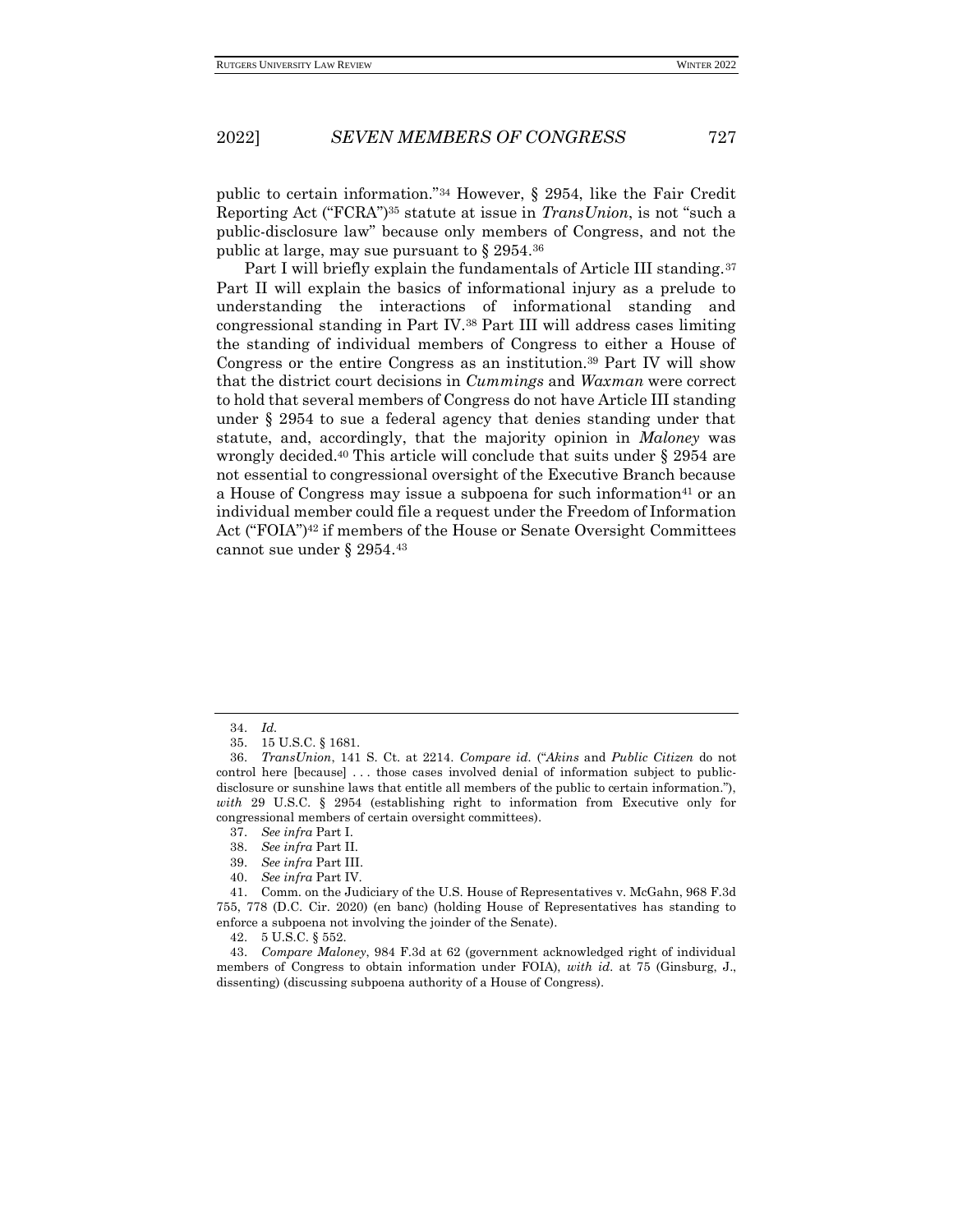#### I. ARTICLE III CONSTITUTIONAL STANDING<sup>44</sup>

The U.S. Constitution vests limited powers in each of the three branches of the federal government.<sup>45</sup> The Constitution provides that Congress has enumerated "legislative Powers,"<sup>46</sup> the President possesses "[t]he executive Power,"<sup>47</sup> and the federal courts exercise "[t]he judicial Power of the United States."<sup>48</sup> The Article III standing doctrine places limits on the types of cases that federal courts may hear based upon these separation-of-powers principles, and serves to prevent the Judicial Branch from usurping the authority of the other two branches, the Executive and Legislative, which are often referred to as the political branches.<sup>49</sup>

While the Constitution does not explicitly require that plaintiffs have Article III standing to file suit in federal courts, the Supreme Court has implied limitations on the authority of federal judges to hear suits, based on the Constitution's Article III restriction of judicial decisions to "Cases" and "Controversies," to ensure that a plaintiff has a genuine interest and stake in a case and to prevent judicial intrusion on the authority of the political branches.<sup>50</sup> A plaintiff has the burden of establishing that their

The judicial Power shall extend to all Cases, in Law and Equity, arising under this Constitution, the Laws of the United States, and Treaties made, or which shall be made, under their Authority; *–* to all Cases affecting Ambassadors, other public Ministers and Consuls; *–* to all Cases of admiralty and maritime Jurisdiction; *–* to Controversies to which the United States shall be a Party; *–* to Controversies between two or more States; *– [*between a State and Citizens of another State; *–] . . .* between Citizens of different States, *–* between Citizens of the same State claiming Lands under Grants of different States, [and between a State, or the Citizens thereof, *–* and foreign States, Citizens or Subjects.]

*Id.* at cl. 1; *Spokeo*, 578 U.S. at 337–38; Clapper v. Amnesty Int'l USA, 568 U.S. 398, 408 (2013); *DaimlerChrysler*, 547 U.S. at 339–41 (explaining why Supreme Court infers that case and controversy requirement under Article III necessitates standing limitations); *Informational Standing in Spokeo*, *supra* note 1, at 1380; *see generally* Michael E. Solimine, *Congress, Separation of Powers, and Standing*, 59 CASE W. RSRV. L. REV. 1023, 1036–38 (2009) (discussing debate over whether the Constitution implicitly requires standing to sue).

<sup>44.</sup> The discussion of standing in Parts I, II and III relies upon my earlier standing articles: (1) *Informational Standing in Spokeo*, *supra* note 1; (2) *Standing over Appropriations?*, *supra* note 1; and (3) *Informational Standing*, *supra* note 1.

<sup>45.</sup> Spokeo, Inc. v. Robins, 578 U.S. 330, 337 (2016).

<sup>46.</sup> U.S. CONST. art. I, § 1.

<sup>47.</sup> U.S. CONST*.* art. II, § 1, cl. 1.

<sup>48.</sup> U.S. CONST. art. III, § 1.

<sup>49.</sup> *See Spokeo*, 578 U.S. at 337; DaimlerChrysler Corp. v. Cuno, 547 U.S. 332, 341

<sup>(2006);</sup> Lujan v. Defs. of Wildlife, 504 U.S. 555, 559–60 (1992).

<sup>50.</sup> U.S. CONST. art. III, § 2.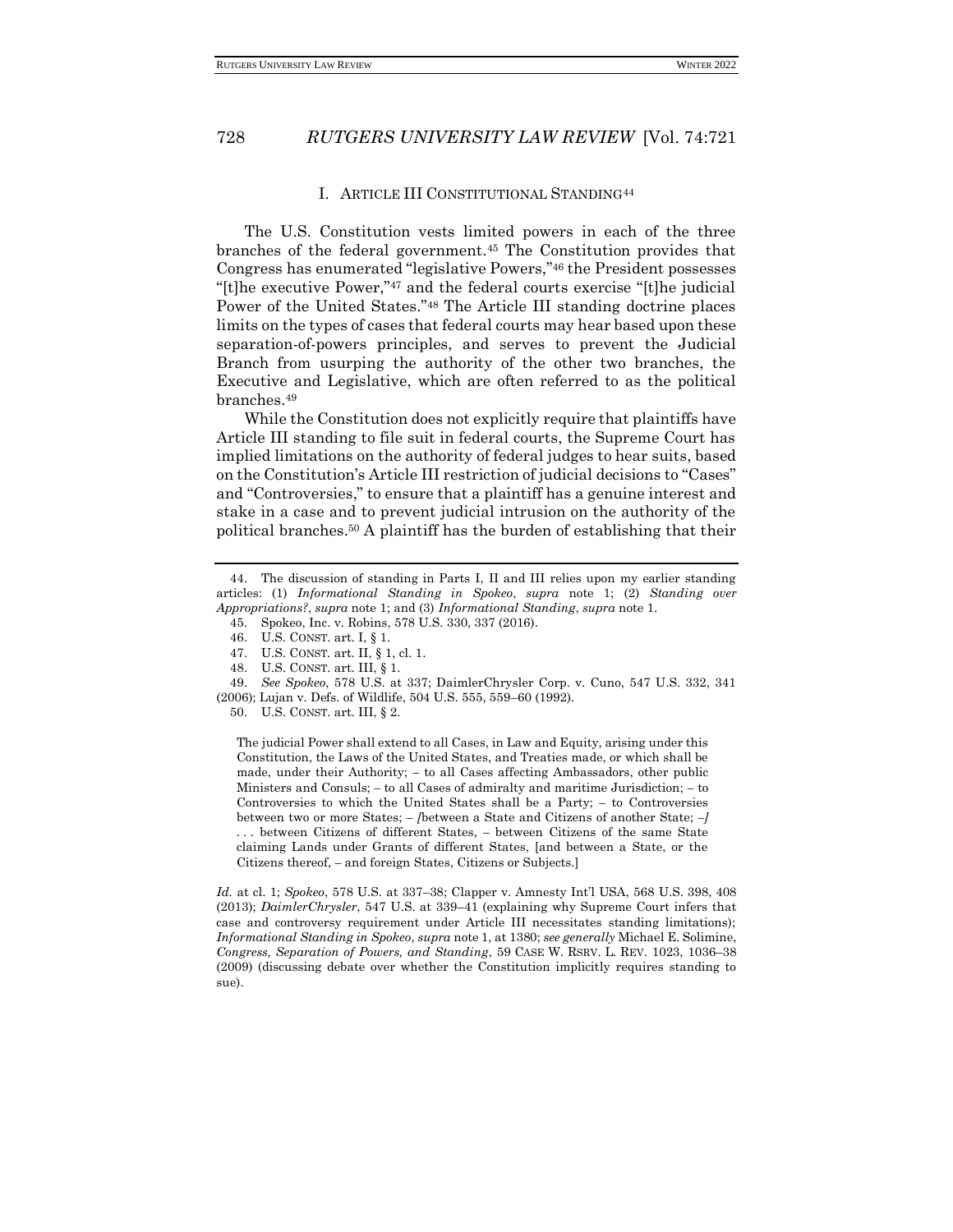suit is an appropriate "[c]ase" or "[c]ontroversy" that a federal court may hear.<sup>51</sup>

The Supreme Court has defined a three-part Article III standing test that requires a plaintiff to demonstrate: (1) a concrete and particularized injury; (2) that the injury is fairly traceable to the challenged action of the defendant; and (3) that it must be likely that the injury can be redressed by a favorable federal court decision.<sup>52</sup> A plaintiff has the burden of establishing all three parts of the standing test for each form of judicial remedy or relief sought.<sup>53</sup> A federal court must dismiss a case without deciding the merits of the case if the plaintiff fails to meet the constitutional Article III standing test.<sup>54</sup>

#### II. INFORMATIONAL STANDING

The majority opinion in *Maloney* concluded that the "agency's failure to provide information to which the Requesters are statutorily entitled is a quintessential form of concrete and particularized injury within the meaning of Article III."<sup>55</sup> The court then explained that the "Supreme Court has repeatedly held that informational injuries satisfy the injuryin-fact requirement."<sup>56</sup> Accordingly, the *Maloney* majority opinion held that the congressional requestors had suffered a *personal* informational injury akin to the personal injury in *Powell*, in which the Supreme Court had granted a member of Congress Article III standing to sue.<sup>57</sup> The U.S. government on behalf of the GSA acknowledged that a federal agency's denial of information that a plaintiff is entitled to under a statute such as FOIA generally creates an informational injury that establishes an injury sufficient for Article III standing.<sup>58</sup> However, the GSA argued that, in light of the *Raines* decision, a federal agency's refusal to give legislators information pursuant to § 2954 does not create an informational injury or Article III standing because a statute may not

<sup>51.</sup> *Clapper*, 568 U.S. at 408 (2013); Raines v. Byrd, 521 U.S. 811, 818 (1997).

<sup>52.</sup> Virginia House of Delegates v. Bethune-Hill, 139 S. Ct. 1945, 1950 (2019); Lujan v. Defs. of Wildlife, 504 U.S. 555, 560–61 (1992); *Informational Standing*, *supra* note 1, at 9.

<sup>53</sup>. *DaimlerChrysler*, 547 U.S. at 351–52; Friends of the Earth, Inc. v. Laidlaw Env't Servs., Inc., 528 U.S. 167, 185 (2000) ("[A] plaintiff must demonstrate standing separately for each form of relief sought."); *Informational Standing in Spokeo*, *supra* note 1, at 1381.

<sup>54</sup>*. See DaimlerChrysler*, 547 U.S. at 340–43; *Friends of the Earth*, 528 U.S. at 180 ("[W]e have an obligation to assure ourselves that [petitioner] had Article III standing at the outset of the litigation."); *Informational Standing in Spokeo*, *supra* note 1, at 1381.

<sup>55.</sup> Maloney v. Murphy, 984 F.3d 50, 59 (D.C. Cir. 2020).

<sup>56.</sup> *Id.*

<sup>57.</sup> *Id.* at 62–70. 58. *Id.* at 62.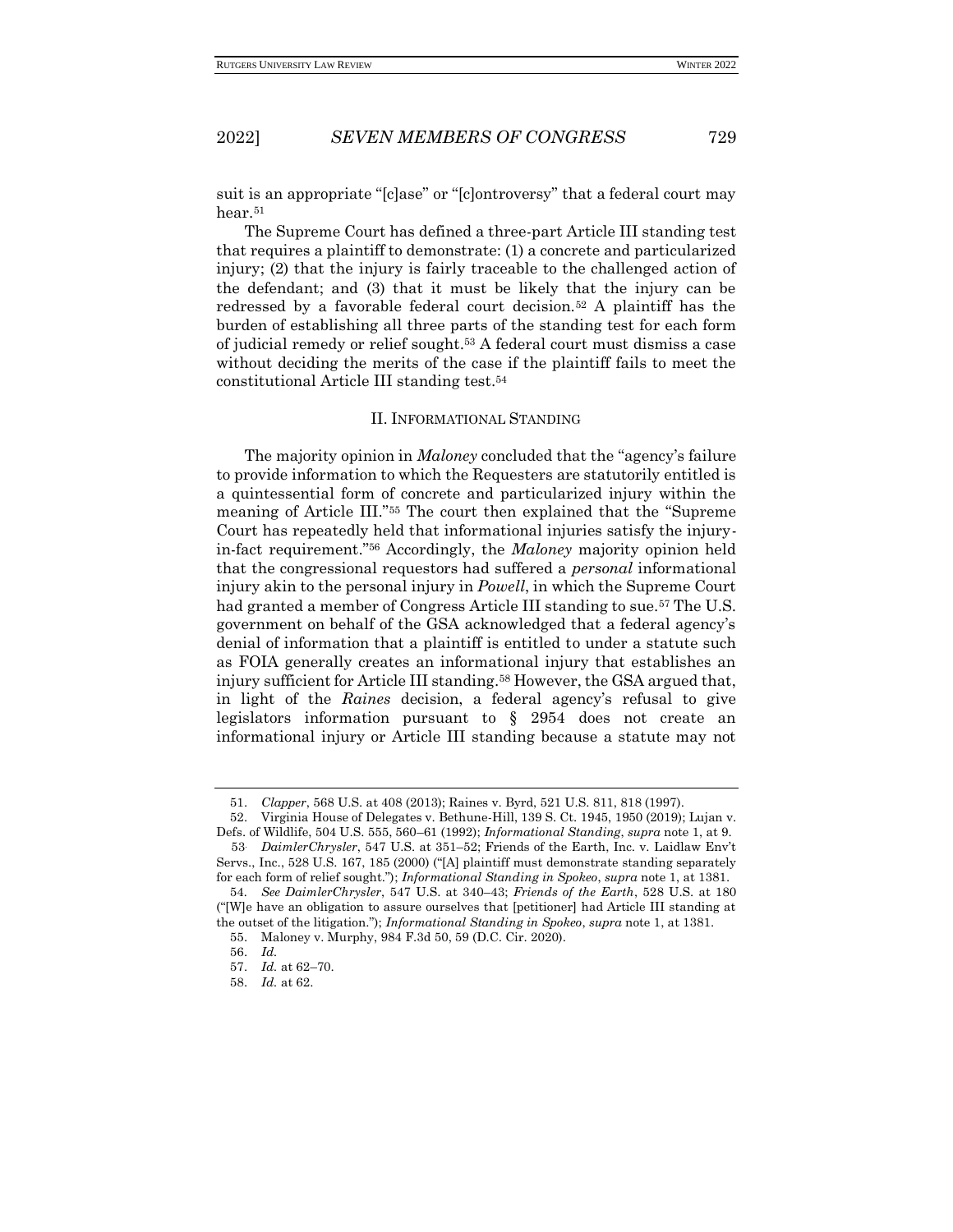give individual legislators special rights to information, only a House of Congress or the entire Congress as an institution.<sup>59</sup>

Even though the government conceded in the *Maloney* case that individual members of Congress suffer a cognizable informational injury if a federal agency denies them information pursuant to a statute such as FOIA,<sup>60</sup> it will be helpful to review Supreme Court decisions establishing that informational injuries may create Article III standing in some circumstances.<sup>61</sup> For example, in his dissenting opinion in *Maloney*, Judge Ginsburg acknowledged that the plaintiff members of Congress had suffered a concrete harm when the GSA denied them requested information about the Trump hotel project.<sup>62</sup> However, Judge Ginsburg argued that their injury was not "particularized" as required by the Supreme Court's decision in *Spokeo, Inc. v. Robins*<sup>63</sup> because they had not suffered a personal injury, but only the House as an institution.<sup>64</sup> Accordingly, it is important to understand when informational injuries are concrete *and* particularized.<sup>65</sup>

#### *A.* Public Citizen *and* Akins

#### 1. *Public Citizen v. United States Department of Justice*

In 1989, the Supreme Court in *Public Citizen v. U.S. Department of Justice*<sup>66</sup> held that the government's denial of information that the public is entitled to by statute may constitute a sufficient injury for Article III standing.<sup>67</sup> Agreeing with decisions that have recognized informational standing under the Freedom of Information Act, the Court determined that the plaintiffs had standing to seek information pursuant to the Federal Advisory Committee Act's ("FACA")<sup>68</sup> statutory mandates.<sup>69</sup> Additionally, the Court rejected the American Bar Association's ("ABA") argument that the plaintiffs did not have standing because they alleged

<sup>59.</sup> *Id.* at 62–63; *see also id.* at 70–76 (Ginsburg, J., dissenting).

<sup>60.</sup> *See id.* at 62 (majority opinion).

<sup>61.</sup> *See infra* Part II.A–C.

<sup>62.</sup> *See Maloney*, 984 F.3d at 71 (Ginsburg, J., dissenting).

<sup>63.</sup> *See id.* at 71.

<sup>64.</sup> *See id.* at 71–76.

<sup>65.</sup> *See infra* Part II.B.

<sup>66.</sup> 491 U.S. 440 (1989).

<sup>67.</sup> *Id.* at 449–50; *Informational Standing in Spokeo*, *supra* note 1, at 1383; *Informational Standing*, *supra* note 1, at 15–16. Justice Scalia took no part in the Court's consideration of the case or its decision. *See Public Citizen*, 491 U.S. at 442.

<sup>68.</sup> 5 U.S.C. app. § 1.

<sup>69.</sup> *Public Citizen*, 491 U.S. at 449; *Informational Standing in Spokeo*, *supra* note 1, at 1383; *Informational Standing*, *supra* note 1, at 16.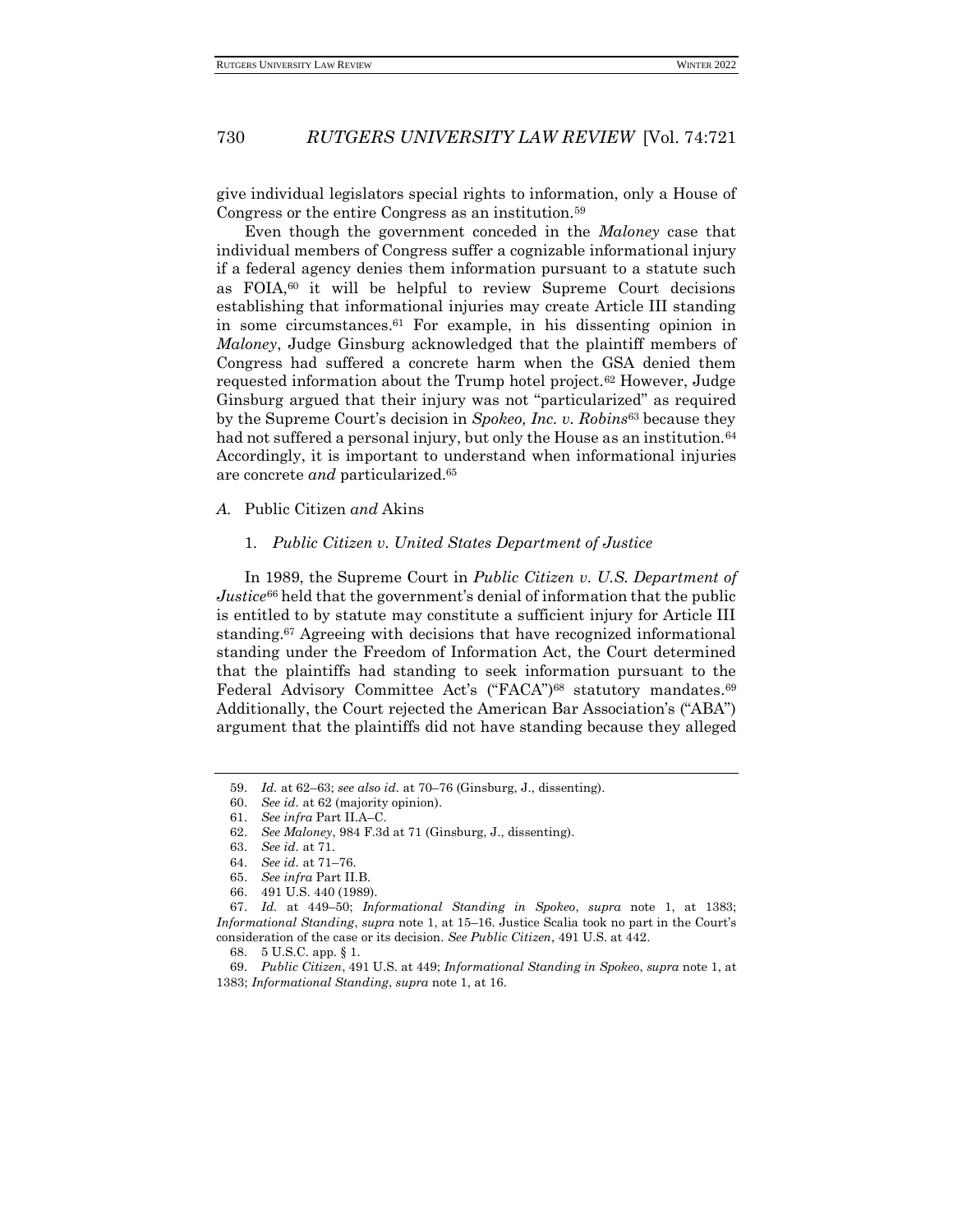a generalized grievance shared by many other citizens, observing that "the fact that numerous citizens might request the same information under the Freedom of Information Act" does not deprive a plaintiff of an informational injury and Article III standing.<sup>70</sup>

2. Akins

In 1998, the Supreme Court in *FEC v. Akins*<sup>71</sup> held that informational injuries resulting from the government's denial of information to plaintiffs that a statute requires to be made available to the public at large are possibly sufficient for Article III standing.<sup>72</sup> The *Akins* Court addressed whether plaintiff voters had standing to challenge a Federal Election Commission decision that a lobbying group, the American Israeli Political Action Committee ("AIPAC"), was not a "political committee" within the definition of the Federal Election Campaign Act of 1971 ("FECA"),<sup>73</sup> and, therefore, was not required to disclose its donors, contributions, or expenditures pursuant to that statute.<sup>74</sup> FECA "imposes extensive recordkeeping and disclosure requirements upon groups that fall within the Act's definition of a 'political committee.'"<sup>75</sup>

The *Akins* Court held that the plaintiff voters had suffered a "concrete and particular" injury in fact sufficient for Article III standing because they were deprived of their statutory right to receive designated "information [which] would help them . . . to evaluate candidates for public office," even though many other voters shared the same informational injury as the plaintiffs.<sup>76</sup> The decision determined that the government's denial of information to the plaintiff voters for which the Act required public disclosure was a constitutionally sufficient "genuine 'injury in fact.'"<sup>77</sup> The Court clarified, "The "'injury in fact' that respondents have suffered consists of their inability to obtain

<sup>70.</sup> *Public Citizen*, 491 U.S. at 449–50; *Informational Standing in Spokeo, supra* note

<sup>1,</sup> at 1384; *Informational Standing*, *supra* note 1, at 16.

<sup>71.</sup> 524 U.S. 11 (1998).

<sup>72.</sup> *Id.* at 21–25; *Informational Standing in Spokeo*, *supra* note 1, at 1384; *Informational Standing*, *supra* note 1, at 17–20.

<sup>73.</sup> 2 U.S.C. §§ 431–56 (FECA has been recodified as 52 U.S.C. §§ 30101–26).

<sup>74.</sup> *Akins*, 524 U.S. at 13–18; *Informational Standing in Spokeo*, *supra* note 1, at 1384; *Informational Standing*, *supra* note 1, at 17–18.

<sup>75.</sup> *Akins*, 524 U.S. at 14–15 (summarizing 2 U.S.C. §§ 432–34).

<sup>76.</sup> *Id.* at 21–25; *Informational Standing in Spokeo*, *supra* note 1, at 1385; *Informational Standing*, *supra* note 1, at 17–20.

<sup>77.</sup> *Akins*, 524 U.S. at 21; *Informational Standing in Spokeo*, *supra* note 1, at 1385; *Informational Standing*, *supra* note 1, at 18.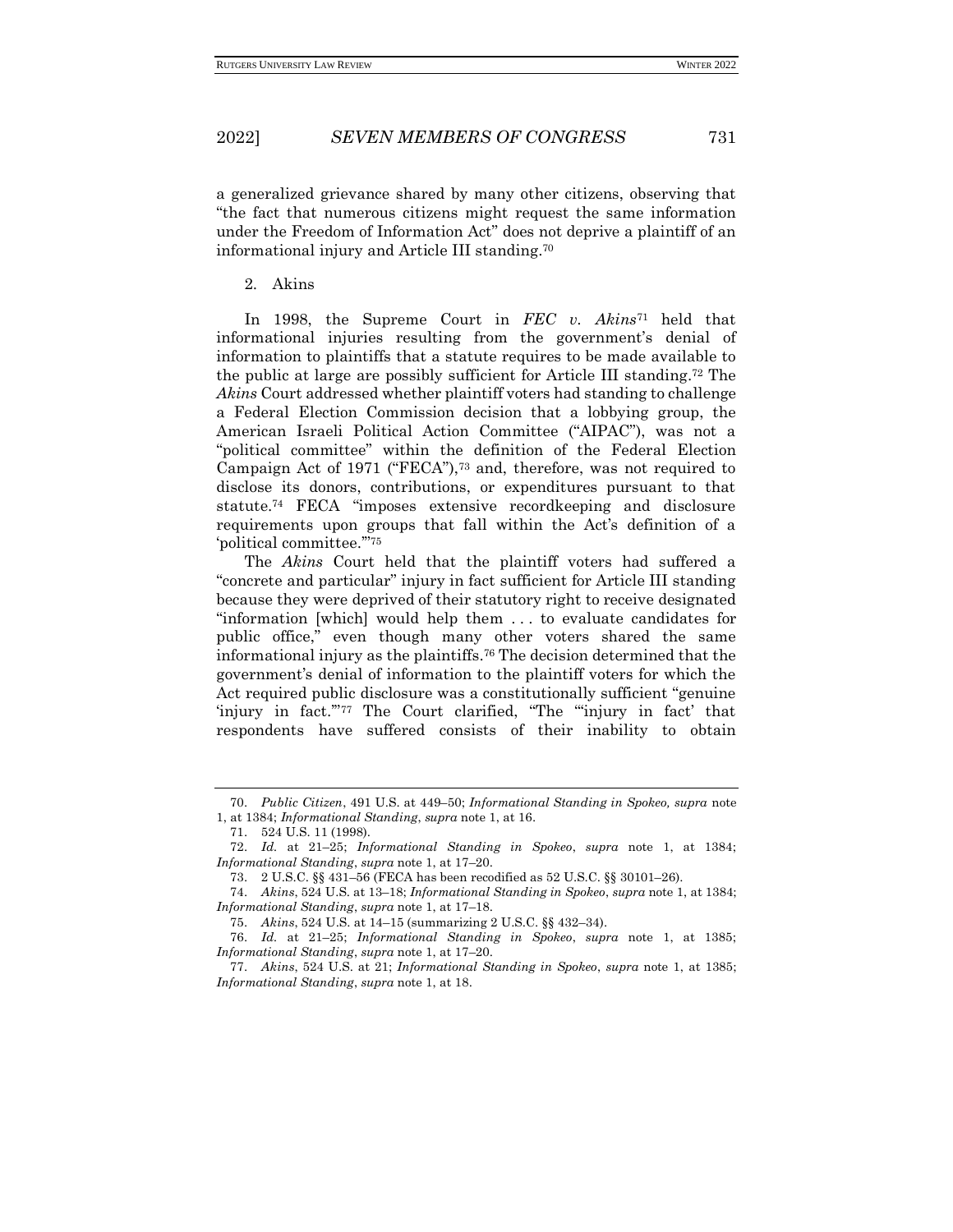information . . . the statute requires that AIPAC make [such information] public."<sup>78</sup>

Additionally, *Akins* specifically concluded that the deprivation of information that the plaintiffs could use "to evaluate candidates for public office" constituted a "concrete and particular" injury.<sup>79</sup> The Court found that the fact that "an injury [that] is widely shared . . . does not, by itself, automatically disqualify an interest for Article III purposes. Such an interest, *where sufficiently concrete*, may count as an 'injury in fact."<sup>80</sup> Thus, the *Akins* decision elucidated that courts should not deny standing solely because large numbers of persons have the same or similar injuries, so long as those injuries are concrete.<sup>81</sup> Moreover, the *Akins*  decision emphasized that courts should give important weight to Congress' intent with respect to statutory rights definitions when determining whether a statutory injury is concrete or abstract.<sup>82</sup> By contrast, Justice Scalia wrote a dissenting opinion contending that the voter plaintiffs did not have standing because their injury was common to the public at large and, accordingly, they did not have a particularized injury essential for standing.<sup>83</sup> The majority opinion in *Maloney*  interpreted *Public Citizen* and *Akins* as clearly supporting the plaintiffs' argument that a federal agency's denial of information to members of Congress pursuant to § 2954 constitutes a concrete and particularized injury sufficient for Article III standing.<sup>84</sup>

#### *B.* Spokeo *Reaffirms Informational Standing*

In 2016, the Supreme Court in *Spokeo* addressed what constitutes sufficient informational injury for Article III standing.<sup>85</sup> The *Spokeo*  Court held that a plaintiff alleging an injury in violation of a federal statute must show not only a concrete injury, but also a particularized one to satisfy the standing requirement of an injury-in-fact.<sup>86</sup> By

<sup>78.</sup> *Akins*, 524 U.S. at 21.

<sup>79.</sup> *Id.*; *Informational Standing in Spokeo*, *supra* note 1, at 1385; *Informational Standing*, *supra* note 1, at 18.

<sup>80</sup>*. Akins*, 524 U.S. at 24 (emphasis added); *Informational Standing in Spokeo*, *supra*  note 1, at 1385; *Informational Standing*, *supra* note 1, at 19.

<sup>81.</sup> *Informational Standing in Spokeo*, *supra* note 1, at 1386; *Informational Standing*, *supra* note 1, at 19–20.

<sup>82</sup>*. Akins*, 524 U.S. at 24–25; *Informational Standing in Spokeo*, *supra* note 1, at 1386; *Informational Standing*, *supra* note 1, at 19–20.

<sup>83.</sup> *Akins*, 524 U.S. at 33–37 (Scalia, J., dissenting); *Informational Standing in Spokeo*, *supra* note 1, at 1385; *Informational Standing*, *supra* note 1, at 21.

<sup>84.</sup> *See* United States v. Maloney, 984 F.3d 50, 59–61 (D.C. Cir. 2020).

<sup>85.</sup> Spokeo, Inc. v. Robins, 578 U.S. 330, 338–42 (2016).

<sup>86.</sup> *Id.* at 334, 339–40, 342–43.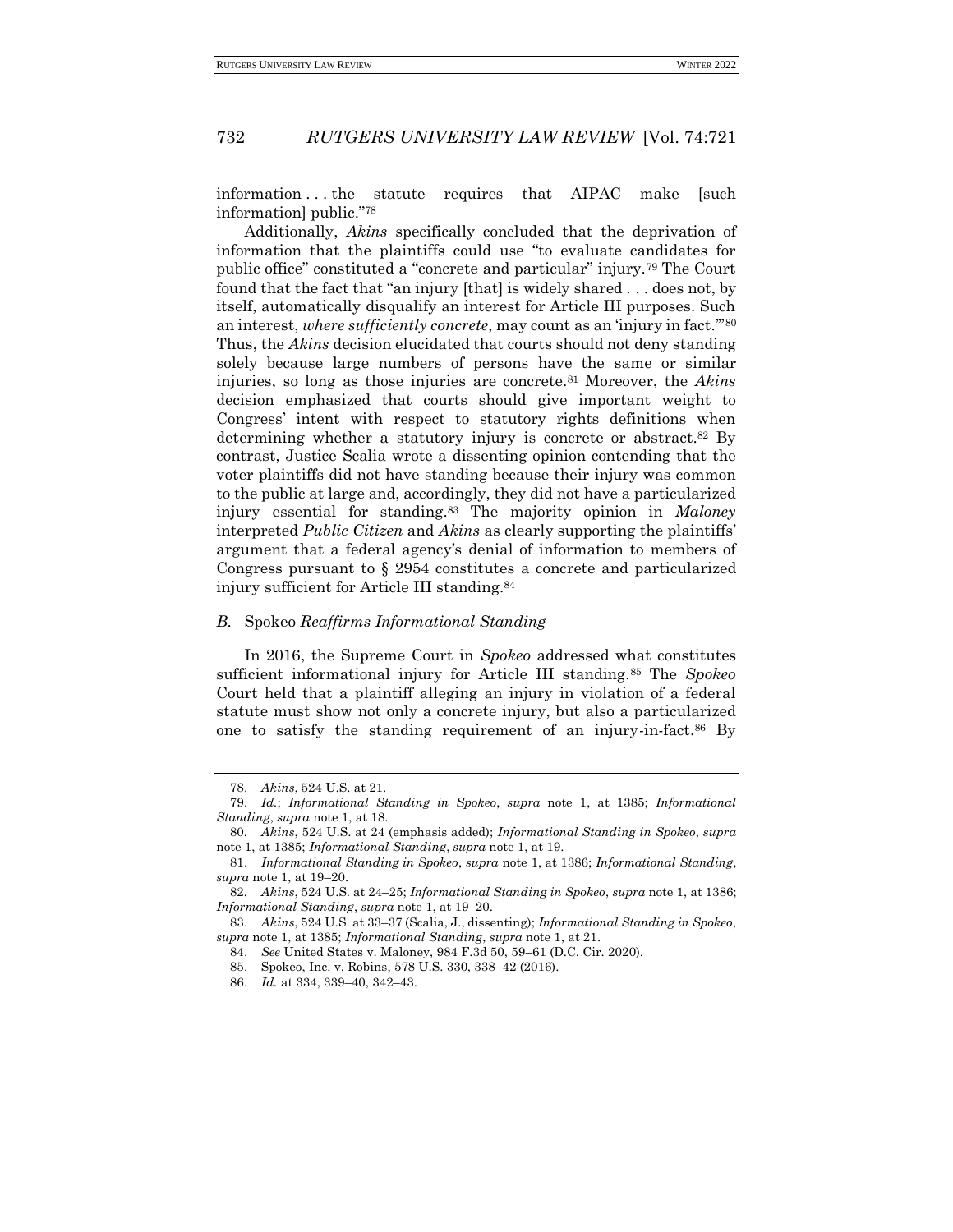contrast, Justice Ginsburg's dissenting opinion would have treated the terms "concrete" and "particularized" as synonymous and not requiring separate tests.<sup>87</sup> An important question is whether the *Spokeo* Court's distinction between concrete and particularized injuries supports Senior Circuit Judge Ginsburg's dissenting opinion in *Maloney*, which argued that the plaintiff members of Congress had suffered a concrete harm, but not a particularized injury, when the GSA denied them requested information under § 2954 because their injury was an institutional injury, one to their oversight duties, rather than a personal injury.<sup>88</sup>

The Supreme Court in *Spokeo* agreed with and quoted the definition of a particularized standing injury from its 1992 decision in *Lujan v. Defenders of Wildlife*: "[f]or an injury to be 'particularized,' it 'must affect the plaintiff in a personal and individual way.'"<sup>89</sup> In *Spokeo*, the plaintiff had clearly suffered from a personal and therefore particularized injury, but the question was whether the alleged injury was a concrete injury or a mere abstract injury.<sup>90</sup> The Supreme Court in *Spokeo* agreed with the Ninth Circuit's decision that the plaintiff, Robins, had alleged an injury to his personal interests given how the defendant Spokeo, Inc. had mishandled his personal credit information and, therefore, that the plaintiff had properly alleged a particularized standing injury.<sup>91</sup> However, the Supreme Court remanded the case back to the Ninth Circuit because the court of appeals had only found that Robins had suffered from an individualized or particularized injury, and had failed to consider whether the plaintiff also had a concrete injury.<sup>92</sup>

The *Spokeo* decision explained that "[a] 'concrete' injury must be '*de facto*'; that is, it must actually exist."<sup>93</sup> The Court further explicated, "[w]hen we have used the adjective 'concrete,' we have meant to convey the usual meaning of the term—'real,' and not 'abstract.'"<sup>94</sup> Thus, the *Spokeo* Court articulated that "[c]oncreteness, therefore, is quite different from particularization."<sup>95</sup> Additionally, the Court clarified that the "risk of real harm" can satisfy the concreteness standing test, and, as an example, observed that tort victims may recover "even if their harms

<sup>87.</sup> *See id.* at 351–52 (Ginsburg, J., dissenting).

<sup>88.</sup> *See Maloney*, 984 F.3d at 71–76 (Ginsburg, J., dissenting).

<sup>89.</sup> *Spokeo*, 578 U.S. at 339 (affirmatively quoting Lujan v. Defs. of Wildlife, 504 U.S. 555, 560 n.1 (1992)).

<sup>90.</sup> *Id.* at 333–37, 339–40.

<sup>91.</sup> *Id.* at 333–41; *Informational Standing in Spokeo*, *supra* note 1, at 1388.

<sup>92.</sup> *Spokeo*, 578 U.S. at 334, 343; *Informational Standing in Spokeo*, *supra* note 1, at 1388.

<sup>93.</sup> *Spokeo*, 578 U.S. at 340; *Informational Standing in Spokeo*, *supra* note 1, at 1388.

<sup>94.</sup> *Spokeo*, 578 U.S. at 340; *Informational Standing in Spokeo*, *supra* note 1, at 1388.

<sup>95.</sup> *Spokeo*, 578 U.S. at 340; *Informational Standing in Spokeo*, *supra* note 1, at 1388.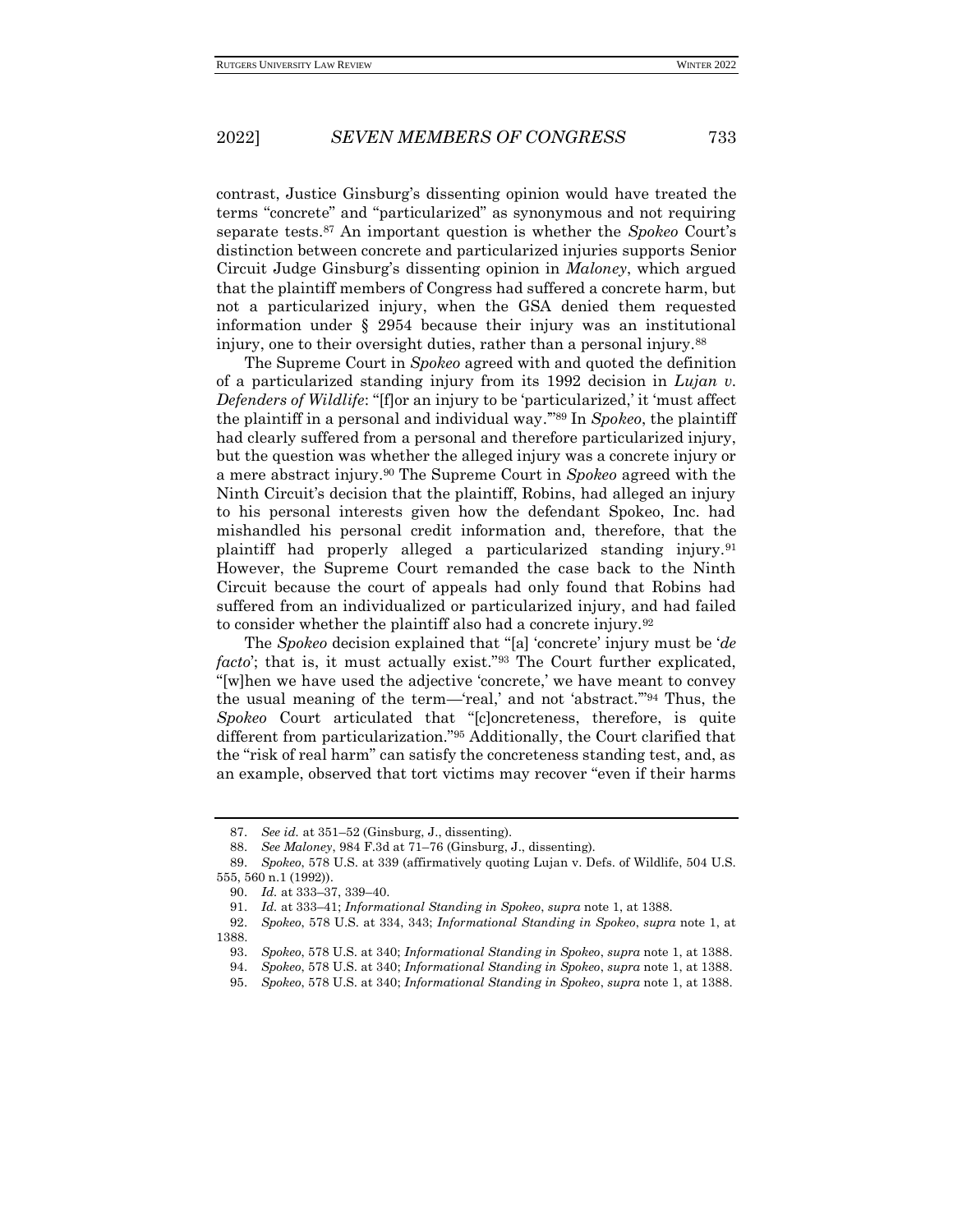may be difficult to prove or measure."<sup>96</sup> However, Justice Alito's majority opinion further elucidated the standing test by observing that a reporting inaccuracy that does not constitute a "material risk of harm" and, like an "incorrect zip code," is not a concrete injury.<sup>97</sup>

Significantly, the *Spokeo* Court considered the government's violation of a statute granting public access to government-held information to be a concrete injury that may in some cases allow a plaintiff to establish Article III standing without proof of additional harm.<sup>98</sup> The *Spokeo* Court declared, "[j]ust as the common law permitted suit in such instances, the violation of a procedural right granted by statute can be sufficient in some circumstances to constitute injury in fact. In other words, a plaintiff . . . need not allege any *additional* harm beyond the one Congress has identified."<sup>99</sup> Justice Alito's majority opinion then relied upon *Akins* and *Public Citizen* to support the Court's finding that a plaintiff in some circumstances may suffer a concrete injury from the violation of a procedural right without proving additional harm.<sup>100</sup> As this author clarified, "Congress has a significant role in defining intangible injuries for Article III standing beyond what was considered an injury under the American or English common law."<sup>101</sup> However, whether Congress can define injuries under § 2954 for members of Congress raises separation-of-powers issues that are different from the intangible injuries discussed in the *Spokeo* decision.<sup>102</sup>

As will be discussed in Part IV, the majority opinion in *Maloney* interpreted the *Spokeo* decision as supporting its determination that the congressional plaintiffs had suffered from both a concrete injury and a personal, particularized injury.<sup>103</sup> By contrast, Judge Ginsburg in his dissenting opinion in *Maloney* argued that the plaintiffs had suffered a concrete injury from the denial of information, but that the injury was not personal or particularized because it was an institutionalized injury to the entire House.<sup>104</sup> The issue of whether the injury to the congressional plaintiffs in *Maloney* was personal and particularized, or

<sup>96.</sup> *Spokeo*, 578 U.S. at 341; *Informational Standing in Spokeo*, *supra* note 1, at 1388.

<sup>97.</sup> *Spokeo*, 578 U.S. at 342; *Informational Standing in Spokeo*, *supra* note 1, at 1388.

<sup>98.</sup> *Spokeo*, 578 U.S. at 341–42 (citing FEC v. Akins, 524 U.S. 11, 20–25 (1998); Public Citizen v. Dep't of Just., 491 U.S. 440, 449 (1989)); *Informational Standing in Spokeo*, *supra* note 1, at 1388.

<sup>99.</sup> *Spokeo*, 578 U.S. at 342; *Informational Standing in Spokeo*, *supra* note 1, at 1388. 100. *Spokeo*, 578 U.S. at 342 (citing *Akins*, 524 U.S. at 20–25; *Public Citizen*, 491 U.S. at 449); *Informational Standing in Spokeo*, *supra* note 1, at 1388–89.

<sup>101.</sup> *Informational Standing in Spokeo*, *supra* note 1, at 1389; *see also Spokeo*, 578 U.S. at 340–42.

<sup>102.</sup> *See infra* Part IV.

<sup>103.</sup> *See* United States v. Maloney, 984 F.3d 50, 50, 61 (D.C. Cir. 2020); *infra* Part IV.

<sup>104.</sup> *See Maloney*, 984 F.3d at 50, 71–76 (Ginsburg, J., dissenting); *infra* Part IV.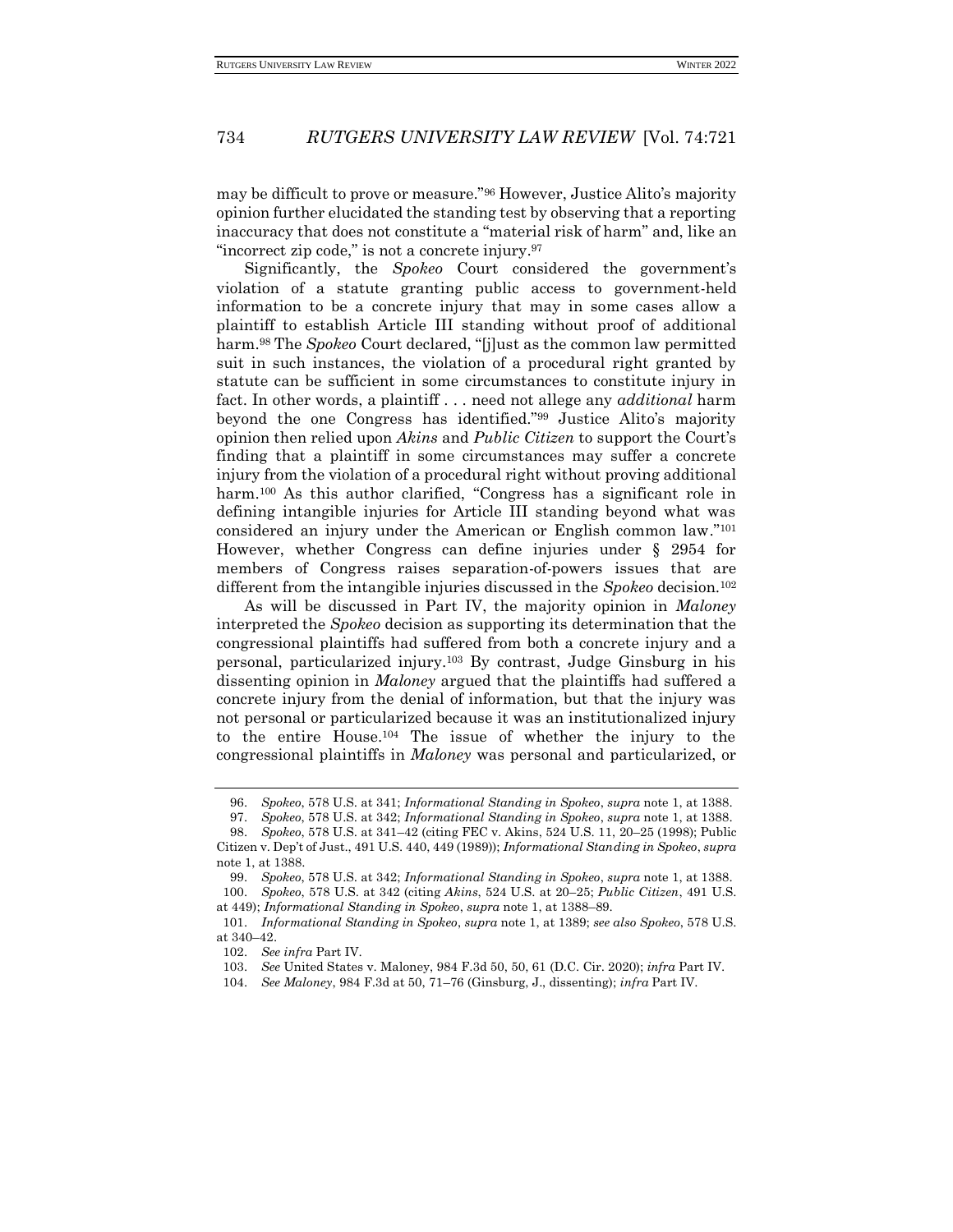institutional and not particularized, depends on the Supreme Court's congressional standing cases, which are discussed in Part III.<sup>105</sup>

## *C.* TransUnion LLC *Requires Proof of Adverse Effects for Informational Injuries*

About six months after the D.C. Circuit decided *Maloney* in December 2020,<sup>106</sup> the Supreme Court in June 2021 decided *TransUnion LLC v. Ramirez*<sup>107</sup> in a divided five to four decision.<sup>108</sup> The *TransUnion* case did not overrule the *Spokeo* decision, but it arguably narrowed or limited the Court's approach to informational standing in the view of the four dissenting justices: Justices Thomas, Breyer, Sotomayor and Kagan. <sup>109</sup> The Supreme Court's *TransUnion* decision does not clearly contradict the *Maloney* decision, but Judge Millett's broad approach to informational standing is much more similar to the dissenting opinions in *TransUnion*  than Justice Kavanaugh's majority opinion and, therefore, it is reasonable to question *Maloney's* value as precedent in light of *TransUnion*. 110

In *TransUnion*, the defendant TransUnion's credit reporting service had falsely identified 8,185 individuals as potentially being on the U.S. Treasury Department's Office of Foreign Assets Control ("OFAC") list of terrorists, drug traffickers, and other serious criminals.<sup>111</sup> The 8,185 individuals brought a class action suit<sup>112</sup> pursuant to The Fair Credit Reporting Act,<sup>113</sup> which regulates the consumer reporting agencies that compile and disseminate personal information about consumers, and authorizes lawsuits and damages for certain violations of the Act.<sup>114</sup> The parties stipulated prior to trial that only 1,853 class members had their misleading credit reports containing OFAC alerts provided to third parties during the relevant time period in the suit and that the credit files of the other 6,332 class members were not provided to third parties during the relevant time period.<sup>115</sup> The district court ruled that all class

<sup>105.</sup> *See infra* Part III.

<sup>106.</sup> *See generally Maloney*, 984 F.3d 50.

<sup>107.</sup> TransUnion LLC v. Ramirez, 141 S. Ct. 2190 (2021).

<sup>108.</sup> *See generally id.*

<sup>109.</sup> *Id.* at 2214–25 (Thomas, J., dissenting) (joined by Breyer, Sotomayor & Kagan, JJ.); *id.* at 2225–26 (Kagan, J., dissenting) (joined by Breyer & Sotomayor, JJ.).

<sup>110.</sup> *See infra* Parts II.C, IV.C.

<sup>111.</sup> *TransUnion*, 141 S. Ct. at 2200–02, 2207–09.

<sup>112.</sup> *Id.*

<sup>113.</sup> 15 U.S.C. §§ 1681, 1681a–1681x.

<sup>114.</sup> *Id.* §§ 1681, 1681a–1681x.

<sup>115.</sup> *TransUnion*, 141 S. Ct. at 2208–09.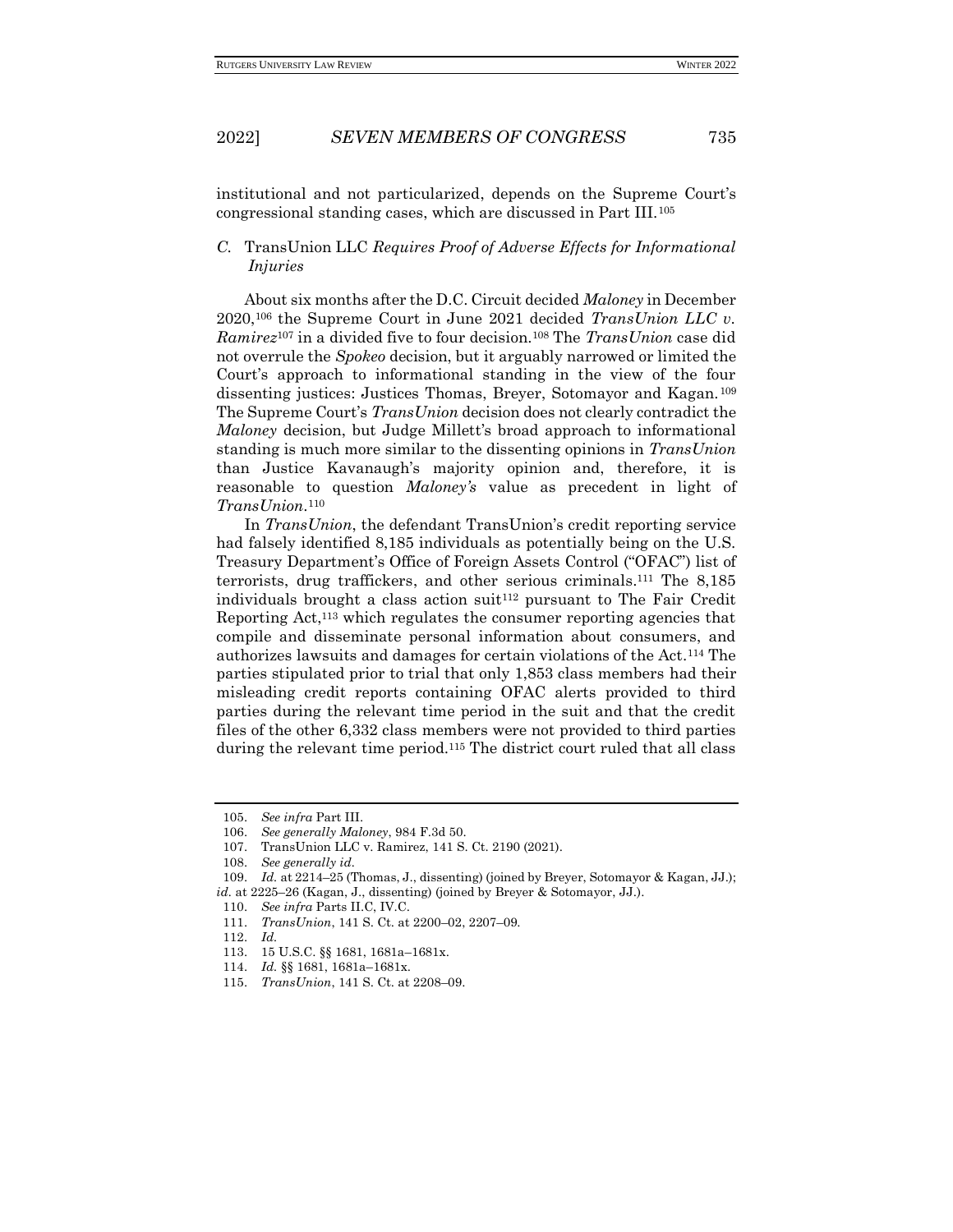members had Article III standing for their statutory claims.<sup>116</sup> The jury returned a verdict for the plaintiffs and awarded each class member statutory damages and punitive damages.<sup>117</sup> A divided panel of the Ninth Circuit affirmed that all 8,185 class members had standing as to all three claims, but somewhat reduced the damages awarded by the jury and approved a class damages award of about \$40 million.<sup>118</sup>

The Supreme Court reversed the Ninth Circuit Court of Appeals decision by holding that those 6,332 class members whose false information was not reported to third parties "have not demonstrated concrete [reputational] harm and thus lack Article III standing to sue on the reasonable-procedures claim."<sup>119</sup> The Court had "no trouble concluding that the 1,853 class members suffered a concrete harm that qualifies as an injury in fact" because they suffered informational harm akin to the tort of defamation by being labeled as terrorists or criminals to third parties.<sup>120</sup> Justice Kavanaugh's majority opinion read the *Spokeo* decision as requiring a plaintiff to suffer from a concrete injury in order to have Article III standing.<sup>121</sup> The 6,332 class members whose false information was not reported to third parties did not suffer a concrete injury necessary for Article III standing even if TransUnion LLC's handling of their information was poor and exposed them to significant risk because they did not suffer an actual material injury.<sup>122</sup> By contrast, Justice Thomas's dissenting opinion in *TransUnion* argued that the 6,332 class members had suffered from a concrete injury because the *Spokeo* decision counseled federal courts to defer to the definition of injury established by Congress in the relevant statute, the FCRA in this case, rather than the Court's common law assessment of what is actionable defamation.<sup>123</sup>

In *TransUnion*, the United States acting as *amicus curiae* "separately assert[ed] that the plaintiffs suffered a concrete

<sup>116.</sup> *Id.* at 2213 n.8.

<sup>117.</sup> *Id.* at 2202.

<sup>118.</sup> *Id.*

<sup>119.</sup> *Id.* at 2200.

<sup>120.</sup> *Id.* at 2209.

<sup>121.</sup> *Id.* at 2210–14.

<sup>122.</sup> *Id.*

<sup>123.</sup> *Id.* at 2214–25 (Thomas, J., dissenting); Noah Feldman, *Supreme Court Blocks Congress on the Right to Sue*, BLOOMBERG L. (June 25, 2021, 12:43 PM), https://www.bloomberg.com/opinion/articles/2021-06-25/supreme-court-liberal-justicesjoin-clarence-thomas-on-lawsuit-ruling-dissent (arguing that *TransUnion* gave the Supreme Court, and not Congress, authority to decide what is a proper Article III standing injury, and thereby limited the authority of "Congress to confer rights on individuals by law and then give them the authority to sue in federal court to enforce those rights.").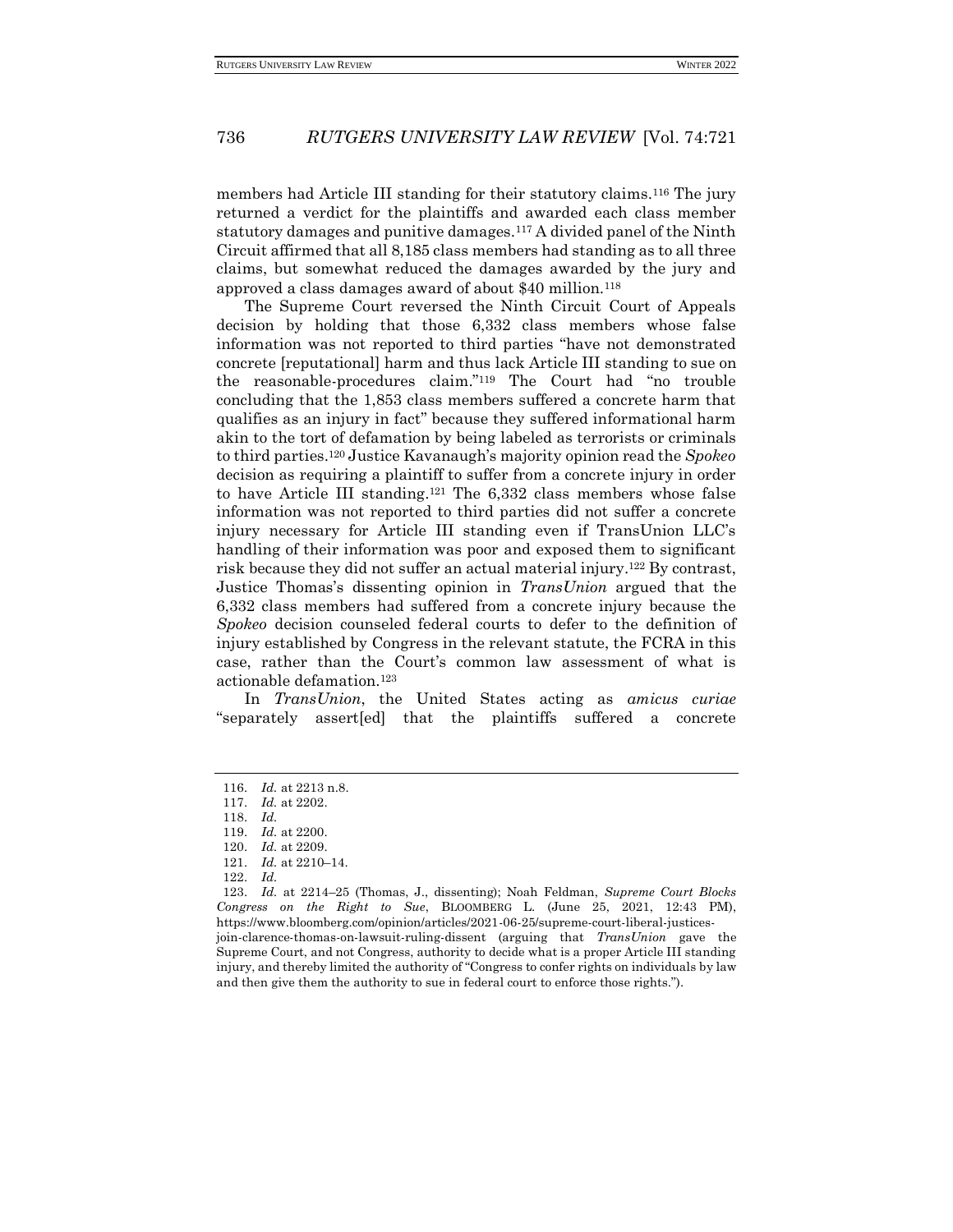'informational injury'" under *Akins* and *Public Citizen*. <sup>124</sup> The Court rejected the government's informational injury argument because the *TransUnion* plaintiffs had received the information they requested, as *Akins* and *Public Citizen* requires, but the *TransUnion* plaintiffs' compliant instead made a different argument that the information was false or in a different format than requested.<sup>125</sup> The United States' argument that the *TransUnion* plaintiffs suffered from a concrete "informational injury" under *Akins* and *Public Citizen* is relevant to the continuing validity of *Maloney* because Judge Millett relied heavily on the *Akins* and *Public Citizen* cases in deciding that the congressional plaintiffs in her case had Article III standing.<sup>126</sup> The *Maloney* plaintiffs arguably had a stronger "informational injury" argument than the *TransUnion* plaintiffs because the congressional plaintiffs did not receive the information they had requested from the GSA.<sup>127</sup>

However, the *TransUnion* decision contains additional language about plaintiffs proving adverse harms to establish Article III standing that could undermine future congressional plaintiffs that sue pursuant to § 2954. Justice Kavanaugh's majority opinion stated that the *Akins* and *Public Citizen* cases "involved denial of information subject to publicdisclosure or sunshine laws that entitle all members of the public to certain information. This case does not involve such a public-disclosure law."<sup>128</sup> This language in the *TransUnion* decision could hurt future congressional plaintiffs suing under § 2954 because that statute is not a public disclosure statute and, therefore, Judge Millett in *Maloney* was arguably wrong to rely on the *Akins* and *Public Citizen* cases in finding that the plaintiffs in her case had standing.<sup>129</sup> The *TransUnion* decision requires plaintiffs to identify '"downstream consequences' from failing to receive the required information" and to demonstrate "adverse effects" to satisfy Article III.<sup>130</sup> The problem for the congressional plaintiffs in *Maloney* and future congressional plaintiffs suing pursuant to § 2954 is that it would be easy for such plaintiffs to prove that the denial of

<sup>124.</sup> *TransUnion*, 141 S. Ct. at 2214.

<sup>125.</sup> *Id.*

<sup>126.</sup> *See infra* Part IV.C.

<sup>127.</sup> *See infra* Part IV.C.

<sup>128.</sup> *TransUnion*, 141 S. Ct. at 2214.

<sup>129.</sup> *See infra* Part IV.C (explaining Judge Millett's decision in *Maloney*). *Compare TransUnion*, 141 S. Ct. at 2214 (explaining that "*Akins* and *Public Citizen* do not control here" because "those cases involved denial of information subject to public-disclosure or sunshine laws that entitle all members of the public to certain information"), *with* 29 U.S.C. § 2954 (establishing right to information from Executive only for congressional members of certain oversight committees).

<sup>130.</sup> *TransUnion*, 141 S. Ct*.* at 2214 (quoting Trichell v. Midland Credit Mgmt., Inc., 964 F.3d 990, 1004 (11th Cir. 2020)).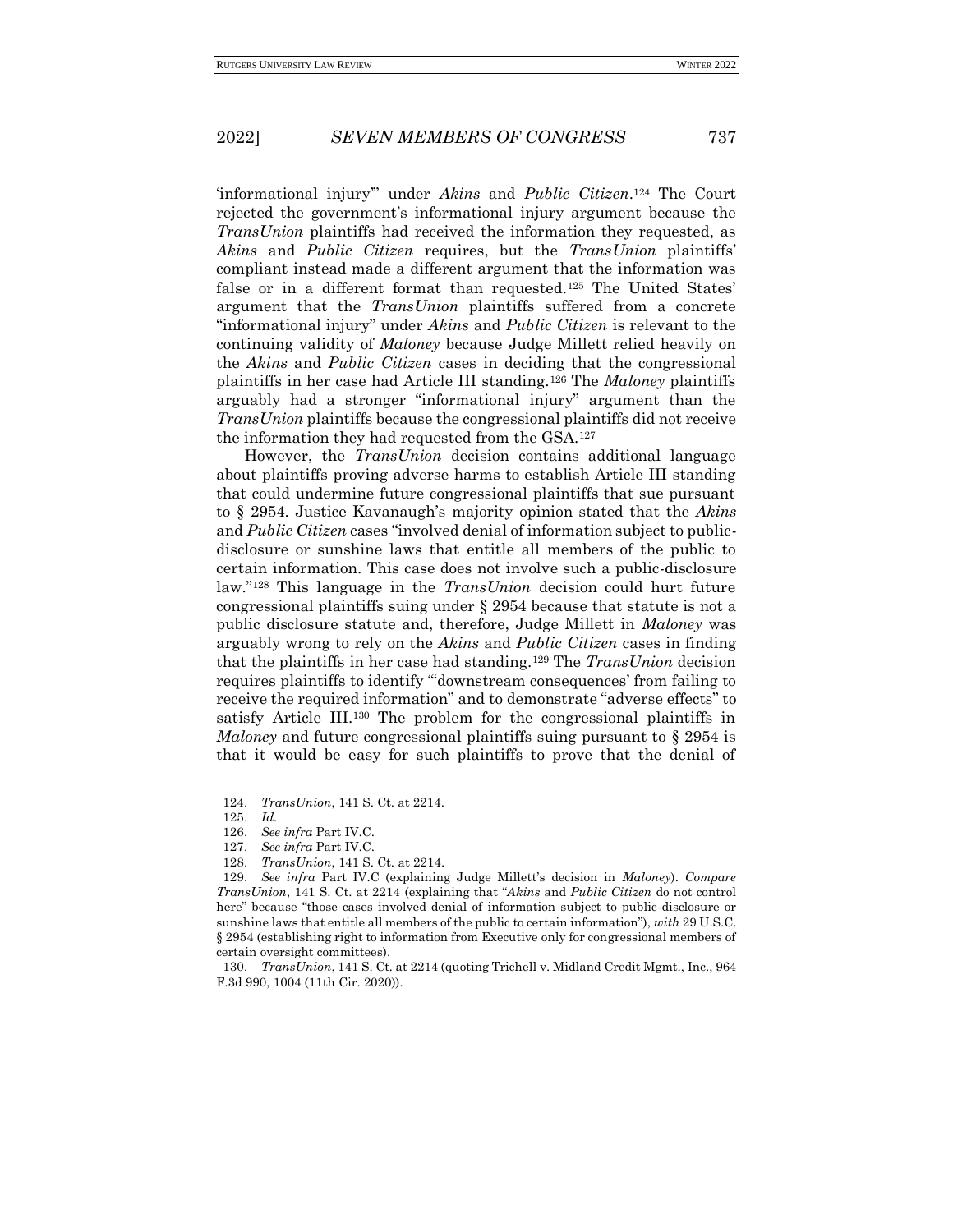information from the Executive Branch harms their institutional congressional work, but *Raines* and *Powell* instead require individual Members of Congress to prove a personal injury because only a House or two Houses of Congress can assert institutional injuries.<sup>131</sup> It is far from clear that the Executive's denial of information to Members of Congress has the "downstream consequences" and "adverse effects" to their personal lives that the *TransUnion* decision requires for informational injuries.<sup>132</sup>

#### III. LEGISLATIVE STANDING

In suits involving individual members of Congress, a crucial issue in determining Article III standing is whether that member is suing to protect a personal interest or an institutional interest, either of a House of Congress or Congress as a whole.<sup>133</sup> Under Supreme Court precedent regarding congressional or legislative Article III standing, especially the *Raines* decision*,* individual members of Congress generally do not have standing when they are suing to defend the Legislative Branch's institutional powers; only Congress as a whole or a House of Congress has a plausible argument for institutional standing.<sup>134</sup> On the other

<sup>131.</sup> *See infra* Parts III, IV.

<sup>132.</sup> *TransUnion*, 141 S. Ct. at 2214.

<sup>133.</sup> *See infra* Part III.

<sup>134.</sup> *See infra* Part III; Raines v. Byrd, 521 U.S. 811 (1997). Several authors have argued in favor of congressional standing in different circumstances, although a few scholars generally disagree with congressional suits in federal courts and prefer that disputes between Congress and the Executive Branch be addressed through the political process alone. *See* Matthew I. Hall, *Making Sense of Legislative Standing*, 90 S. CAL. L. REV. 1, 44 (2016) ("Only the elimination of a concrete prerogative belonging to a legislative litigant provides a sufficient injury to support legislative standing for that litigant."); McKaye Neumeister, *Reviving the Power of the Purse: Appropriations Clause Litigation and National Security Law*, 127 YALE L.J. 2512, 2571 (2018) (supporting congressional standing to challenge spending without appropriations); *Standing over Appropriations?*, *supra* note 1, at 141, 144, 147–52 (favoring congressional standing to challenge spending without appropriations); Jonathan Remy Nash, *A Functional Theory of Congressional Standing*, 114 MICH. L. REV. 339, 339 (2015) (arguing congressional standing should depend on the extent that a particular executive action undermines legislative bargaining power). *But see* Tara Leigh Grove, *Government Standing and the Fallacy of Institutional Injury*, 167 U. PA. L. REV. 611, 663 (2019) (criticizing congressional standing because "[i]nstitutions have no greater interest in their constitutional powers and duties than any other member of society"); Vicki C. Jackson, *Congressional Standing to Sue: The Role of Courts and Congress in U.S. Constitutional Democracy*, 93 IND. L.J. 845, 893 (2018) ("Ilt is the better part of wisdom for courts to presume the good faith of other branches and to continue to structure standing law on the assumption that most controversies between the branches are best addressed through political mechanisms.").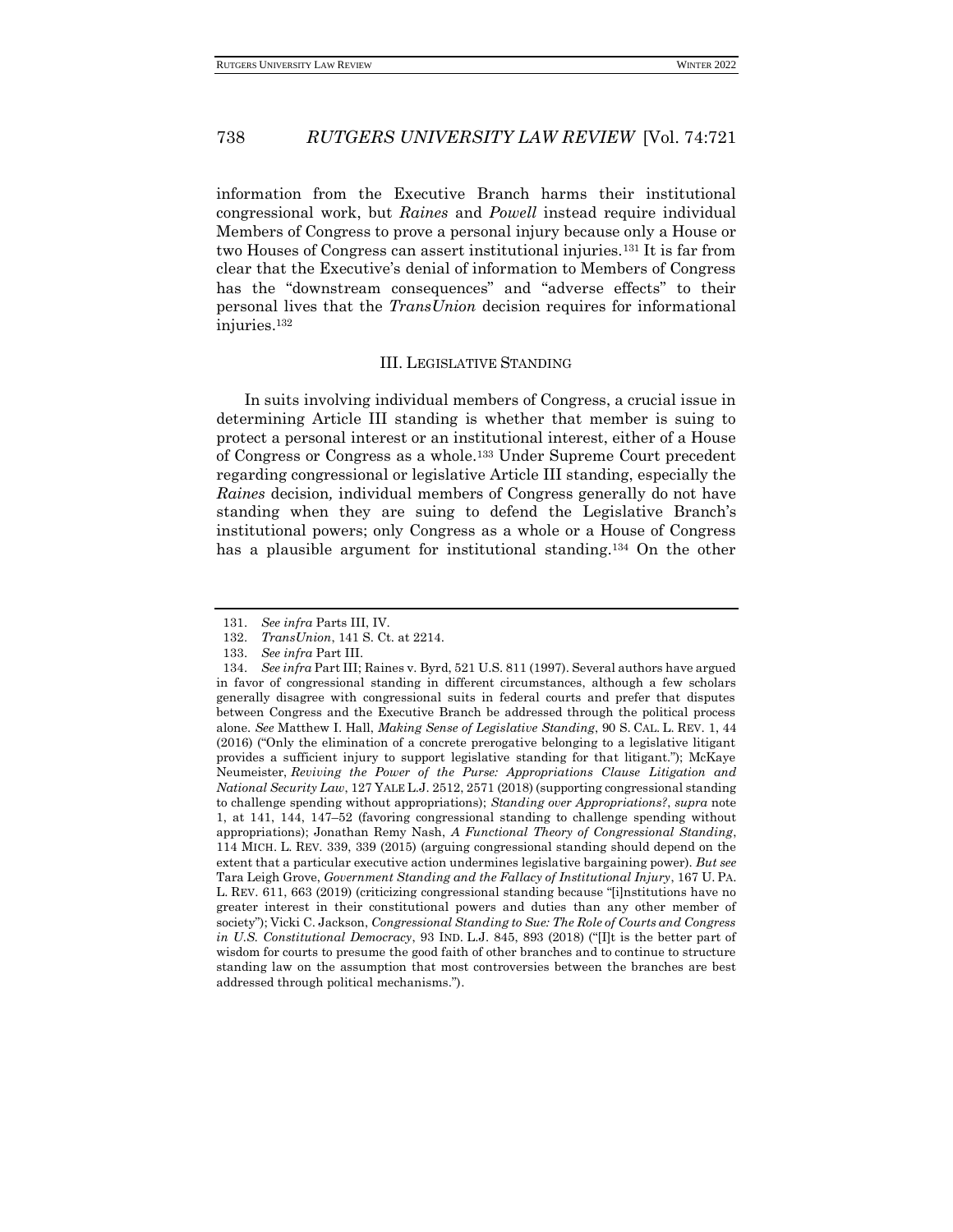hand, in *Powell v. McCormack*, <sup>135</sup> the Court concluded that a member of Congress had a personal Article III standing injury and could sue the House of Representatives after the House voted to deny his seat in Congress and his salary.<sup>136</sup> In *Maloney*, the central issue dividing the majority opinion and Judge Ginsburg's dissent was whether the GSA's denial of information to several Members of the House, who had requested such information under § 2954, constituted a personal injury, which the majority opinion held, or an institutional injury, which Judge Ginsburg argued in the dissent.<sup>137</sup> Accordingly, it is important to understand how courts have distinguished between institutional congressional suits and personal suits by members of Congress.<sup>138</sup>

#### *A. Early Legislative Standing Cases:* Coleman *and* Raines

1*.* Coleman v. Miller

In *Coleman v. Miller*, <sup>139</sup> the Supreme Court held that twenty Kansas state senators could seek a writ of mandamus against the Secretary of the Senate of the State of Kansas to contest whether the Kansas State Senate actually ratified the Child Labor Amendment to the U.S. Constitution.<sup>140</sup> Subsequent decisions, including *Raines*, have generally interpreted *Coleman* as an exceptional case in which individual members of a legislature may challenge an institutional decision of the legislature if other government actors have completely nullified their vote and there is no political recourse other than a lawsuit to rectify that nullification.<sup>141</sup> However, in the *Maloney* litigation, the congressional plaintiffs cited *Coleman* as supporting their claim that they had suffered a personal injury when the GSA denied their request for records pursuant to § 2954.<sup>142</sup> The district court in *Cummings* and Judge Ginsburg's

142. Cummings v. Murphy, 321 F. Supp. 3d 92, 108–09 (D.D.C. 2018), *rev'd sub nom.*  Maloney v. Murphy, 984 F.3d 50 (D.C. Cir. 2020).

<sup>135.</sup> 395 U.S. 486 (1969).

<sup>136.</sup> *Id.* at 512–14.

<sup>137.</sup> *See infra* Part IV.C; *see also infra* Part IV.D. *Compare* Maloney v. Murphy, 984 F.3d 50, 59–70 (D.C. Cir. 2020), *with id.* at 70–76 (Ginsburg, J., dissenting).

<sup>138.</sup> *See infra* Part III.

<sup>139.</sup> 307 U.S. 433 (1939).

<sup>140.</sup> *Id.* at 456; *see also id.* at 438–46 (concluding that twenty Kansas state senators had a right to standing to have their vote counted and that the state court decision below nullified that right); *Standing over Appropriations?*, *supra* note 1, at 148–49.

<sup>141.</sup> *See Maloney*, 984 F.3d at 72 n.3 (D.C. Cir. 2020) (Ginsburg, J., dissenting); *see also* Waxman v. Thompson, No. 04-3467, 2006 WL 8432224, at \*6–8 (C.D. Cal. July 24, 2006) (discussing cases that describe *Coleman* as a narrow exception by which individual members of a legislature may challenge an institutional decision); *infra* Part III.A.2 (discussing *Raines*' narrow interpretation of *Coleman*).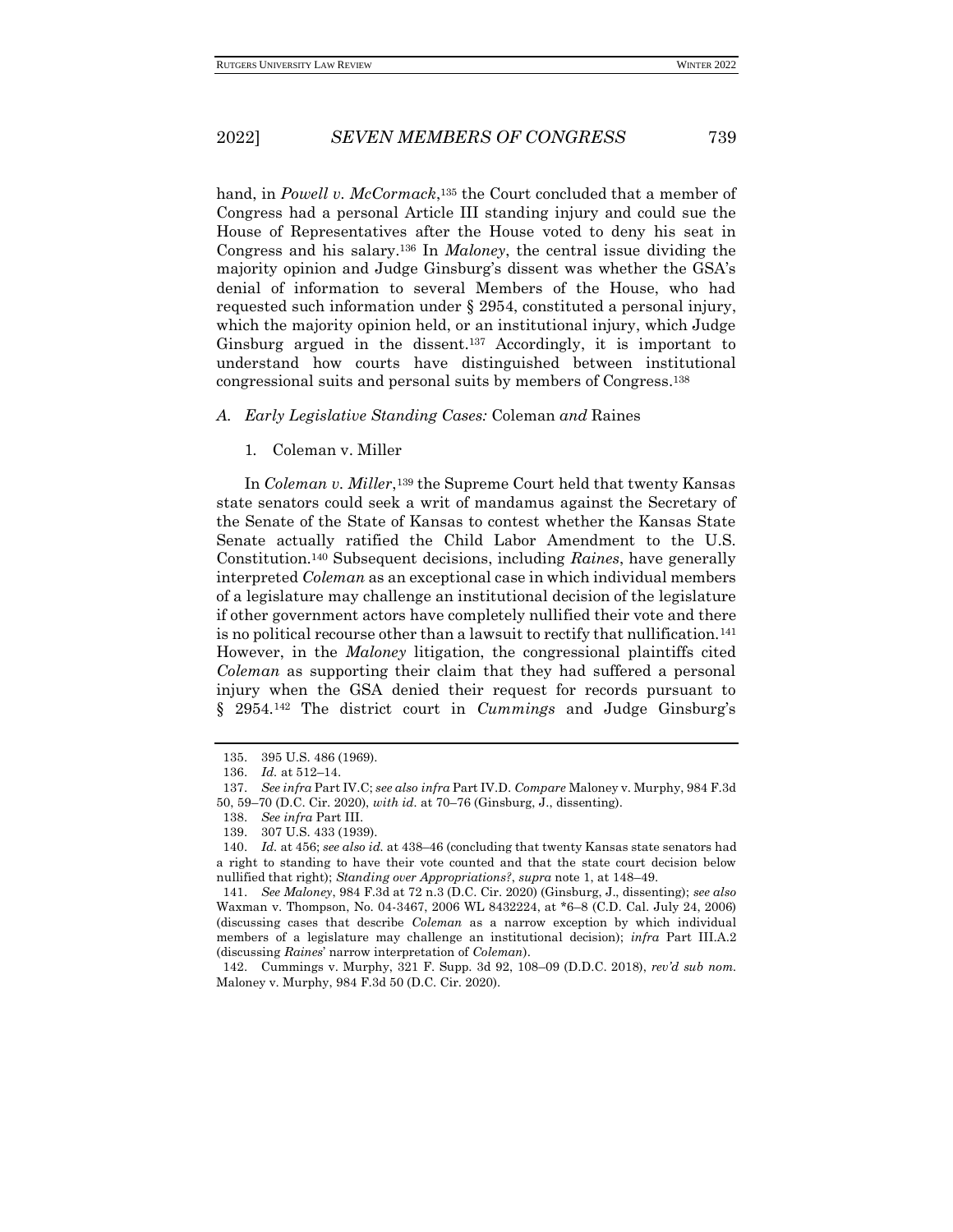dissenting opinion in *Maloney* rejected the plaintiffs' contention that *Coleman* supported their claim of a standing injury,<sup>143</sup> but the *Maloney*  majority cited *Coleman* with a "*cf"* citation, suggesting that the case mildly supported the plaintiffs' standing claims because "although asserting an institutional injury, [the *Coleman*] legislators had standing because their individual 'votes \* \* \* ha[d] been overridden and virtually held for naught.'"<sup>144</sup>

In *Coleman*, there had been a tie vote of twenty to twenty in the Kansas Senate for the proposed constitutional amendment, and the Lieutenant Governor, the presiding officer of the Kansas Senate, had broken the tie by voting in favor of the amendment.<sup>145</sup> The twenty Kansas state senators who voted against the proposed amendment contended that amendments to the U.S. Constitution must be passed by state legislators only, and that state executive officials should not vote on proposed amendments even to resolve a tied legislative vote.<sup>146</sup> The Supreme Court of Kansas denied mandamus because the court determined on the merits that the amendment was validly enacted because the Lieutenant Governor of Kansas may cast the deciding vote on proposed amendments to the U.S. Constitution if there is a tie legislative vote in the Kansas Senate.<sup>147</sup>

After granting certiorari to review the decision of the Supreme Court of Kansas, the U.S. Supreme Court in *Coleman*, in an opinion by Chief Justice Charles Evans Hughes, determined that the twenty Kansas state senators had standing to sue because they had an interest in the "effectiveness of their votes" and whether their votes were "given effect" in a context in which their votes would have changed the result of the vote on the constitutional amendment, and, therefore, their votes had been effectively nullified.<sup>148</sup> Justice Hughes concluded:

<sup>143.</sup> *See Cummings*, 321 F. Supp. 3d. at 109–10; *see also Maloney*, 984 F.3d at 72 n.3 (Ginsburg, J., dissenting).

<sup>144.</sup> *Maloney*, 984 F.3d at 63 (quoting Coleman v. Miller, 307 U.S. 433, 438 (1939)).

<sup>145.</sup> *Coleman*, 307 U.S. at 436–38 (determining that the Supreme Court had jurisdiction because twenty state senators had standing to have their votes effectively counted); *Standing over Appropriations?*, *supra* note 1, at 148.

<sup>146.</sup> *Coleman*, 307 U.S*.* at 436. The Kansas House of Representatives subsequently voted to ratify the amendment and, therefore, the State of Kansas would have voted in favor of the proposed amendment to the U.S. Constitution if the Lieutenant Governor of Kansas could cast a deciding vote in the Kansas Senate in the event of a tied legislative vote. *See id.*; *Standing over Appropriations?*, *supra* note 1, at 148.

<sup>147.</sup> *Coleman*, 307 U.S. at 437; *Standing over Appropriations?*, *supra* note 1, at 148–49. 148. *Coleman*, 307 U.S. at 438 ("We find the cases cited in support of the contention, that petitioners lack an adequate interest to invoke our jurisdiction to review, to be inapplicable. Here, the plaintiffs include twenty senators, whose votes against ratification have been overridden and virtually held for naught although if they are right in their contentions their votes would have been sufficient to defeat ratification. We think that these senators have a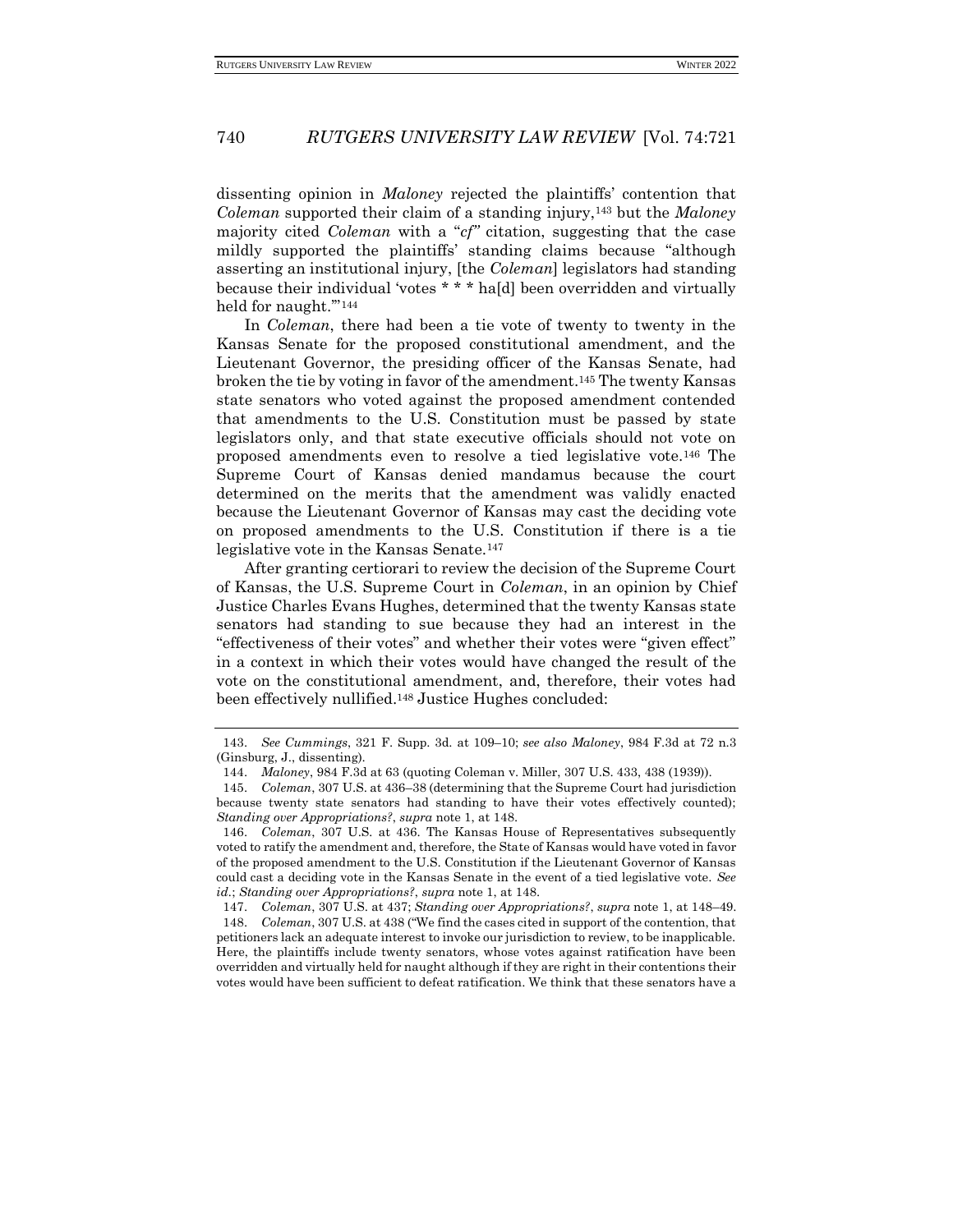[W]e find no departure from principle in recognizing in the instant case that at least the twenty senators whose votes, if their contention were sustained, would have been sufficient to defeat the resolution ratifying the proposed constitutional amendment, have an interest in the controversy which, treated by the state court as a basis for entertaining and deciding the federal questions, is sufficient to give the Court jurisdiction to review that decision.<sup>149</sup>

Significantly, the *Raines* decision, discussed below, suggested that the *Coleman* decision's recognition of standing for individual Kansas state senators was limited to a situation where the legislative plaintiffs were not challenging the Executive's implementation or interpretation of a statute, but rather whether the Lieutenant Governor of Kansas had interfered with the legislative process of the Kansas Senate to nullify their votes as a legislative body.<sup>150</sup>

### 2*. Raines v. Byrd*

In *Raines v. Byrd*,<sup>151</sup> the Supreme Court held that individual members of Congress usually do not have Article III standing to challenge institutional decisions of Congress such as the enactment of an allegedly unconstitutional statute.<sup>152</sup> The inability of individual members of Congress to challenge institutional legislative actions applied in *Raines* even though Congress in a statute attempted to grant standing to

149. *Coleman*, 307 U.S. at 446.

151. 521 U.S. 811 (1997).

plain, direct and adequate interest in maintaining the effectiveness of their votes. Petitioners come directly within the provisions of the statute governing our appellate jurisdiction. They have set up and claimed a right and privilege under the Constitution of the United States to have their votes given effect and the state court has denied that right and privilege."); *Standing over Appropriations?*, *supra* note 1, at 149.

<sup>150.</sup> Raines v. Byrd, 521 U.S. 811, 823–25 (1997); *see also* Cummings v. Murphy, 321 F. Supp. 3d 92, 110 (D.D.C. 2018) (interpreting the *Coleman* and *Raines* decisions as limiting individual legislative standing to challenge institutional legislative action to circumstances like those in *Coleman* where there is complete vote nullification), *rev'd sub nom.* Maloney v. Murphy, 984 F.3d 50, 70 (D.C. Cir. 2020); U.S. House of Representatives v. Burwell, 130 F. Supp. 3d 53, 66–67 (D.D.C. 2015) (interpreting the *Coleman* and *Raines* decisions as above); Waxman v. Thompson, No. 04-3467, 2006 WL 8432224, at \*6 (C.D. Cal. July 24, 2006) (interpreting the *Coleman* and *Raines* decisions as above); *Standing over Appropriations?*, *supra* note 1, at 149–50 (interpreting the *Coleman* and *Raines* decisions as above).

<sup>152.</sup> *Standing over Appropriations?*, *supra* note 1, at 149–50 (summarizing the differentiation between the institutional injuries to Congress that do not give rise to standing by individual members of Congress and personal injuries to a legislator that may establish standing).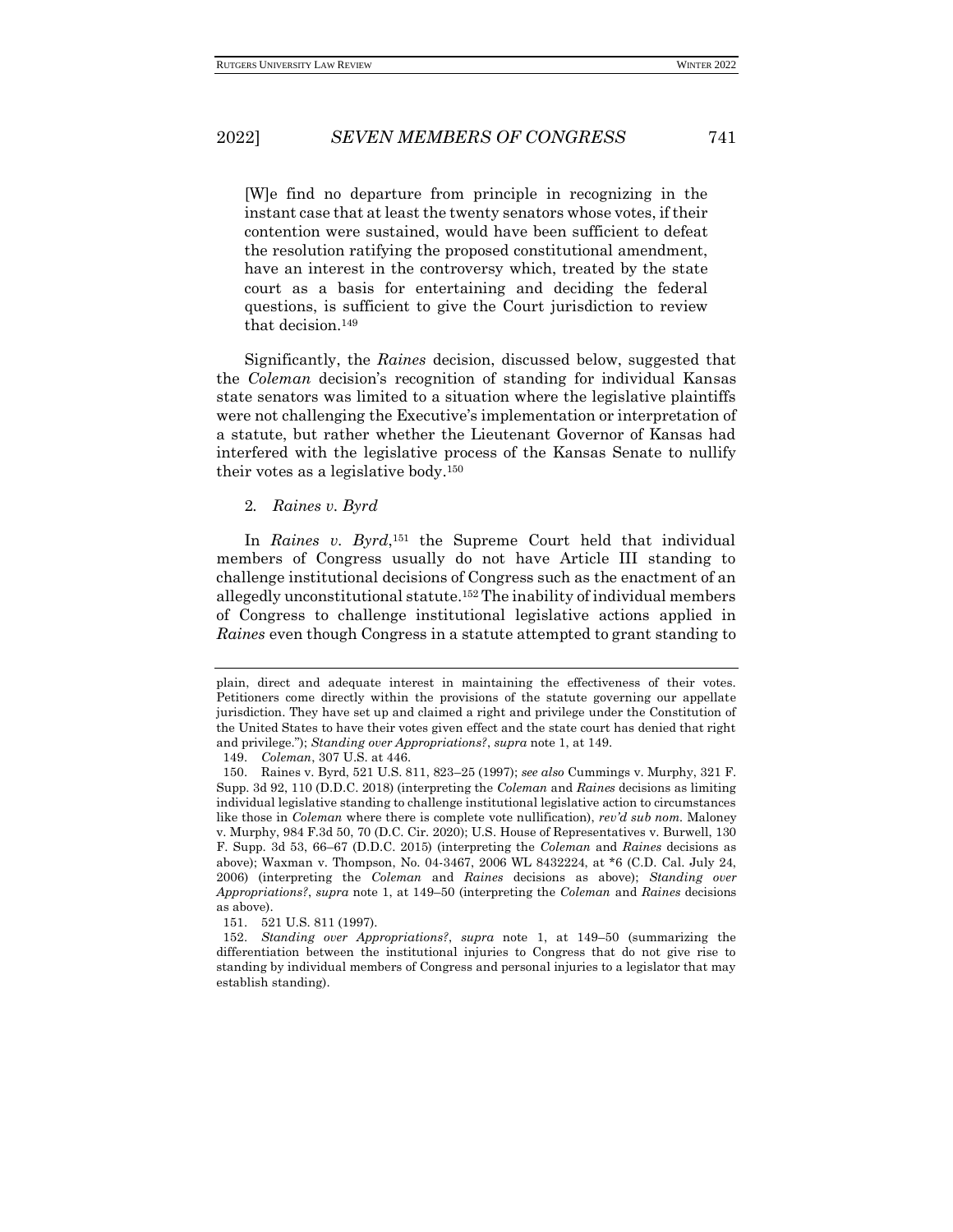individual legislators to challenge the particular statute at issue in the case.<sup>153</sup> Rather, an individual legislator only has Article III standing if they can show they have suffered a "personal concrete injury" from a legislative action like any member of the public.<sup>154</sup>

In *Raines*, Senator Robert Byrd and several other members of Congress alleged that the Line Item Veto Act<sup>155</sup> "damaged the institution of Congress by unconstitutionally expanding the president's veto authority."<sup>156</sup> However, the Court rejected standing for their institutional claims because individual members of Congress may not sue based on "possible generalized harm to the legislature" as an institution when they failed to prove that "their claimed injury is personal, particularized, concrete, and otherwise judicially cognizable."<sup>157</sup> On the other hand, the *Raines* decision recognized that the Court in *Powell* had held that a member of Congress might be able to sue to defend his personal injury upon being denied his seat in Congress and congressional pay.<sup>158</sup> Additionally, the Court observed that "[w]e attach some importance to the fact that appellees have not been authorized to represent their respective Houses of Congress in this action, and indeed both Houses actively oppose their suit."<sup>159</sup>

The Court in *Raines* distinguished its decision in *Coleman* as an exceptional case in which individual legislators may challenge an institutional decision of a legislature in the rare circumstances where the individual legislators are arguably completely denied the right to cast an

<sup>153.</sup> *Raines*, 521 U.S. at 815–16; *see also Standing over Appropriations?*, *supra* note 1, at 149. The Line Item Veto Act provided that any member of Congress could assert a constitutional violation and sue for declaratory or injunctive relief to challenge the statute. *See* Line Item Veto Act, Pub. L. No. 104–30, § 3(a)(1), 110 Stat. 1200, 1211 (1996).

<sup>154.</sup> *Standing over Appropriations?*, *supra* note 1, at 149–50; *Raines*, 521 U.S. at 820–21, 829–30 (explaining that individual members of Congress usually only have standing for personal injuries to a legislator).

<sup>155.</sup> *See* Line Item Veto Act, Pub. L. No. 104–30, 110 Stat. 1200 (1996).

<sup>156.</sup> *Standing over Appropriations?*, *supra* note 1, at 149; *Raines*, 521 U.S. at 814–17.

<sup>157.</sup> *Standing over Appropriations?*, *supra* note 1, at 149–50 (quoting *Raines*, 521 U.S. at 820); *see also Raines*, 521 U.S. at 821, 830 (explaining that standing was inappropriate since the claim was not for a private personal injury to a member of Congress).

<sup>158.</sup> *Raines*, 521 U.S. at 820–21 (noting that the court in Powell v. McCormack, 395 U.S. 486, 496, 512–14 (1969), concluded that a member of Congress has standing to sue to challenge his disbarring from the House of Representatives and his loss of his legislative salary); *Standing over Appropriations?*, *supra* note 1, at 150 n.46.

<sup>159.</sup> *Standing over Appropriations?*, *supra* note 1, at 150 (quoting *Raines*, 521 U.S*.* at 829). The court in *Raines* reasoned that individual members of Congress do not have standing when a House of Congress has not voted to support their suit and appellees have not alleged any injury to personal interests. *Raines*, 521 U.S. at 829.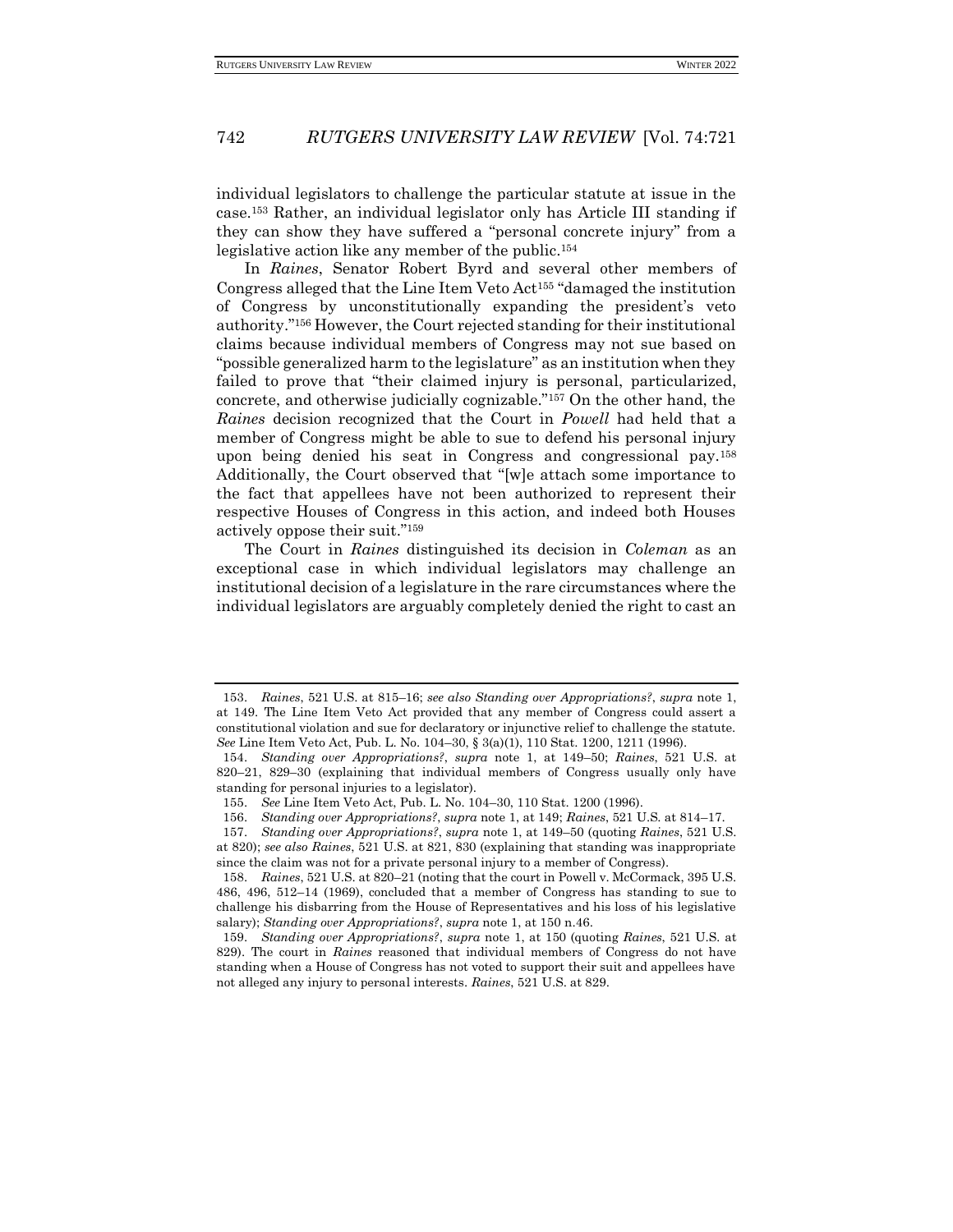effective vote on a matter.<sup>160</sup> After discussing the facts and issues in *Coleman*, the *Raines* decision observed:

It is obvious, then, that our holding in *Coleman* stands . . . for the proposition that legislators whose votes would have been sufficient to defeat (or enact) a specific legislative Act have standing to sue if that legislative action goes into effect (or does not go into effect), on the ground that their votes have been completely nullified.<sup>161</sup>

The *Raines* decision distinguished the result in *Coleman* by clarifying that the facts in its own case involved merely a possible dilution of legislative authority, but *Coleman* involved the distinct and more fundamental question of whether a purported legislative action created a valid legal act: "There is a vast difference between the level of vote nullification at issue in *Coleman* and the abstract dilution of institutional legislative power that is alleged here. To uphold standing here would require a drastic extension of *Coleman*. We are unwilling to take that step."<sup>162</sup> Furthermore, the *Raines* decision differentiated between the facts in its own case from those in *Coleman* by observing that "the institutional injury [the plaintiffs in *Raines*] allege is wholly abstract and widely dispersed (contra *Coleman*)."<sup>163</sup> Additionally, "the *Raines* decision justified the denial of standing for members of Congress on the grounds that Congress could simply repeal the disputed statute or exempt appropriations bills from its application" and individuals injured by the statute could raise constitutional challenges to it.<sup>164</sup>

The *Raines* decision normally bars suits by individual members of Congress who simply "allege that a statute has diminished the institutional authority of the legislative branch, especially where Congress may simply repeal a disputed statute."<sup>165</sup> Following the *Raines*

<sup>160.</sup> *Raines*, 521 U.S. at 823–26; *see also* Cummings v. Murphy, 321 F. Supp. 3d 92, 110 (D.D.C. 2018) (interpreting the *Coleman* and *Raines* decisions as limiting individual legislative standing to challenge institutional legislative action to cases like *Coleman* where there is complete vote nullification), *rev'd sub nom.* Maloney v. Murphy, 984 F.3d 50 (D.C. Cir. 2020); U.S. House of Representatives v. Burwell, 130 F. Supp. 3d 53, 66–67 (D.D.C. 2015) (same); Waxman v. Thompson, No. 04-3467, 2006 WL 8432224, at \*6–7 (C.D. Cal. Jul. 24, 2006) (same); *Standing over Appropriations?*, *supra* note 1, at 149–51 (same).

<sup>161.</sup> *Standing over Appropriations?*, *supra* note 1, at 150 (quoting *Raines*, 521 U.S. at 823 (footnote omitted)); *see also id.* at 150 n.50.

<sup>162.</sup> *Id.* at 150–51 (quoting *Raines*, 521 U.S. at 826).

<sup>163.</sup> *Raines*, 521 U.S. at 829; *Standing over Appropriations?*, *supra* note 1, at 150–51 (quoting *Raines*, 521 U.S. at 829).

<sup>164.</sup> *Standing over Appropriations?*, *supra* note 1, at 151; *Raines*, 521 U.S. at 829–30.

<sup>165.</sup> *Standing over Appropriations?*, *supra* note 1, at 151.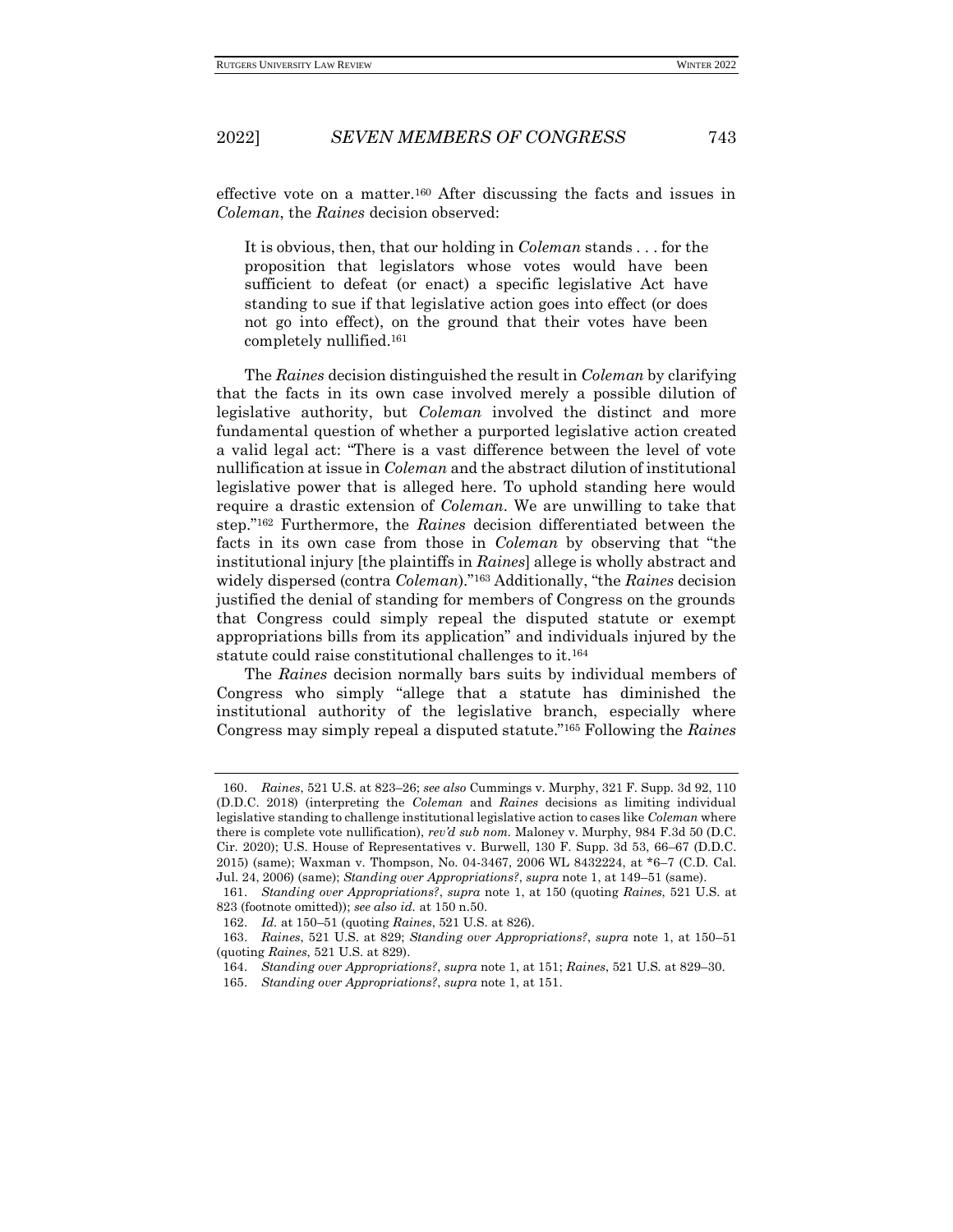decision, lower courts have generally rejected suits by individual legislators that allege that an executive official has improperly implemented a law.<sup>166</sup> As an example, in *Russell v. DeJongh*, <sup>167</sup> the Third Circuit denied standing to an individual legislator who alleged that the governor of the Virgin Islands made improper judicial appointments because the Virgin Islands' "[l]egislature was free to confirm, reject, or defer voting on the Governor's nominees," and, therefore, there was no convincing justification in light of the *Raines* decision to authorize a legislative member to sue in an Article III federal court when the political process could provide an effective remedy.<sup>168</sup> As is discussed in Part IV, the district court in *Cummings* and Judge Ginsburg's dissenting opinion in *Maloney* read the *Raines* decision as supporting the denial of standing in suits by legislators who seek information that was withheld by a federal agency pursuant to § 2954 because a House of Congress could remedy the violation by issuing a subpoena,<sup>169</sup> but the majority decision in *Maloney* distinguished the facts in its case from *Raines* on the grounds that a federal agency causes a personal injury to members of Congress when the agency denies information sought under that statute.<sup>170</sup>

- *B. Recent Legislative Standing Cases:* Arizona State Legislature *and* Virginia House of Delegates
	- 1*. Arizona State Legislature v. Arizona Independent Redistricting Commission*

In 2015, the Supreme Court in *Arizona State Legislature v. Arizona Independent Redistricting Commission*<sup>171</sup> recognized institutional standing for an entire state legislature, but reaffirmed the continuing importance of *Raines* in generally barring standing in cases in which

<sup>166.</sup> *See* Campbell v. Clinton, 203 F.3d 19, 20–24 (D.C. Cir. 2000) (citing *Raines* for the principle of denying legislative standing for individual members of Congress, in a case alleging that the President violated the War Powers Act, because members have a legislative remedy and thus do not need to sue in federal court); *Standing over Appropriations?*, *supra* note 1, at 151–52 n.58; *see also* Chenoweth v. Clinton, 181 F.3d 112, 113–17 (D.C. Cir. 1999) (invoking *Raines*' denial of legislative standing for individual members of Congress in a case alleging that the President's executive order for the protection of rivers exceeded his authority and diminished congressional authority).

<sup>167.</sup> 491 F.3d 130 (3d Cir. 2007).

<sup>168.</sup> *Id.* at 131–36; *Standing over Appropriations?*, *supra* note 1, at 151–52 (quoting *Russell*, 491 F.3d at 136).

<sup>169.</sup> *See infra* Part IV; *see also* Cummings v. Murphy, 321 F. Supp. 3d 92, 106–10 (D.D.C. 2018), *rev'd sub nom.* Maloney v. Murphy, 984 F.3d 50 (D.C. Cir. 2020); *Maloney*, 984 F.3d at 70 (Ginsburg, J., dissenting).

<sup>170.</sup> *See infra* Part IV; *Maloney*, 984 F.3d at 65–67.

<sup>171.</sup> 135 S. Ct. 2652 (2015).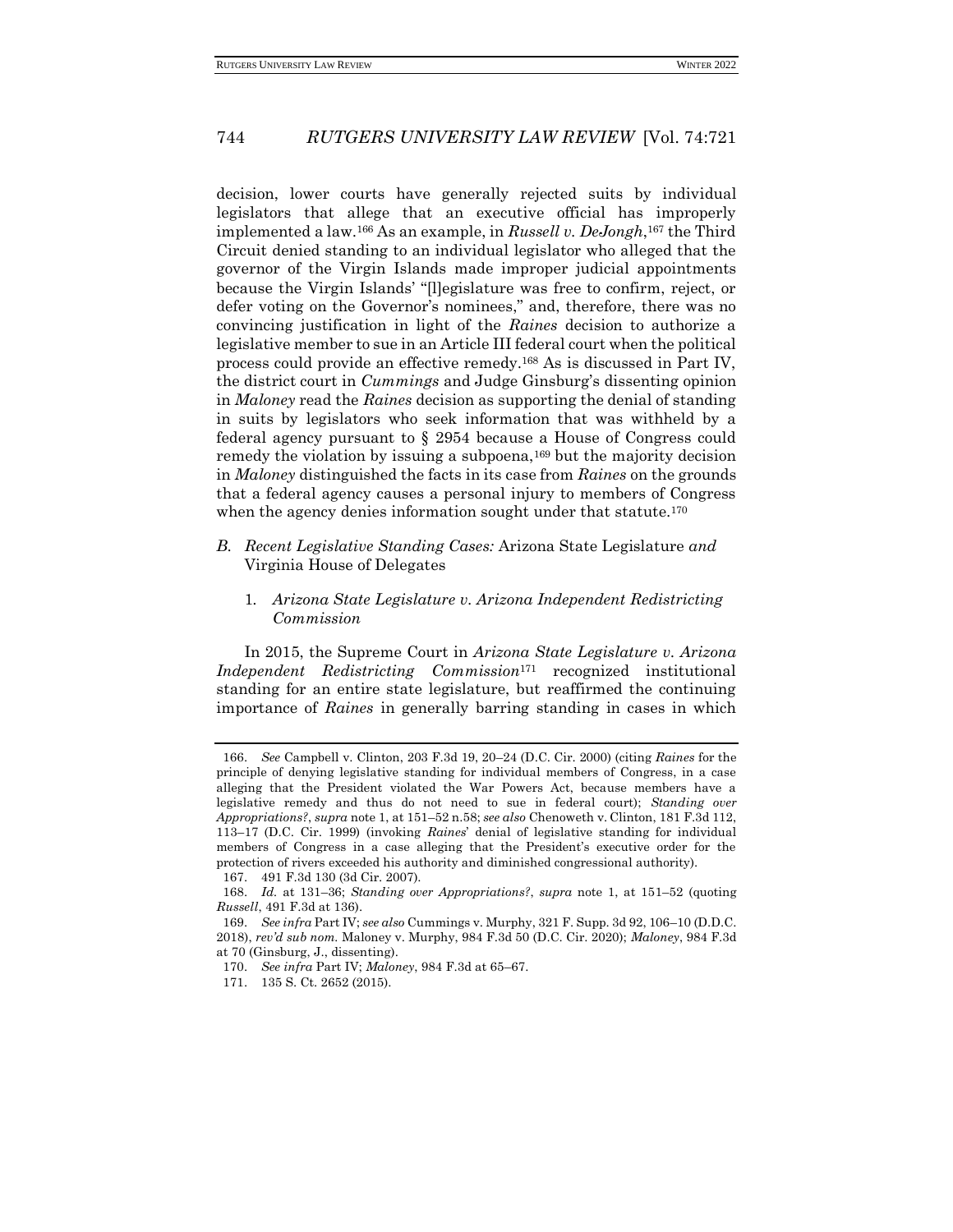individual legislators seek to vindicate institutional interests*.* <sup>172</sup> The Arizona state legislature had challenged Proposition 106, a statewide citizen's initiative that assigned congressional redistricting authority to an independent commission instead of the legislature, on the grounds that the proposition violated the U.S. Constitution's Elections Clause,<sup>173</sup> which the Arizona state legislature claimed gives state legislatures "primary responsibility" over congressional redistricting decisions.<sup>174</sup> The Supreme Court held that the Arizona state legislature had standing to sue because Proposition 106 "strip[ped] the [l]egislature of its alleged prerogative to initiate redistricting," and, accordingly, that the legislature had asserted an adequate injury in fact for Article III standing.<sup>175</sup>

The *Arizona State Legislature* decision distinguished the *Raines* decision from the appropriate institutional standing in its case by pointing out *Raines*' narrow holding "that six individual Members of Congress lacked standing to challenge the Line Item Veto Act" and that "[t]he 'institutional injury' at issue, we reasoned, scarcely zeroed in on any individual Member."<sup>176</sup> Additionally, the *Arizona State Legislature* Court observed that there was "some importance to the fact that [the *Raines* plaintiffs had] not been authorized to represent their respective Houses of Congress."<sup>177</sup> Conversely, the Arizona legislature was "an institutional plaintiff asserting an institutional injury," and therefore quite different from the individual legislators attempting inappropriately to allege standing in *Raines*. 178

The *Arizona State Legislature* opinion concluded that the *Coleman*  decision, which had recognized standing for individual legislators to challenge an institutional decision, was "[c]loser to the mark" for the facts

<sup>172.</sup> *Id.* at 2663–64.

<sup>173.</sup> U.S. CONST. art. I, § 4, cl. 1 ("The Times, Places and Manner of holding Elections for Senators and Representatives, shall be prescribed in each State by the Legislature thereof. . . ."); *Arizona State Legislature*, 135 S. Ct. at 2658–59.

<sup>174.</sup> *Arizona State Legislature*, 135 S. Ct. at 2658–59, 2661–63; *Standing over Appropriations?*, *supra* note 1, at 158.

<sup>175.</sup> *Arizona State Legislature*, 135 S. Ct. at 2663; *Standing over Appropriations?*, *supra*  note 1, at 158. On the merits, a divided Court determined that Proposition 106's creation of a state redistricting commission did not violate the Constitution's Elections Clause. *Arizona State Legislature*, 135 S. Ct. at 2671–77; *Standing over Appropriations?*, *supra* note 1, at 158 n.104.

<sup>176.</sup> *Arizona State Legislature*, 135 S. Ct. at 2664 (citing Raines v. Byrd, 521 U.S. 811, 821 (1997)); *Standing over Appropriations?*, *supra* note 1, at 158.

<sup>177.</sup> *Arizona State Legislature*, 135 S. Ct. at 2664 (quoting *Raines*, 521 U.S. at 829); *Standing over Appropriations?*, *supra* note 1, at 158–59.

<sup>178.</sup> *Arizona State Legislature*, 135 S. Ct. at 2664; *Standing over Appropriations?*, *supra*  note 1, at 159.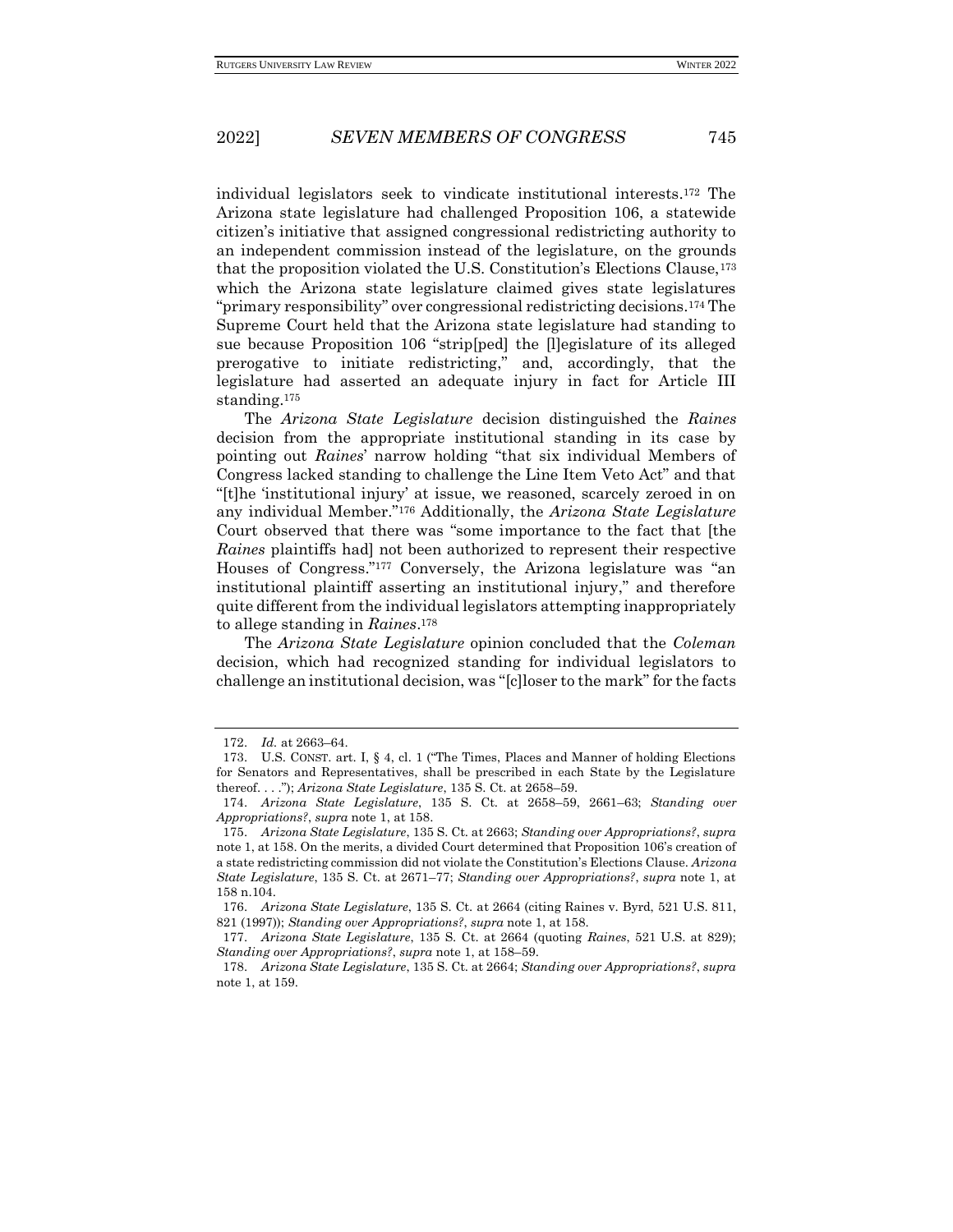in its case than the *Raines* decision.<sup>179</sup> The *Raines* decision had interpreted the *Coleman* decision as standing "for the proposition that legislators whose votes would have been sufficient to defeat (or enact) a specific legislative Act have standing to sue if that legislative action goes into effect (or does not go into effect), on the ground that their votes have been completely nullified."<sup>180</sup> The *Arizona State Legislature* decision held that the Arizona state legislature had Article III standing because "Proposition 106, together with the Arizona Constitution's ban on efforts to undermine the purposes of an initiative, would 'completely nullif[y]' any vote by the legislature, now or 'in the future,' purporting to adopt a redistricting plan," and, accordingly, compared the facts in its case to those in *Coleman*. <sup>181</sup> The *Arizona State Legislature* decision explicitly evaded the question of whether Congress, a House of Congress, or a congressional committee has standing to sue the Executive Branch for circumscribing the authority of Congress: "The case before us does not touch or concern the question whether Congress has standing to bring a suit against the President. There is no federal analogue to Arizona's initiative power, and a suit between Congress and the President would raise separation-of-powers concerns absent here."<sup>182</sup>

The *Arizona State Legislature* decision has only limited relevance in deciding whether the majority opinion in *Maloney* was correct in recognizing standing in that case because federal separation-of-powers principles were absent in a case involving a state legislature.<sup>183</sup> First, the *Arizona State Legislature* opinion explicitly circumvented congressional standing issues and observed that congressional standing raises separation-of-powers concerns absent in its case involving only a state legislature.<sup>184</sup> Second, the authority of state legislatures to challenge voter initiatives is a question that does not arise for Congress because there is no process for federal voter initiatives.<sup>185</sup> By interpreting *Coleman* as allowing standing for members of Congress only where their votes are completely nullified,<sup>186</sup> the Court's opinion in *Arizona State Legislature* appears to be closer to Judge Ginsburg's dissenting opinion

<sup>179.</sup> *Arizona State Legislature*, 135 S. Ct. at 2665; *Standing over Appropriations?*, *supra*  note 1, at 159.

<sup>180.</sup> *Arizona State Legislature*, 135 S. Ct. at 2665 (quoting *Raines*, 521 U.S. at 823); *Standing over Appropriations?*, *supra* note 1, at 159.

<sup>181.</sup> *Arizona State Legislature*, 135 S. Ct. at 2665 (quoting *Raines*, 521 U.S. at 823–24); *Standing over Appropriations?*, *supra* note 1, at 159.

<sup>182.</sup> *Arizona State Legislature*, 135 S. Ct. at 2665 n.12; *Standing over Appropriations?*, *supra* note 1, at 159.

<sup>183.</sup> *Arizona State Legislature*, 135 S. Ct. at 2665 n.12*.*

<sup>184.</sup> *Id.*

<sup>185.</sup> *Id.* ("There is no federal analogue to Arizona's initiative power . . . .").

<sup>186.</sup> *Id.* at 2665; *Standing over Appropriations?*, *supra* note 1, at 159.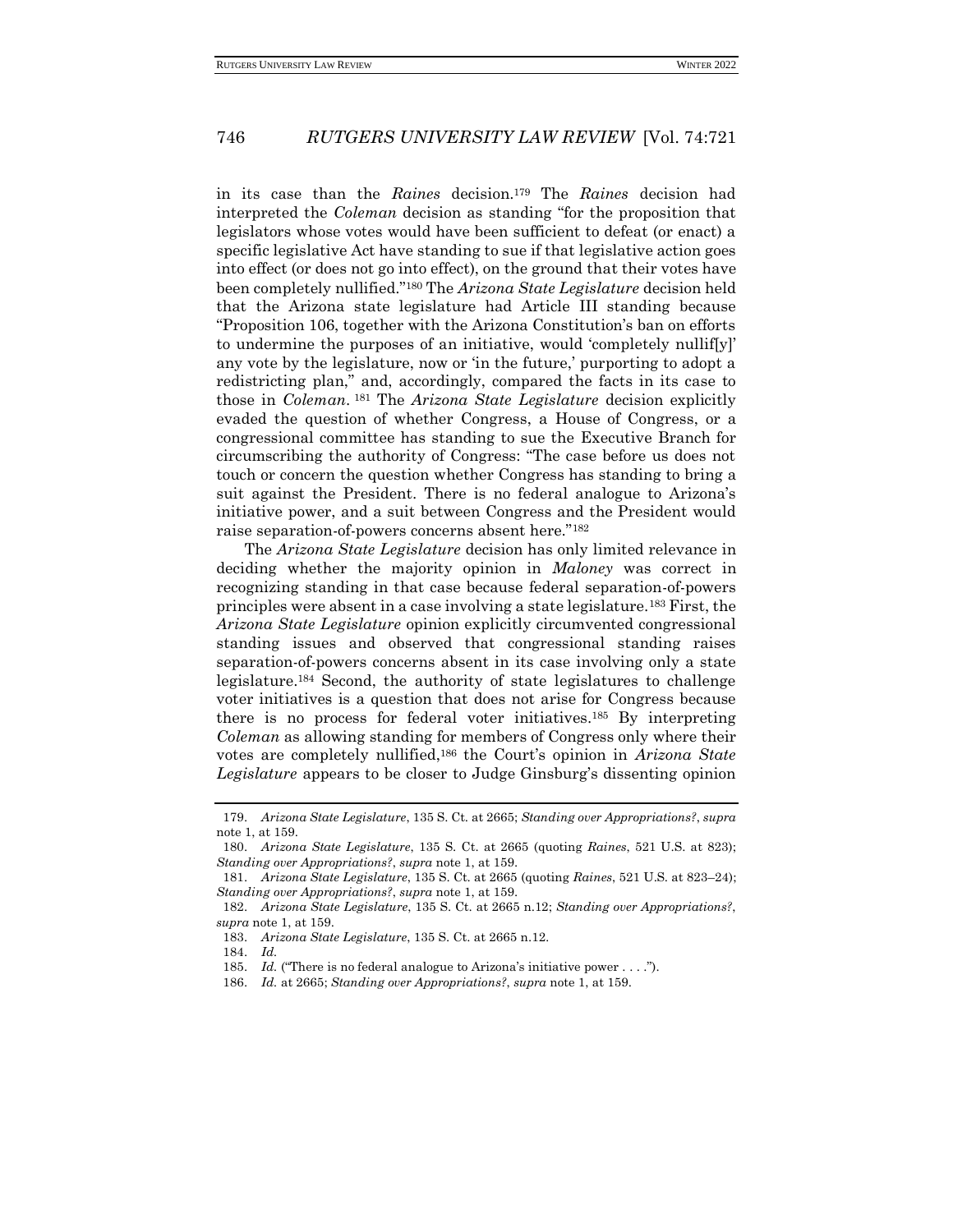in *Maloney*, or the court opinions in *Cummings* and *Waxman* in limiting the scope of the *Coleman* opinion to complete nullification cases.<sup>187</sup> The majority opinion in *Maloney* treated the *Arizona State Legislature* decision as an institutional injury case and did not cite the case as supporting its decision in favor of the congressional plaintiffs.<sup>188</sup>

#### 2*. Virginia House Of Delegates v. Bethune-Hill*

In the most recent significant legislative standing case, the Supreme Court in its 2019 decision in *Virginia House of Delegates v. Bethune-Hill*<sup>189</sup> held that Virginia's House of Delegates, the lower house in Virginia's bicameral legislature, did not have Article III standing to represent the State's interests to appeal a three-judge federal district court's redistricting order in a racial gerrymandering case.<sup>190</sup> Virginia's Attorney General had declined to appeal the district court's redistricting order, but the House of Delegates sought to appeal nevertheless.<sup>191</sup> The *Virginia House of Delegates* decision concluded that the House of Delegates did not have standing to sue as the agent of the state because Virginia law clearly designated Virginia's Attorney General as having sole authority to represent the state in civil litigation, including decisions whether to appeal a case.<sup>192</sup>

According to the Supreme Court in *Virginia House of Delegates*, the fact that the House of Delegates was *not* the State's agent for civil litigation and shared authority over legislative redistricting with the Virginia Senate distinguished that case from the *Arizona State Legislature* decision.<sup>193</sup> In the latter case, the "Court recognized the standing of the Arizona House and Senate—*acting together*—to challenge a referendum that gave redistricting authority exclusively to an independent commission, thereby allegedly usurping the legislature's authority under the Federal Constitution over congressional

<sup>187.</sup> Maloney v. Murphy, 984 F.3d 50, 72 & n.3 (D.C. Cir. 2020) (Ginsburg, J., dissenting); Cummings v. Murphy, 321 F. Supp. 3d 92, 108–10 (D.D.C. 2018), *rev'd sub nom.* Maloney v. Murphy, 984 F.3d 50 (D.C. Cir. 2020); Waxman v. Thompson, No. CV 04-3467, 2006 WL 8432224, at \*6–8 (C.D. Cal. July 24, 2006) (discussing cases that describe the *Coleman* decision as a narrow exception by which individual members of a legislature may challenge an institutional decision); *see supra* Part III.A.2 (discussing *Raines*' narrow interpretation of *Coleman*).

<sup>188.</sup> *Maloney*, 984 F.3d at 62–70 (characterizing the *Arizona State Legislature* decision as an institutional injury case and *Maloney* as involving a personal injury to members of Congress).

<sup>189.</sup> 139 S. Ct. 1945 (2019).

<sup>190.</sup> *Id.* at 1949–56.

<sup>191.</sup> *Id.* at 1950.

<sup>192.</sup> *Id.* at 1951–53.

<sup>193</sup>*. Id.* at 1953–54.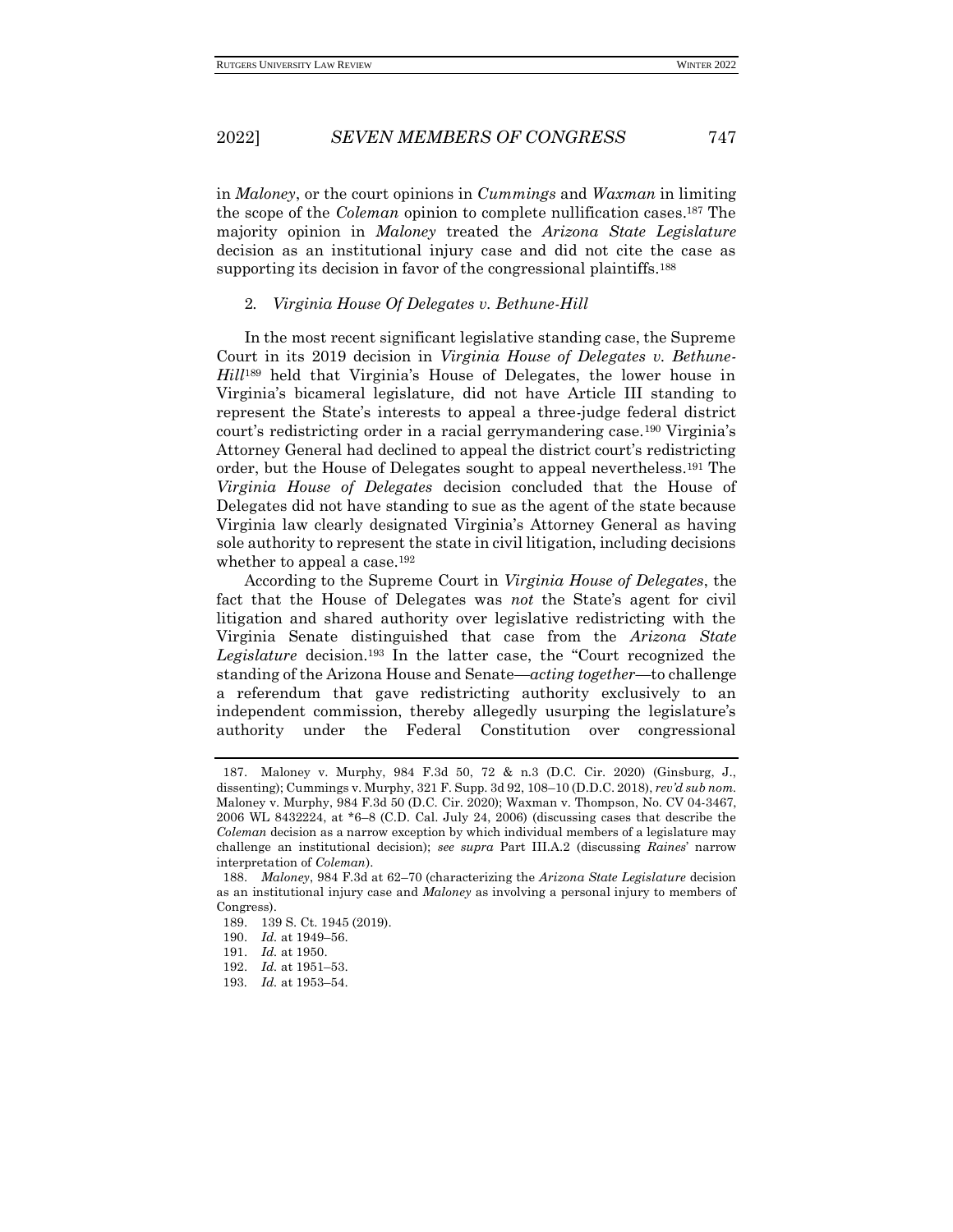redistricting."<sup>194</sup> Citing the *Raines* decision, the majority opinion in *Virginia House of Delegates* observed: "[j]ust as individual members lack standing to assert the institutional interests of a legislature, a single House of a bicameral legislature lacks capacity to assert interests belonging to the legislature as a whole."<sup>195</sup> Judge Ginsburg's dissenting opinion in *Maloney* quoted this language from the *Virginia House of Delegates* decision to support his view that "individual members lack standing to assert the institutional interests of a legislature," and, therefore, that the eight members of the House who sued in *Maloney* did not have standing to represent the House as an institution to enforce § 2954.<sup>196</sup> Additionally, the *Virginia House of Delegates* decision determined that the *Coleman* decision did not help the Virginia House of Delegates plaintiffs because the Court agreed with the *Raines* decision that *Coleman* represented a narrow exception for legislative standing where the votes of individual members of a legislature are completely nullified.<sup>197</sup>

The Supreme Court's legislative standing decisions in *Coleman*, *Raines*, *Arizona State Legislature*, and *Virginia House of Delegates* were key precedent for the D.C. Circuit in *Maloney*. <sup>198</sup> On the whole, these four Supreme Court decisions narrowly defined when individual members of Congress have standing, but allowed a legislative house or both legislative houses great authority to have standing to represent the legislature or an entire state.<sup>199</sup> Part IV will address whether the informational injuries in *Maloney* are better characterized as personal or institutional injuries.<sup>200</sup> Furthermore, Part IV will examine whether members of the House or Senate Oversight Committee may have standing to sue to enforce § 2954, or instead must rely in an entire House of Congress to enforce a subpoena.<sup>201</sup>

<sup>194.</sup> *Id.*

<sup>195.</sup> *Id.* (footnote omitted) (citing Raines v. Byrd, 521 U.S. 811, 829 (1997)).

<sup>196.</sup> *See* Maloney v. Murphy, 984 F.3d 50, 70–71 (2020) (Ginsburg, J., dissenting) (quoting *Virginia House of Delegates*, 139 S. Ct. at 1953–54).

<sup>197.</sup> *Virginia House of Delegates*, 139 S. Ct. at 1954.

<sup>198.</sup> *See supra* Part III.

<sup>199.</sup> *See supra* Part III.

<sup>200.</sup> *See infra* Part IV.

<sup>201.</sup> *See infra* Part IV.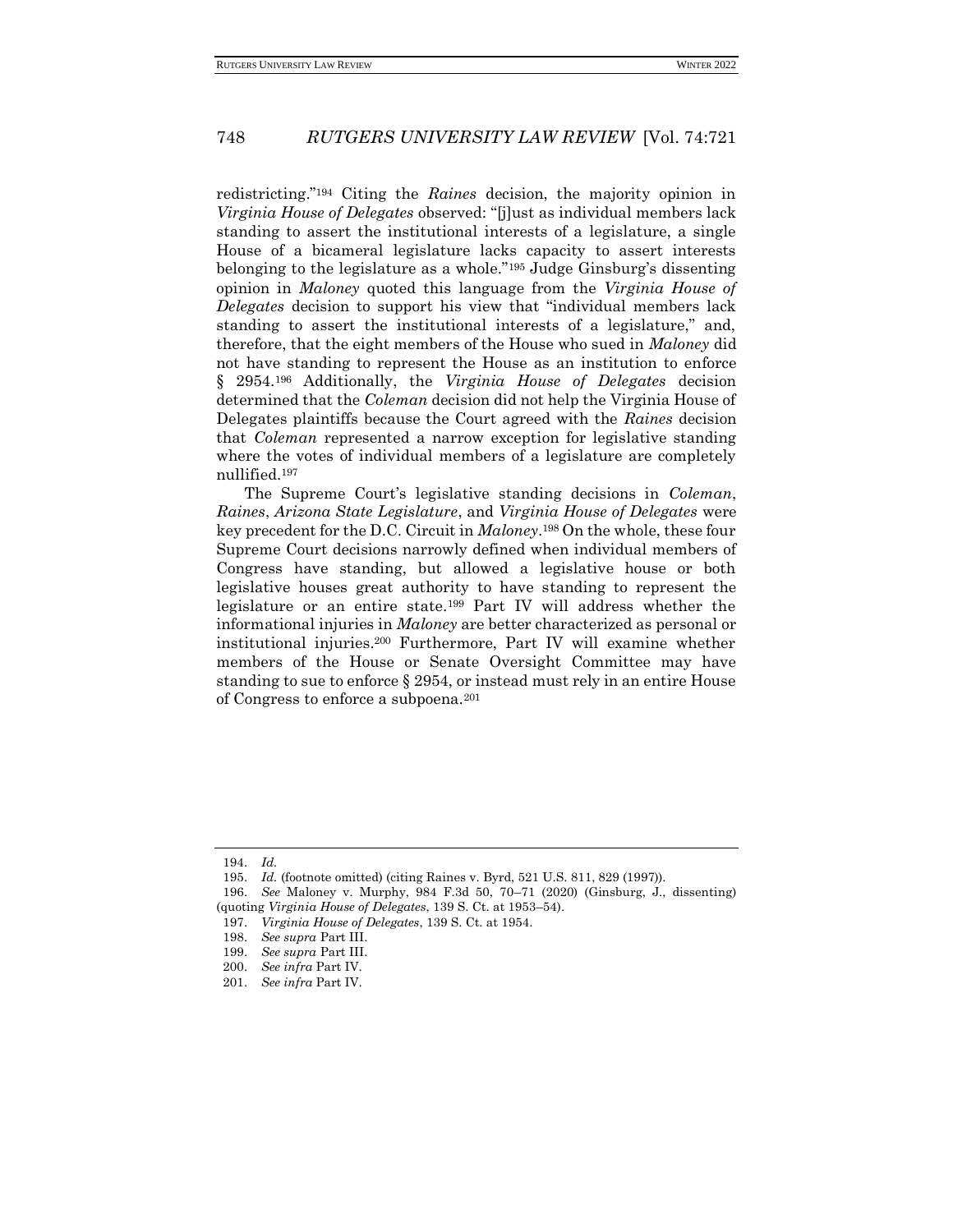### IV. THE *MALONEY* DECISION AND THE DISTRICT COURT DECISIONS IN *CUMMINGS* AND *WAXMAN*

### *A.* Waxman v. Thompson

In a 2006 decision in *Waxman v. Thompson*, <sup>202</sup> Federal District Court Judge Margaret M. Morrow of the Central District of California held that individual members of the House Oversight Committee did not suffer a personal standing injury when their Seven Member Rule information request pursuant to § 2954 was denied by the Department of Health and Human Services ("HHS") and its constituent agencies, including the Centers for Medicare & Medicaid Services ("CMS").<sup>203</sup> Instead, the court concluded that the government's denial of information under the statute was an institutional injury for which individual members of Congress lacked standing to sue in light of *Raines*. <sup>204</sup> Judge Morrow suggested that the proper remedy for HHS' denial of information was for a congressional committee to issue a subpoena and then for the committee, after receiving approval for a suit from the entire House of Congress to cite the agency for contempt, to sue the agency if it refused to respond to the subpoena.<sup>205</sup>

Following the *Akins* and *Public Citizen* precedent discussed in Part I, the district court in *Waxman* concluded that a federal agency's refusal to provide information requested pursuant to a federal statutory mandate generally constitutes a standing injury in fact.<sup>206</sup> However, the government argued that § 2954 established an institutional right to information for Congress, and not a personal right of information for individual members of Congress such as the plaintiffs in the *Waxman*  case.<sup>207</sup> The *Waxman* decision concluded that the informational injury in its case was more similar to the institutional standing issues in *Raines*  than the personal standing issues in *Powell* because "[a]s in *Raines*, however, the right plaintiffs assert flows directly from the fact that they hold seats in Congress" rather than personal injuries.<sup>208</sup> Additionally, Judge Morrow observed that the plaintiffs had implicitly conceded that

<sup>202.</sup> No. 04-3467, 2006 WL 8432224 (C.D. Cal. July 24, 2006).

<sup>203.</sup> *Id.* at \*1–3, \*12.

<sup>204.</sup> *Id.* at \*12.

<sup>205.</sup> *Id.* at \*10–12; *see* Comm. on the Judiciary of the U.S. House of Representatives v. McGahn, 968 F.3d 755, 778 (D.C. Cir. 2020) (en banc) (holding the House of Representatives has standing to enforce a subpoena not involving the joinder of the Senate); Nash, *supra* note 134, at 373–75 (discussing the authority of Congress to subpoena information and to sue in federal courts to enforce a subpoena).

<sup>206.</sup> *Waxman*, 2006 WL 8432224, at \*5–6.

<sup>207.</sup> *Id.* at \*6.

<sup>208.</sup> *Id.* at \*8.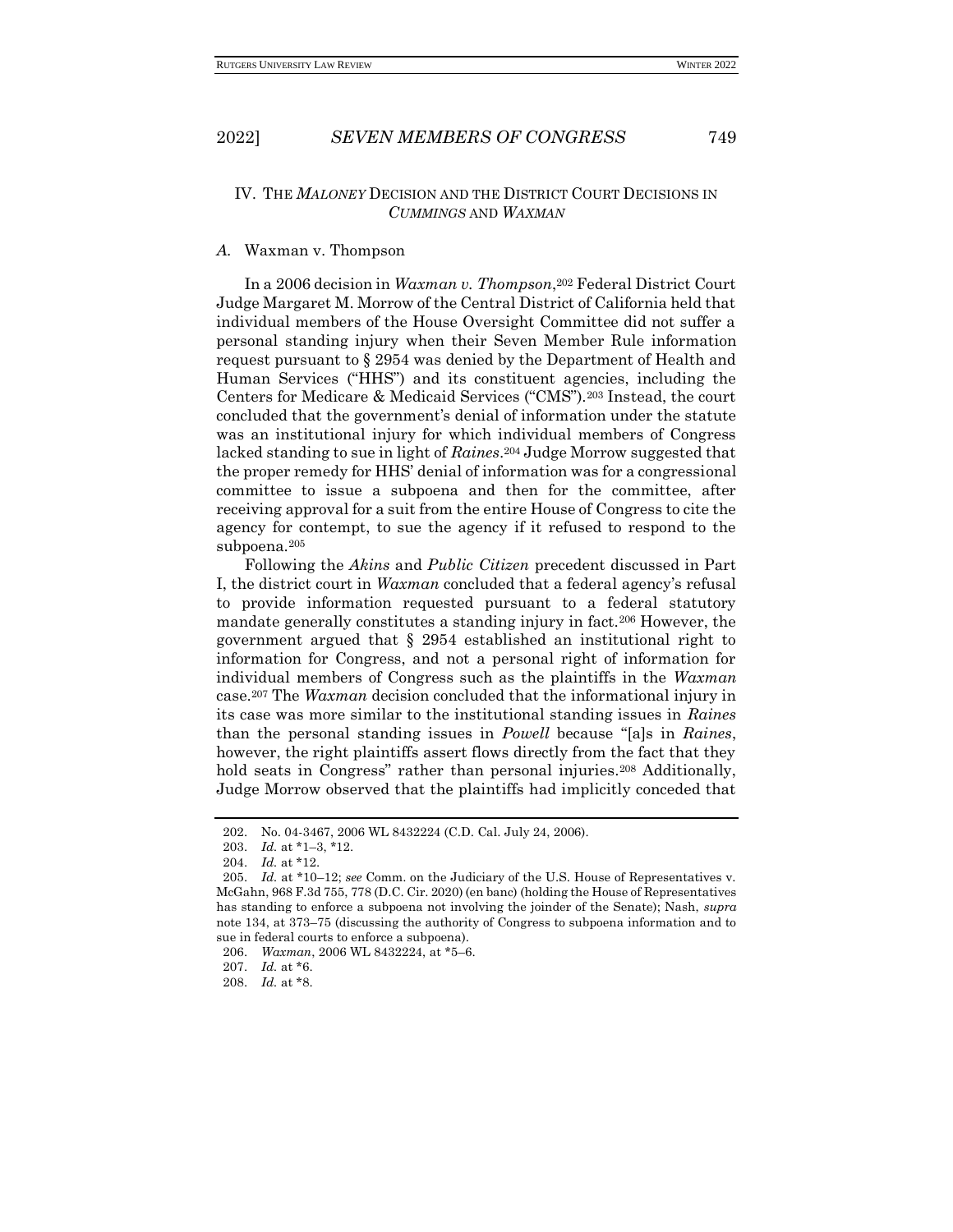they wanted the requested information for institutional legislative purposes as members of Congress, rather than as individuals, and so their case was closer to *Raines* than *Powell*, stating:

Plaintiffs allege that defendant's failure to provide information impaired "their ability to assess whether legislation [was] needed" or whether a bill that had passed should be "revisited." They thus effectively concede that their request was in aid of the performance of their legislative duties rather than for any private purpose.<sup>209</sup>

Furthermore, the *Waxman* decision read the *Coleman* decision narrowly in light of *Raines* to allow individual members of Congress to sue regarding institutional injuries only where their votes are completely nullified and determined that the denial of information in its case did not meet that standard.<sup>210</sup>

The *Waxman* opinion observed that "no federal court appears to have addressed whether legislators who have a statutory right to information because they are members of a particular legislative committee have standing to sue when their request is refused."<sup>211</sup> Judge Morrow then declared that "[t]he most closely analogous case is *Walker v. Cheney*."<sup>212</sup> In *Walker*, a 2002 decision by the U.S. District Court for the District of Columbia, the court decided that the Comptroller General of the United States lacked Article III standing to sue to seek judicial enforcement of an information request issued to Vice President Cheney for information regarding the National Energy Policy Development Group ("NEPDG").<sup>213</sup> The Comptroller General is a Congressional agent who serves as head of then-entitled General Accounting Office  $("GAO")<sup>214</sup> which is an$ independent, non-partisan agency now called the Government Accountability Office that works for Congress.<sup>215</sup>

<sup>209.</sup> *Id.* (footnote omitted).

<sup>210.</sup> *Id.* at \*7–8.

<sup>211.</sup> *Id.* at \*9 (footnote omitted).

<sup>212.</sup> *Id.* (citing Walker v. Cheney, 230 F. Supp. 2d 51 (D.C. 2002)).

<sup>213.</sup> *Id.*

<sup>214.</sup> *Id.*

<sup>215.</sup> *About GAO*, U.S. GOV'T ACCOUNTABILITY OFF., https://www.gao.gov/about/ (last visited Mar. 3, 2022). In 2004, the name was changed from the General Accounting Office to the Government Accountability Office by the GAO Human Capital Reform Act to reflect that the GAO's auditors not only perform financial audits, but also conduct a broad range of performance audits, program evaluations, policy analyses, and legal opinions and decisions. GAO Human Capital Reform Act of 2004, Pub. L. No. 108-271, § 8, 118 Stat. 811, 814 (2004) (codified at 31 U.S.C. § 702); *Government Accountability Office: What's in a Name?*, GAOWATCHBLOG (Apr. 4, 2014), https://blog.gao.gov/2014/04/04/government-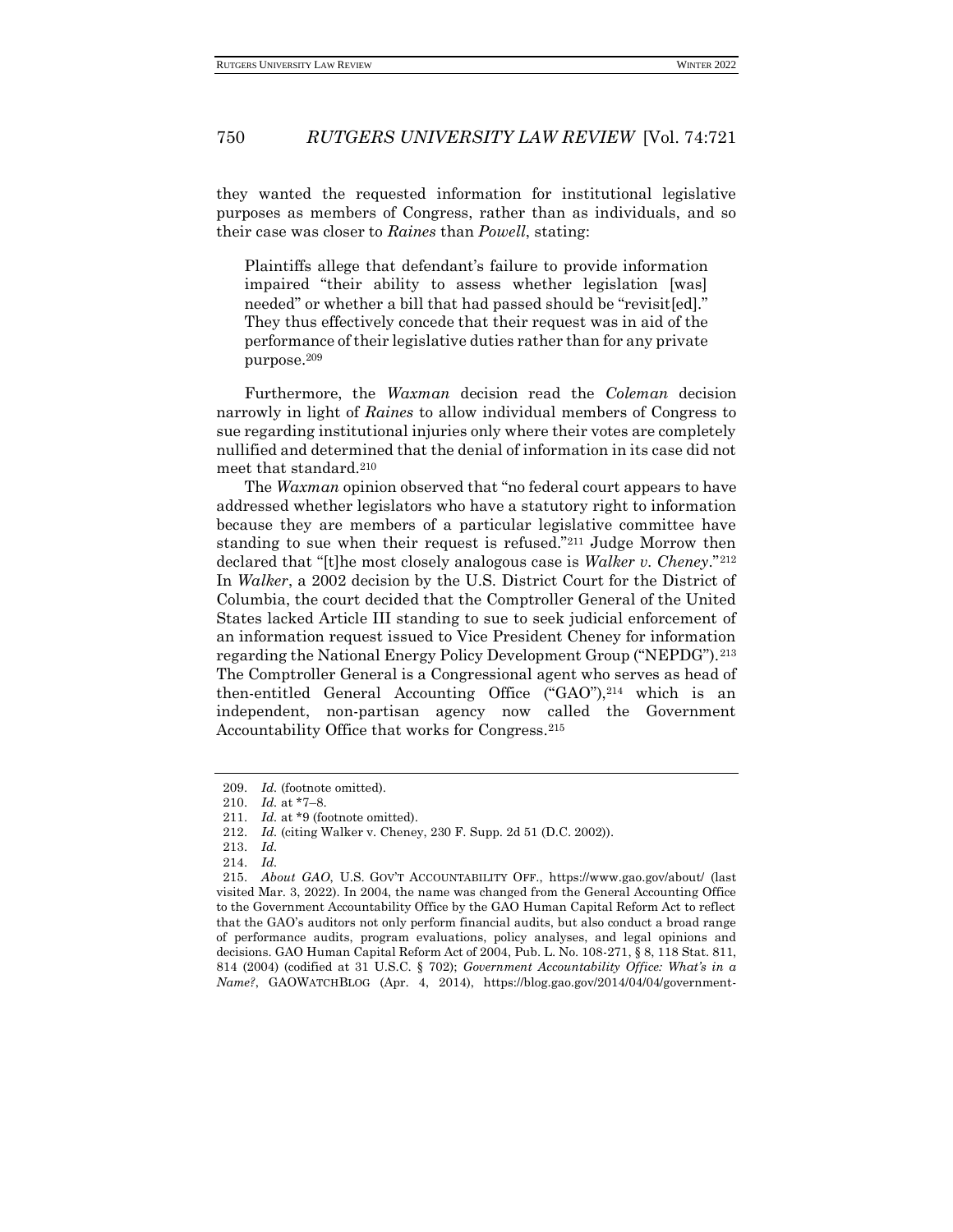In *Walker*, the district court determined that the Comptroller General did not have Article III standing to sue to obtain the information denied by NEPDG because his injury was "solely institutional" as an agent of Congress, rather than an actionable personal injury.<sup>216</sup> In his brief to the *Walker* court, the Comptroller General had acknowledged that the purpose of his information request was to serve Congress and that the statute he invoked as creating a right to the requested information was designed to serve congressional purposes.<sup>217</sup> If the Comptroller General retired, Judge Morrow reasoned, the now former Comptroller General would no longer have a claim because he had no personal interest in the information.<sup>218</sup> The *Walker* decision observed that a House of Congress or a congressional committee might have standing to sue to seek the requested information, but that no congressional subpoena had been issued to obtain the documents.<sup>219</sup> In *Waxman*, Judge Morrow analogized the congressional plaintiffs' request for information pursuant to  $\S$  2954 as similar to the Comptroller General's failed request for information in the *Walker* decision because both were institutional in nature and in neither case had a House of Congress issued a subpoena.<sup>220</sup> Accordingly, the *Waxman* decision denied Article III standing for the congressional plaintiffs because their request for information was merely institutional in purpose, and not a real personal injury, and because the plaintiffs had failed to ask their congressional committee to issue a subpoena or the House of Representatives to enforce a subpoena.<sup>221</sup>

### *B.* Cummings

In *Cummings v. Murphy*, <sup>222</sup> Judge Mehta generally followed the *Waxman* decision in denying Article III standing to eight minority members of the House Oversight Committee because of historical precedent that the denial of information to individual members of Congress is an institutional injury that may only be enforced by Congress or at least one House of Congress.<sup>223</sup> Furthermore, the informational

accountability-office-whats-in-a-name/#:~:text=%E2%80%9CEffective%20July%207%2C %202004%2C,Reform%20Act%20of%202004%2C%20Pub.

<sup>216.</sup> *Waxman*, 2006 WL 8432224, at \*9–10.

<sup>217.</sup> *Id.* at \*9.

<sup>218.</sup> *Id.*

<sup>219.</sup> *Id.* at \*10.

<sup>220.</sup> *Id.* at \*10–11.

<sup>221.</sup> *Id.* at \*11–12.

<sup>222.</sup> 321 F. Supp. 3d 92 (D.D.C. 2018), *rev'd sub nom.* Maloney v. Murphy, 984 F.3d 50 (D.C. Cir. 2020).

<sup>223.</sup> *Id.* at 113–18.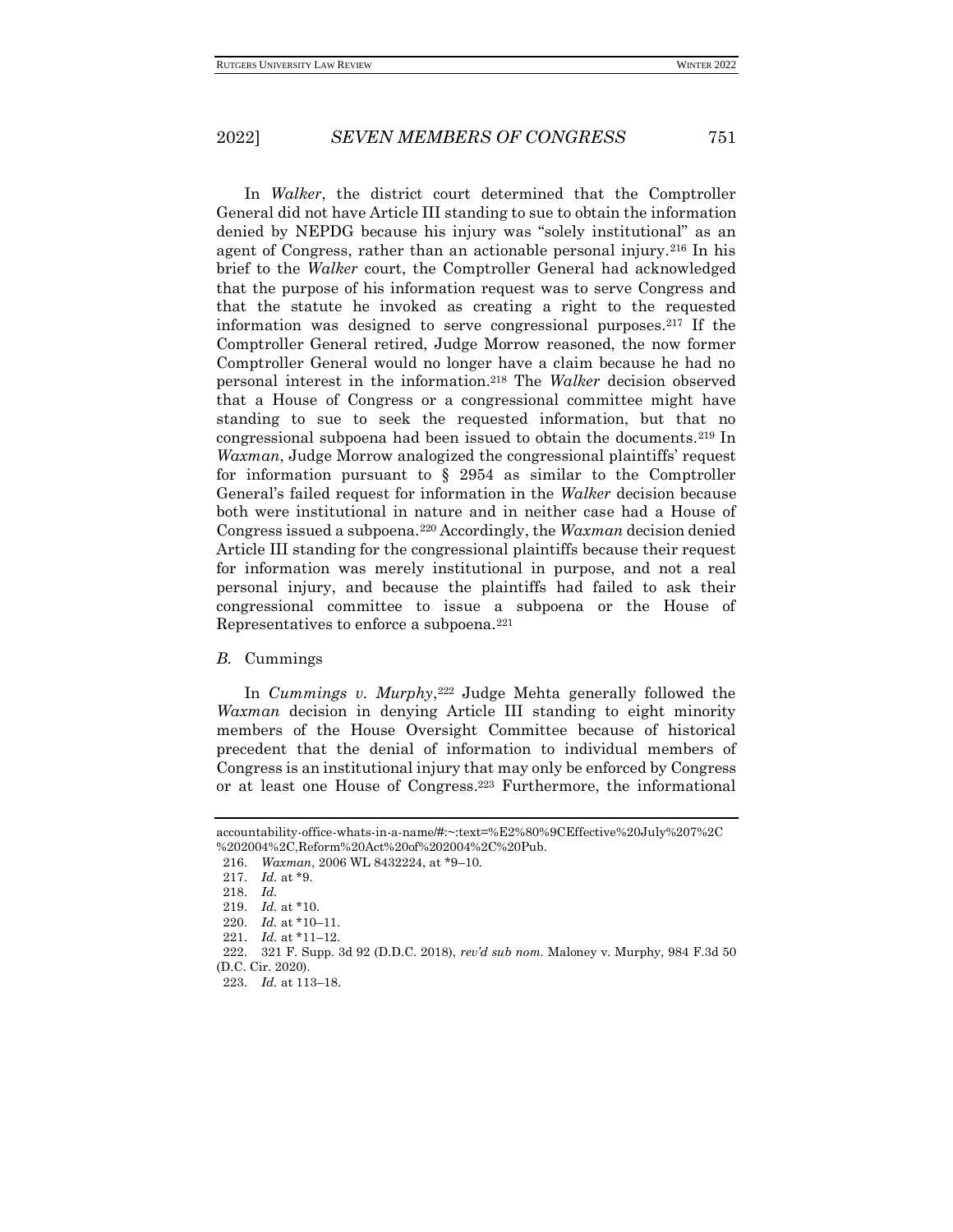injuries were not personal as to establish a basis for a lawsuit, therefore the failure of the plaintiffs to obtain approval from the entire House of Representatives to enforce a subpoena to obtain the requested documents was fatal to their suit.<sup>224</sup> The *Cummings* decision concluded that the Seven Member Rule in § 2954 is unenforceable by seven or more members of Congress, but that potentially an entire House of Congress might sue to enforce a subpoena,<sup>225</sup> or individual members of Congress may seek information like any citizen under one of several statutes.<sup>226</sup> Judge Mehta interpreted the *Coleman* and *Raines* decisions as limiting individual legislative standing to challenge institutional legislative action, especially in cases where there is complete vote nullification like that which occurred in *Coleman*. 227

The *Cummings* opinion declared that "the outcome of the case in large part turn[ed] on application of the Supreme Court's decision in *Raines . . . .*" <sup>228</sup> Accordingly, Judge Mehta closely examined the *Raines*  decision before considering each party's particular arguments.<sup>229</sup> For the *Cummings* court, a key aspect of the *Raines* opinion was the distinction between the "sufficiently personal" standing injuries in *Powell* and the institutional injuries in *Raines* because the plaintiffs in the latter case did not allege that they had lost something that they were personally entitled to, like the congressional seat at issue in *Powell.*<sup>230</sup> Additionally, the *Cummings* decision read *Raines* as limiting *Coleman* to cases of complete nullification of a legislator's vote.<sup>231</sup> Furthermore, Judge Mehta interpreted the *Raines* decision as concluding that historical practice was against allowing individual members of Congress to sue the Executive Branch.<sup>232</sup> The *Cummings* opinion concluded its discussion of the *Raines*  decision as follows:

<sup>224.</sup> *Id.* at 116–17.

<sup>225.</sup> *Id.* at 114–17; *see* Comm. on the Judiciary of the U.S. House of Representatives v. McGahn, 968 F.3d 755, 778 (D.C. Cir. 2020) (en banc) (holding the House of Representatives has standing to enforce a subpoena not involving the joinder of the Senate); Nash, *supra* note 134, at 373–75 (discussing authority of Congress to subpoena information and to sue in federal courts to enforce a subpoena).

<sup>226.</sup> "GSA has announced, apparently for the first time in this litigation, that it will treat Plaintiffs' requests as if made under the Freedom of Information Act . . . ." *Cummings*, 321 F. Supp. 3d at 99 (discussing Supreme Court decisions allowing informational standing for individual citizens or voters).

<sup>227.</sup> *Id.* at 110.

<sup>228.</sup> *Id.* at 102.

<sup>229.</sup> *Id.* at 102–05.

<sup>230.</sup> *Id.* at 103 (citing Raines v. Byrd, 521 U.S. 811, 821 (1997)).

<sup>231.</sup> *Id.* at 104–05 (citing *Raines*, 521 U.S. at 823–26).

<sup>232.</sup> *Id.* at 105 (citing *Raines*, 521 U.S. at 826–28).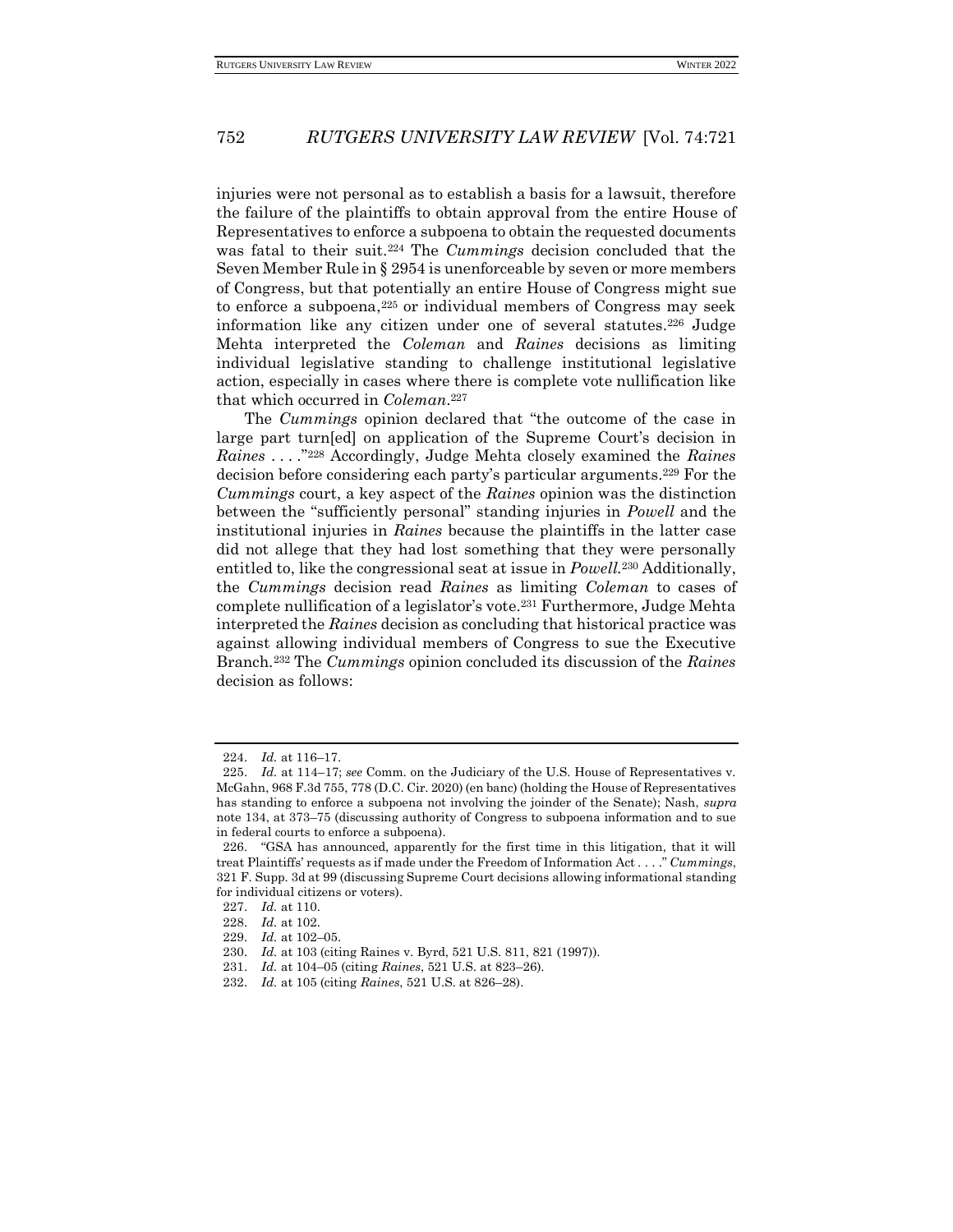To summarize, the following principles emerge from *Raines*. Individual Members of Congress generally do not have standing to vindicate the institutional interests of the house in which they serve. This means that Members of Congress may go to court to demand something to which they are privately entitled, but they cannot claim harm suffered solely in their official capacities as legislators that "damages all Members of Congress and both Houses of Congress equally[.]"<sup>233</sup>

Judge Mehta acknowledged that the informational injuries alleged by the congressional plaintiffs in this case differed somewhat from the facts in *Raines*, so he next addressed how the standing principles in *Raines* could be applied to the instant case.<sup>234</sup>

In *Cummings*, the congressional plaintiffs argued that their case fell "outside of *Raines*, because the informational injury they assert is sufficient to confer standing under the Supreme Court's decision in *Spokeo*."<sup>235</sup> The plaintiffs maintained that "the denial of information requested under section 2954 itself constitutes an injury in fact" in light of the Supreme Court's precedent regarding informational injuries.<sup>236</sup>

Judge Mehta in his *Cummings* opinion acknowledged that the Supreme Court's decisions in *Spokeo*, *Akins*, and *Public Citizen* had recognized that the government's denial of information that the public is authorized to receive pursuant to a statute may constitute a valid Article III informational injury for suits "*brought by private parties*,"<sup>237</sup> but concluded that *Raines*' distinction between personal and institutional injuries was more relevant for informational injury claims brought by government officials such as the congressional plaintiffs.<sup>238</sup> While the *Spokeo* decision "recognized that the deprivation of a statutory right to information can be a sufficiently personal, particularized, and concrete injury," the *Cummings* decision pointed out that "*Spokeo* also made clear that the mere denial of a statutory right does not automatically give rise to a cognizable injury in fact for purposes of Article III standing."<sup>239</sup> The *Spokeo* decision quoted *Raines* for the principle that Article III's

<sup>233.</sup> *Id.* (citations omitted) (first citing Powell v. McCormack, 395 U.S. 486 (1969); then quoting *Raines*, 521 U.S. at 821, 829; and then citing Arizona State Legislature v. AIRC, 135 S. Ct. 2652, 2664 (2015)).

<sup>234.</sup> *Id.* at 106–17 (discussing application of *Raines* to a case involving the denial of information by the Executive Branch to individual members of Congress).

<sup>235.</sup> *Id.* at 106.

<sup>236.</sup> *Id.*

<sup>237.</sup> *Id.* at 107.

<sup>238.</sup> *Id.* at 106–10 (discussing application of *Raines* to case involving the denial of information by the Executive Branch to individual members of Congress).

<sup>239.</sup> *Id.* at 106–07.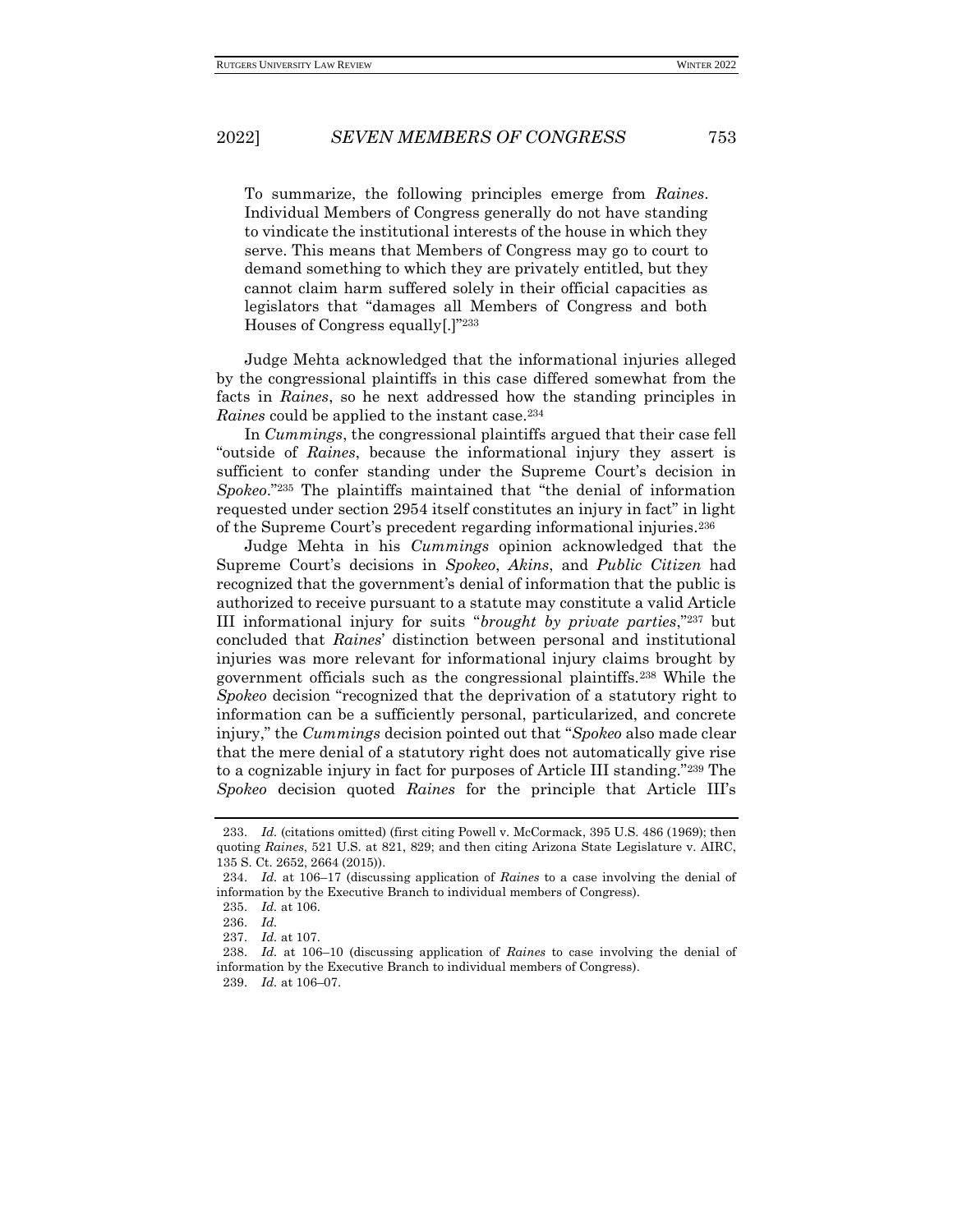constitutional standing requirements cannot be waived simply by Congress "statutorily granting the right to sue to a plaintiff who would not otherwise have standing."<sup>240</sup> Accordingly, Judge Mehta determined "the mere fact that Plaintiffs here have been denied a statutory right to information conferred by the Seven Member Rule [in § 2954] cannot alone resolve the standing question."<sup>241</sup>

Additionally, the *Cummings* opinion concluded that the two "other Supreme Court decisions on which Plaintiffs rely—*Akins* and *Public Citizen*—do not compel a different result."<sup>242</sup> Judge Mehta explained that "[i]n both cases, the statutes at issue entitled members of the public, not Members of Congress, to request agency records," and that *Akins* and *Public Citizen* both involved "*private parties, not government officials*."<sup>243</sup> Because *Raines*' distinction between personal versus institutional injuries for plaintiffs who are members of Congress was inapplicable in *Akins* and *Public Citizen*, the *Cummings* decision concluded that the standing principles in *Raines* controlled the case.<sup>244</sup>

In the *Cummings* decision, Judge Mehta concluded that the congressional plaintiffs had alleged an institutional standing injury, not a personal injury.<sup>245</sup> He observed that the parties agreed that *Raines*  "establishe[d] a binary rubric of potential injuries for purposes of assessing standing" between either personal or institutional injuries.<sup>246</sup> The sole defendant, the U.S. government, on behalf of the GSA Administrator, argued that the plaintiffs' suit for information was effectively institutional rather than personal because it was based upon the plaintiffs' roles as members of the House Oversight Committee and because the requested information would benefit the House as a whole.<sup>247</sup> Relying on *Raines*, the defendant contended that the plaintiffs would no longer have a right to the information if they retired tomorrow from Congress, and, therefore, that their suit was institutional in nature.<sup>248</sup>

The *Cummings* decision agreed with the defendant's arguments against standing under § 2954 and the *Waxman* decision, the only prior decision on the standing rights of congressional plaintiffs under § 2954, to conclude that the plaintiffs had not suffered from a personal injury as

<sup>240.</sup> *Id.* at 107 (quoting Spokeo, Inc. v. Robins, 136 S. Ct. 1540, 1547–48 (2016)).

<sup>241.</sup> *Id.*

<sup>242.</sup> *Id.*

<sup>243.</sup> *Id.*

<sup>244.</sup> *Id.*

<sup>245.</sup> *Id.* at 107–10.

<sup>246.</sup> *Id.* at 107.

<sup>247.</sup> *Id.*

<sup>248.</sup> *Id.*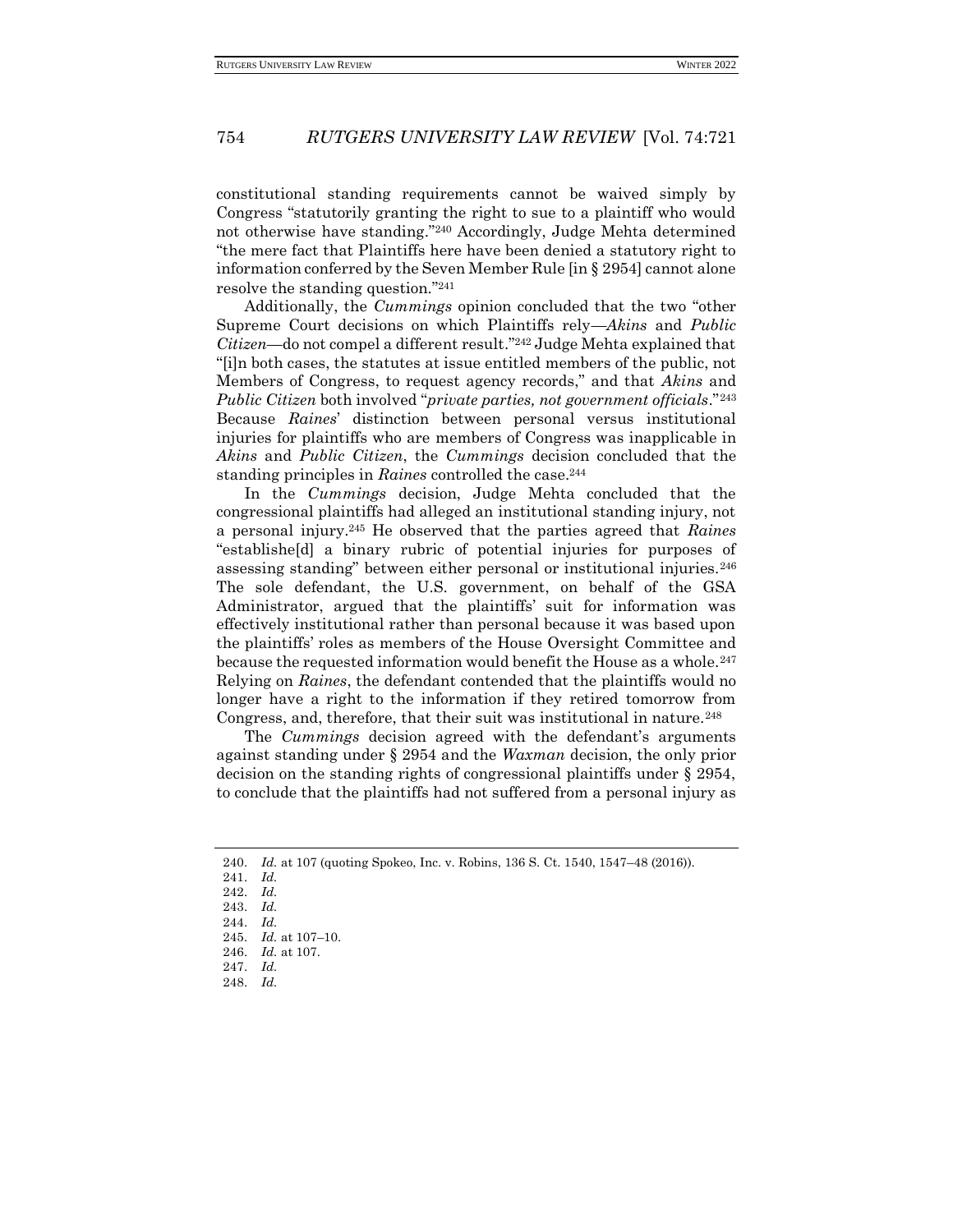defined in *Raines.*<sup>249</sup> Rather, the plaintiffs' informational injury from the GSA's denial of their § 2954 request was but an institutional standing injury because they sued solely in their capacity as members of Congress.<sup>250</sup> In their complaint, the plaintiffs had "tie[d] their injury directly to their constitutional duties as legislators" on the grounds that the GSA's denial of their information request impeded their duties on the House Oversight Committee and other legislative responsibilities.<sup>251</sup> Judge Mehta determined that the plaintiffs alleged an institutional standing injury in part because their suit would disappear if they were to retire from Congress or lose their seat.<sup>252</sup>

Furthermore, the *Cummings* decision rejected the plaintiffs' argument that they had personal injuries in light of either the *Powell* or *Coleman* decisions.<sup>253</sup> The *Cummings* plaintiffs argued that their injury from being denied information by the GSA was personal even if the informational right is suffered in their official capacities as legislators and thus not personal in the sense of being "private."<sup>254</sup> However, Judge Mehta concluded the plaintiffs' claims were not personal as defined by the *Raines* decision.<sup>255</sup> The *Raines* decision had distinguished between Adam Clayton Powell, Jr.'s personal and "private right" claim to his congressional seat in *Powell*, as opposed to the institutional claims in *Raines* that were based solely upon the plaintiffs' status as members of Congress.<sup>256</sup> Judge Mehta concluded that the congressional plaintiffs' claims were institutional, like in *Raines*, because their "rights under the Seven Member Rule derive solely from their membership in the House of Representatives and, even more specifically, their assignment to the House Oversight Committee. Again, if a Plaintiff here were to lose her seat, she likewise would lose all rights under the Seven Member Rule."<sup>257</sup>

The *Cummings* plaintiffs sought to distinguish *Raines* on the grounds that not all members of both Houses of Congress shared their information injury equally.<sup>258</sup> Judge Mehta acknowledged that the *Cummings* plaintiffs had suffered from informational injuries that were not the same as those of all members of Congress, and, therefore, that their

258. *Id.*

<sup>249.</sup> *Id.* at 108.

<sup>250.</sup> *Id.*

<sup>251.</sup> *Id.*

<sup>252.</sup> *Id.*

<sup>253.</sup> *Id.* at 108–10.

<sup>254.</sup> *Id.* at 108 (quoting Pls.' Mem. at 27–28).

<sup>255.</sup> *Id.* at 108–09.

<sup>256.</sup> *Id.* at 109 (citations omitted).

<sup>257.</sup> *Id.*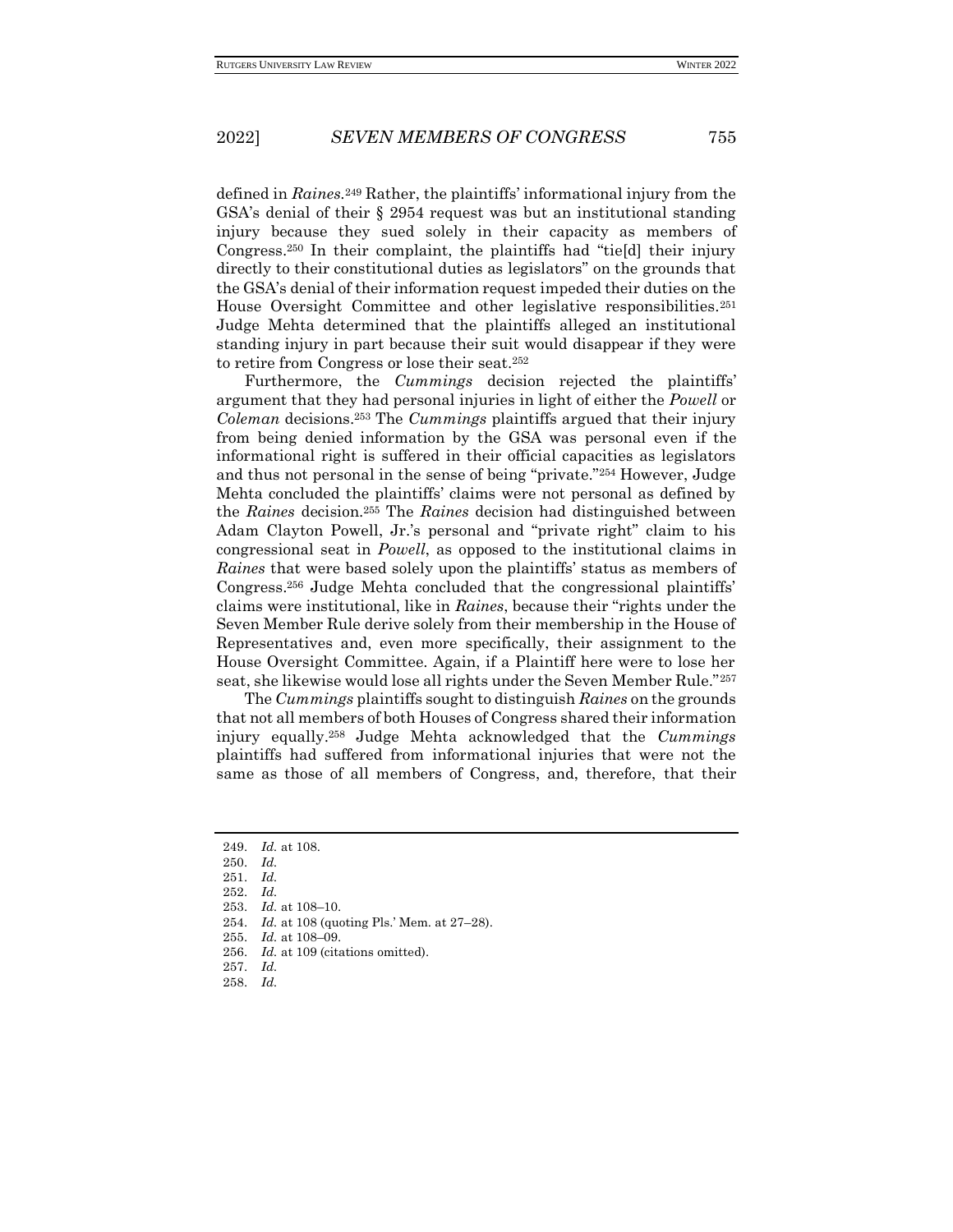injuries were "more particularized" than those in *Raines.*<sup>259</sup> However, he pointed out that the *Raines* Court had read the *Powell* decision as requiring a member of Congress to be singled out for unfavorable treatment different than other members, like Adam Clayton Powell, and that the *Cummings* plaintiffs had not suffered from some especially unfavorable treatment comparable to that of Adam Clayton Powell.<sup>260</sup> Furthermore, the *Cummings* court determined that the plaintiffs in its case had not been "'deprived of something to which they *personally* are entitled,' which would have made the injury 'more concrete,'" as the *Raines* decision had interpreted the *Powell* decision.<sup>261</sup> Additionally, *Raines* had limited the *Coleman* decision to cases in which a member of Congress asserts complete vote nullification, which was clearly not at issue in the *Cummings* decision.<sup>262</sup>

The *Cummings* decision agreed with the *Walker* decision denying standing to the U.S. Comptroller General, who is an agent of Congress.<sup>263</sup> Like the Comptroller General in *Walker*, the *Cummings* congressional plaintiffs had suffered from an institutional injury when they were denied information by a federal agency, rather than a personal injury, because they sought the information for their oversight duties rather than for some personal interest.<sup>264</sup> Accordingly, the *Cummings* court decided that the plaintiffs in the case had failed to prove an Article III standing injury because they "only allege[d] harm stemming from their official status as legislators, as opposed to injury suffered in their private capacities."<sup>265</sup>

Next, the *Cummings* decision examined whether the congressional plaintiffs could assert an institutional injury sufficient for Article III standing.<sup>266</sup> In contrast to Judge Morrow in the *Waxman* decision and Judge Ginsburg's dissenting opinion in *Maloney*, which had both limited *Coleman* to cases of complete nullification of a legislator's vote,<sup>267</sup> Judge Mehta was open to the possibility that individual legislators might be able to sue for institutional injuries beyond just complete vote nullification.<sup>268</sup> He observed, "*Raines* arguably left open the question

<sup>259.</sup> *Id.*

<sup>260.</sup> *Id.*

<sup>261.</sup> *Id.* (quoting Raines v. Byrd, 521 U.S. 811, 821 (1997)).

<sup>262.</sup> *Id.* at 110 (citing *Raines*, 521 U.S. at 823–24).

<sup>263.</sup> *Id.*

<sup>264.</sup> *Id.* (citations omitted).

<sup>265.</sup> *Id.*

<sup>266.</sup> *Id.* 

<sup>267.</sup> Waxman v. Thompson, No. CV 04–3467, 2006 WL 8432224, at \*7–8 (C.D. Cal. July 24, 2006); Maloney v. Murphy, 984 F.3d 50, 72 n.3 (D.C. Cir. 2020) (Ginsburg, J., dissenting), *rev'd sub nom.* Maloney v. Murphy, 984 F.3d 50 (D.C. Cir. 2020).

<sup>268.</sup> *Cummings*, 321 F. Supp. 3d at 111–12.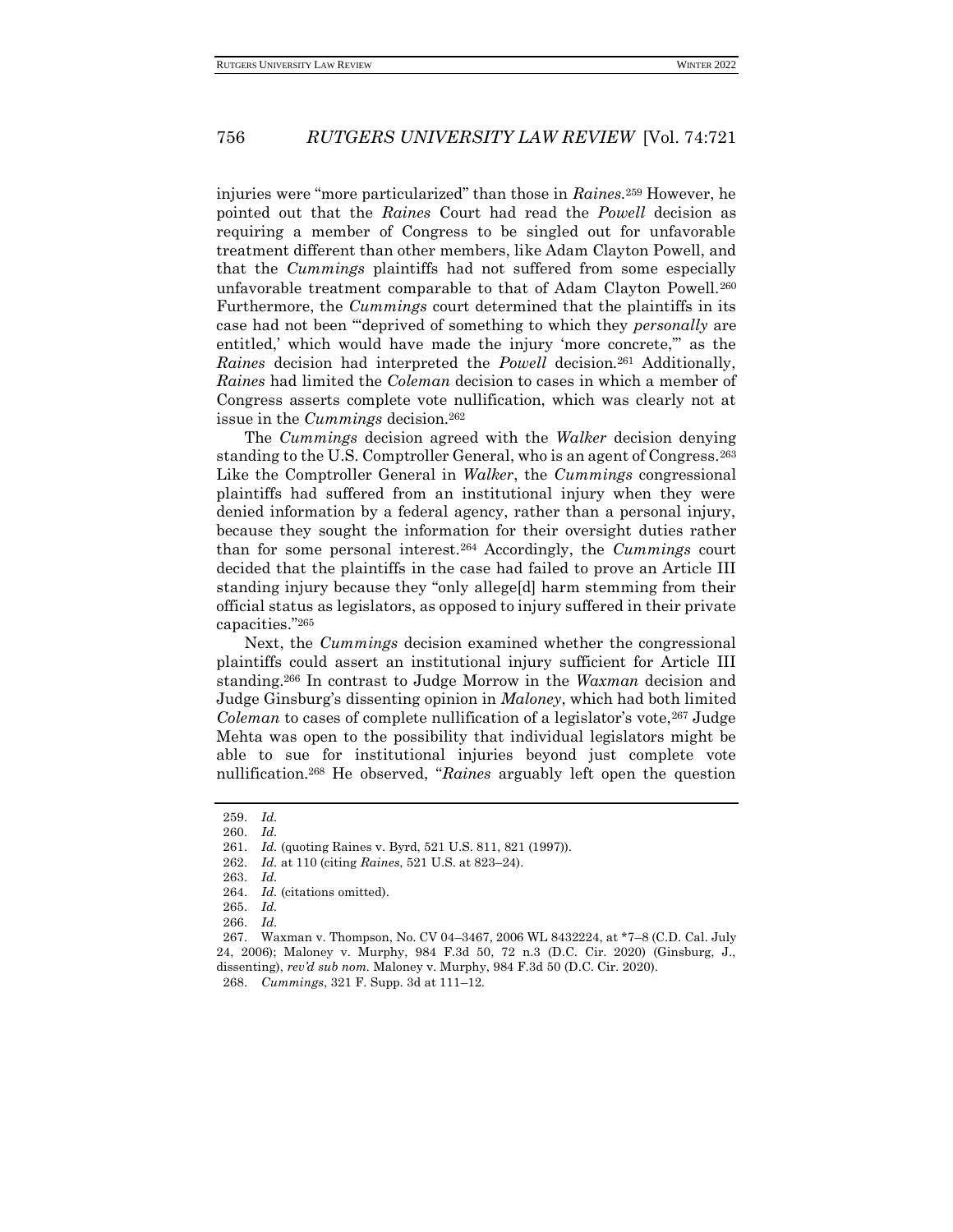whether individual Members of Congress have standing to assert other types of institutional injuries outside the vote dilution context."<sup>269</sup>

The *Cummings* opinion then addressed whether a federal agency's denial of information to members of Congress who had requested it pursuant to § 2954 might be sufficient for standing.<sup>270</sup> Judge Mehta concluded that, "[t]he denial of a Seven Member Rule request, although not a personal injury, is a more particularized type of institutional injury than a general diminution of legislative power, such as the dilution of the efficacy of Congress members' votes," which was discussed in the *Raines* decision and affects every member of Congress equally.<sup>271</sup> The denial of Seven Member Rule requests affects only some members rather than all of them equally.<sup>272</sup> Furthermore, the *Cummings* court determined that "the rejection of a Seven Member Rule request is more concrete than, say, again, a claim of vote dilution," such as in *Raines*. <sup>273</sup> Finally, Judge Mehta declared that "the court finds that Plaintiffs have made a stronger case than the plaintiffs in *Raines* that they have suffered the type of institutional injury that could potentially establish Article III standing."<sup>274</sup> Accordingly, Judge Mehta was more open to congressional standing in cases involving a federal agency's denial of a Seven Member Rule request than Judge Morrow in the *Waxman* decision or Judge Ginsburg in his dissenting opinion in *Maloney*, who both limited institutional standing by individual members of Congress to cases like *Coleman* in which there is complete vote nullification.<sup>275</sup>

However, Judge Mehta ultimately denied standing in *Cummings*  based upon (1) a historical practice of courts denying standing in similar legislative standing cases, (2) the failure of the entire House to authorize the plaintiffs' suit in *Cummings*, and (3) the availability of alternative remedies such as the entire House enforcing a subpoena to obtain the requested information.<sup>276</sup> First, the Supreme Court in *Raines* observed

<sup>269.</sup> *Id.* at 112.

<sup>270.</sup> *Id.*

<sup>271.</sup> *Id.*

<sup>272.</sup> *Id.*

<sup>273.</sup> *Id.*

<sup>274.</sup> *Id.* at 113.

<sup>275.</sup> *Compare id.* at 111–13, *with* Waxman v. Thompson, No. CV 04–3467, 2006 WL 8432224, at \*7–8 (C.D. Cal. July 24, 2006), *and* Maloney v. Murphy, 984 F.3d 50, 72 n.3 (D.C. Cir. 2020) (Ginsburg, J., dissenting), *rev'd sub nom.* Maloney v. Murphy, 984 F.3d 50 (D.C. Cir. 2020).

<sup>276.</sup> *See Cummings*, 321 F. Supp. 3d at 113–17; Comm. on the Judiciary of the U.S. House of Representatives v. McGahn, 968 F.3d 755, 767–68 (D.C. Cir. 2020) (en banc) (holding that the House of Representatives has standing to enforce a subpoena not involving the joinder of the Senate); Nash, *supra* note 134, at 373–75 (discussing authority of Congress to subpoena information and to sue in federal courts to enforce a subpoena).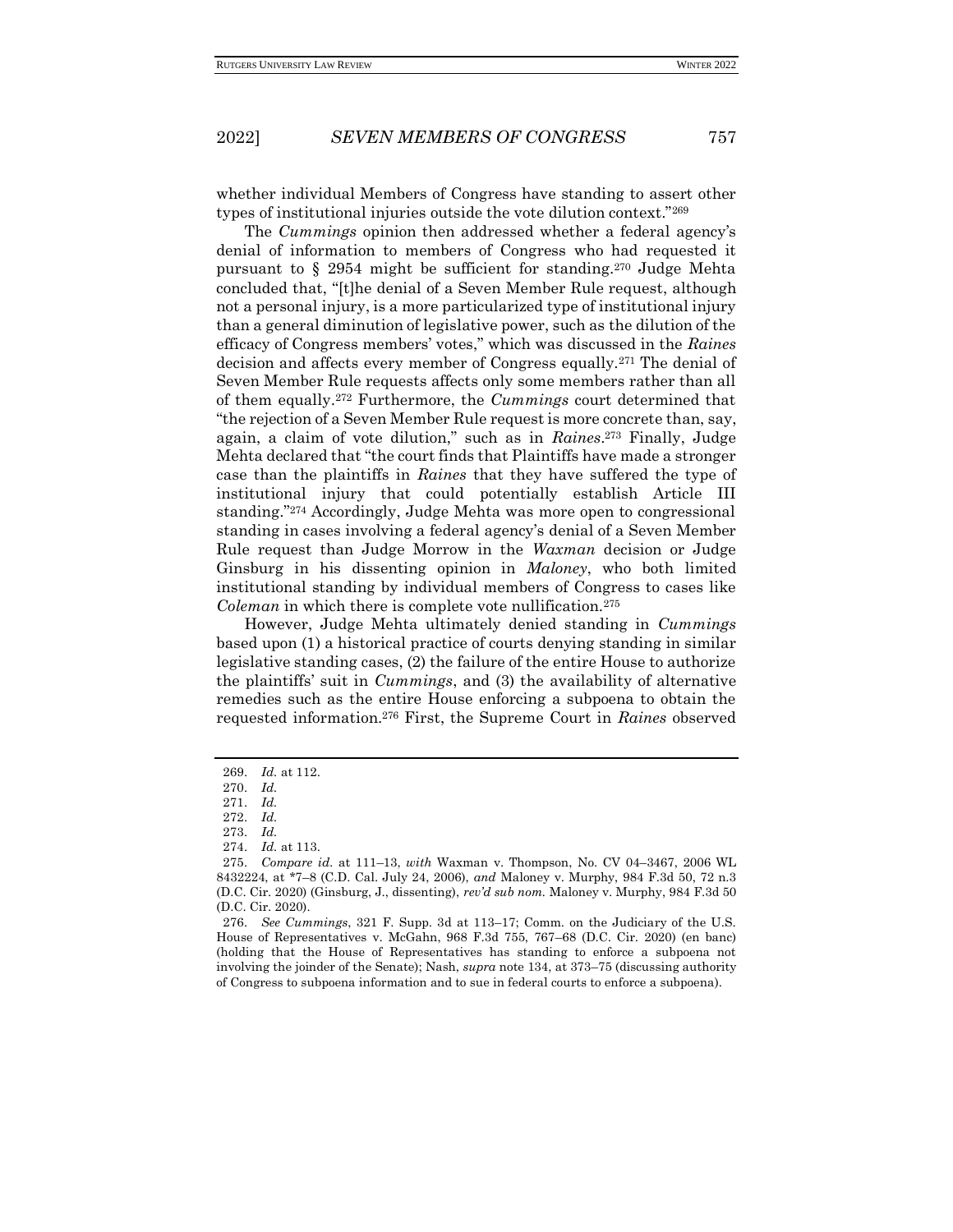that, historically, when there were confrontations between one or both Houses of Congress and the Executive Branch, "no suit was brought on the basis of claimed injury to official authority or power."<sup>277</sup> Accordingly, in light of this statement from the *Raines* decision, the *Cummings* court observed that "Plaintiffs' suit therefore runs against the strong current of history."<sup>278</sup> The *Waxman* decision had rejected standing in a similar Seven Member Rule case because historically, most suits by Congress to obtain information have been through suits to enforce a subpoena supported by a House of Congress, rather than a suit by several members to enforce § 2954.<sup>279</sup>

Second, the *Raines* opinion put "some importance" on the failure of the plaintiffs in the case to obtain authorization from their respective Houses of Congress to bring a lawsuit against the Executive Branch, although *Raines* carefully avoided the contentious legal issue of whether such authorization automatically supports standing.<sup>280</sup> The *Cummings* decision noted: "[i]n this case, Plaintiffs did not secure approval from the full House before bringing suit—indeed, they did not even try to."<sup>281</sup> The congressional plaintiffs argued that § 2954 itself provided authorization for its suit, but Judge Mehta in *Cummings* pointed out that the statute did not contain a private right of action authorizing members of Congress to sue, and that *Raines* had rejected the idea that a general statutory authorization to sue was sufficient if members of Congress did not obtain explicit approval from one or both Houses of Congress for their suit.<sup>282</sup>

Finally, the *Cummings* court emphasized that the congressional plaintiffs had failed to pursue alternative remedies such as having the House Oversight Committee issue a subpoena, and then persuading the entire House to support a suit to enforce the subpoena even if getting broader support in the House of Representatives would have been difficult.<sup>283</sup> Because of the lack of historical examples to support standing in § 2954 Seven Member Rule suits, the plaintiffs' failure to obtain authorization for their suit from the entire House, and the failure of the plaintiffs to pursue alternative remedies, such as a subpoena, Judge Mehta in *Cummings* held that the plaintiffs lacked Article III standing to obtain judicial enforcement of their requests for information from the GSA under 5 U.S.C. § 2954, and, therefore, granted the defendant's

<sup>277.</sup> Raines v. Byrd, 521 U.S. 811, 826 (1997).

<sup>278.</sup> *Cummings*, 321 F. Supp. 3d at 113.

<sup>279.</sup> *Id.* at 113–14 (discussing *Waxman*, 2006 WL 8432224, at \*16).

<sup>280.</sup> *Id.* at 114–16 (discussing *Raines*, 521 U.S. at 819–20, 829).

<sup>281</sup>*. Id.* at 116.

<sup>282.</sup> *Id.* at 116–17 n.9.

<sup>283.</sup> *Id.* at 117.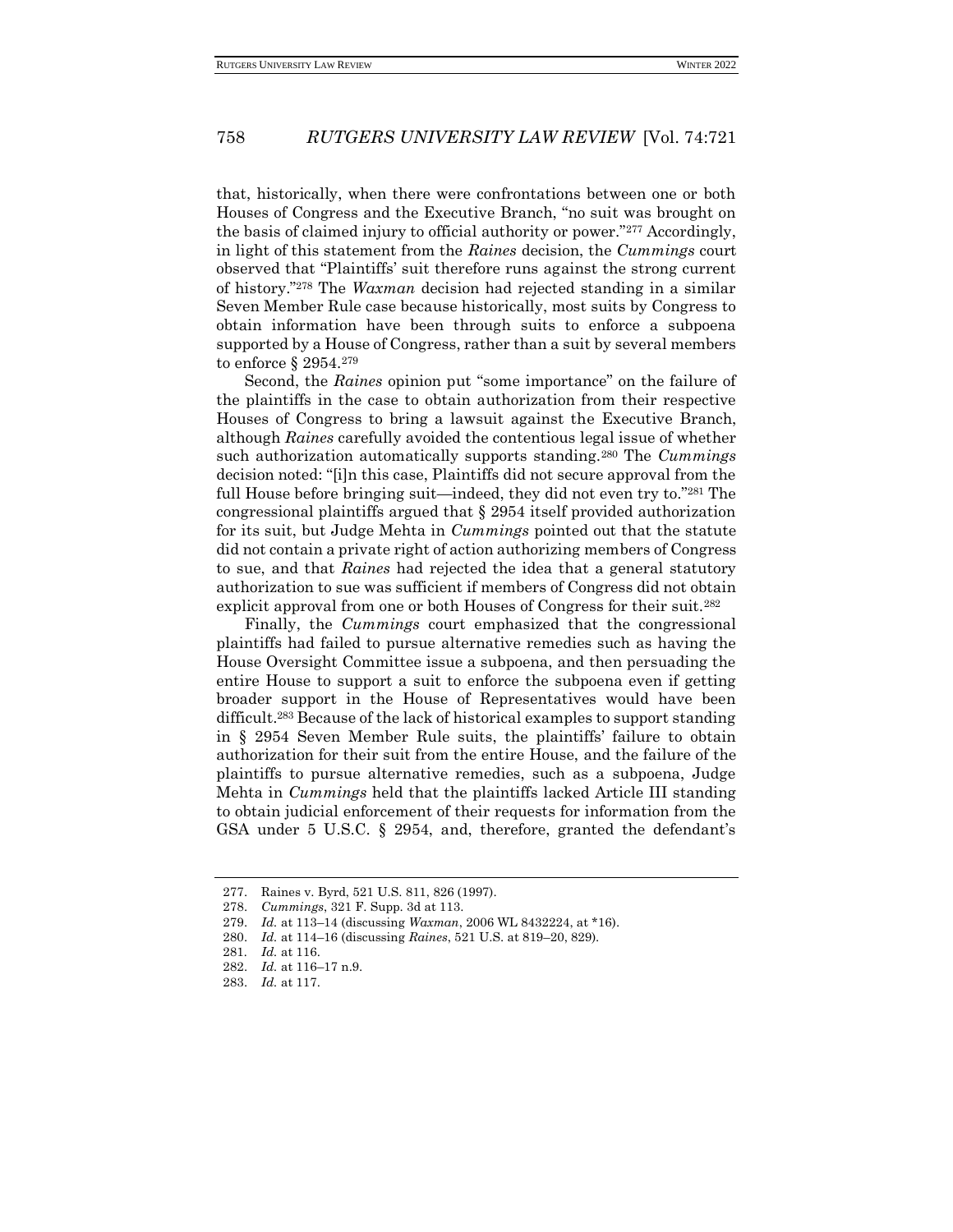motion to dismiss.<sup>284</sup> Judge Mehta demonstrated a willingness to closely examine precedent and look at all sides of the dispute that unfortunately was not followed by the three-judge appellate panel that reviewed his decision in *Maloney*. 285

#### *C.* Maloney

In *Maloney v. Murphy*, <sup>286</sup> the D.C. Circuit in a divided two to one decision reversed and remanded Judge Mehta's *Cummings* decision, and held that the congressional plaintiffs had suffered from a sufficient Article III standing injury to force judicial enforcement of their requests for information from the GSA pursuant to § 2954.<sup>287</sup> Relying on *Akins*  and *Public Citizen*, Judge Millett's majority opinion in *Maloney* observed that "[t]he Supreme Court has repeatedly held that informational injuries satisfy the injury-in-fact requirement."<sup>288</sup> The *Maloney* decision then reasoned that "[t]he right to request information under Section 2954 is on all fours, for standing purposes, with the informational right conferred by those other statutes," such as FOIA.<sup>289</sup> Next, the court concluded that the GSA's withholding of requested information constituted "a concrete and particularized injury in fact for purposes of Article III standing."<sup>290</sup> However, the subsequent *TransUnion* decision limited *Akins* and *Public Citizen* to statutes authorizing disclosure to the public at large, and § 2954 is not a public disclosure statute because it is limited to certain members of Congress.<sup>291</sup> Accordingly, while Judge Millett's reading of *Akins* and *Public Citizen* may have been plausible at the time of her decision, her interpretation appears to be incompatible with the *TransUnion* decision's limitation of informational injuries to public disclosure statutes that apply to the public at large, rather than a narrow group of people*.* 292

The *Maloney* decision addressed the GSA's argument that the usual rules for informational standing injuries do not apply when a statute like § 2954 provides information rights only to members of Congress.<sup>293</sup> The GSA acknowledged that the congressional plaintiffs could sue as

291. *See* TransUnion LLC v. Ramirez, 141 S. Ct. 2190, 2214 (2021); *supra* Part II.C.

<sup>284.</sup> *Id.* at 118.

<sup>285.</sup> *See infra* Part IV.C.

<sup>286.</sup> 984 F.3d 50 (D.C. Cir. 2020).

<sup>287.</sup> *Id.* at 54, 70.

<sup>288.</sup> *Id.* at 59.

<sup>289.</sup> *Id.* at 60–61.

<sup>290.</sup> *Id.* at 61.

<sup>292.</sup> *TransUnion*, 141 S. Ct. at 2214.

<sup>293.</sup> *Maloney*, 984 F.3d at 62.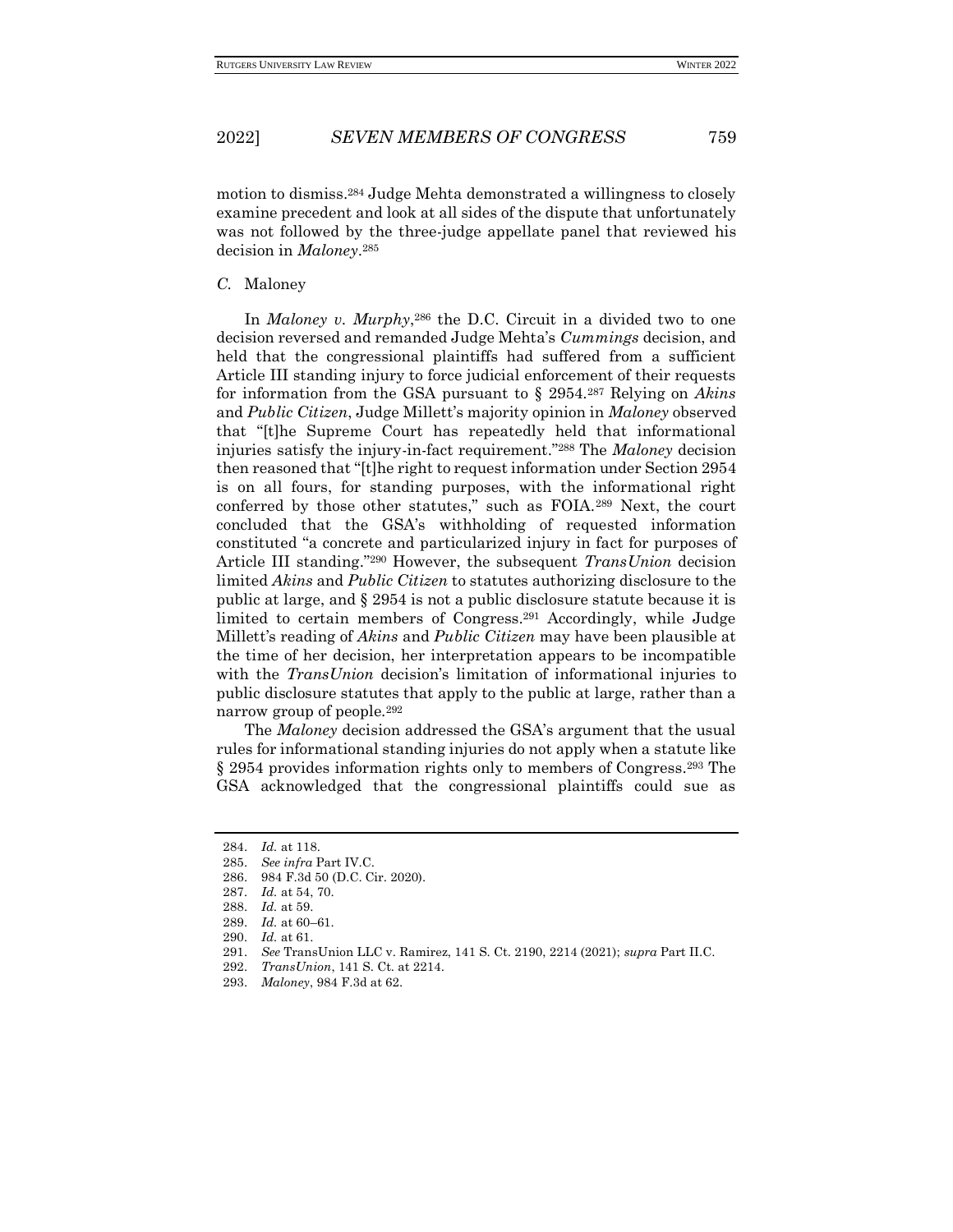members of the public under FOIA or similar statutes.<sup>294</sup> Judge Millett initially asserted that the fundamental standing analysis for congressional plaintiffs under § 2954 "is no different for standing purposes than if these same Requesters had filed a FOIA request for the same information."<sup>295</sup>

Nevertheless, the *Maloney* decision acknowledged that "[i]n addition, in analyzing the standing of legislators, cases have traditionally asked whether the asserted injury is 'institutional' or 'personal."<sup>296</sup> Judge Millett first observed, "[a]n institutional injury is one that belongs to the legislative body of which the legislator is a member." <sup>297</sup> Quoting the Supreme Court case *Virginia House of Delegates v. Bethune-Hill*, <sup>298</sup> she explicated that "[i]ndividual members lack standing to assert the institutional interests of a legislature."<sup>299</sup> Millett further explained that "[s]uch institutional injuries afflict the interests of the legislature as an entity; they do not have a distinct personal, particularized effect on individual legislators." <sup>300</sup> The *Maloney* opinion provided a lengthy and broad definition on the crucial issue of what constitutes a personal standing injury for a legislator:

A personal injury, by contrast, refers to an injury suffered directly by the individual legislators to a right that they themselves individually hold. A personal injury to a legislator, for Article III purposes, is not limited to injuries suffered in a purely private capacity, wholly divorced from their occupation. Rather, in the context of legislator lawsuits, an injury is also "personal" if it harms the legal rights of the individual legislator, as distinct from injuries to the institution in which they work or to legislators as a body.<sup>301</sup>

The *Maloney* majority then explicitly criticized the GSA and Judge Ginsburg's dissenting opinion for proposing an overly broad definition of what constitutes an institutional injury, and implicitly rejected their attempt to narrow the definition of what constitutes a personal injury for a legislator.<sup>302</sup> Judge Millett concluded: "[t]he GSA's argument, like the

- 
- 300. *Id.*

<sup>294.</sup> *Id.*

<sup>295.</sup> *Id.*

<sup>296.</sup> *Id.*

<sup>297.</sup> *Id.*

<sup>298.</sup> 139 S. Ct. 1945 (2019). 299. *Maloney*, 984 F.3d at 62.

<sup>301.</sup> *Id.*

<sup>302.</sup> *See id.* at 62–63.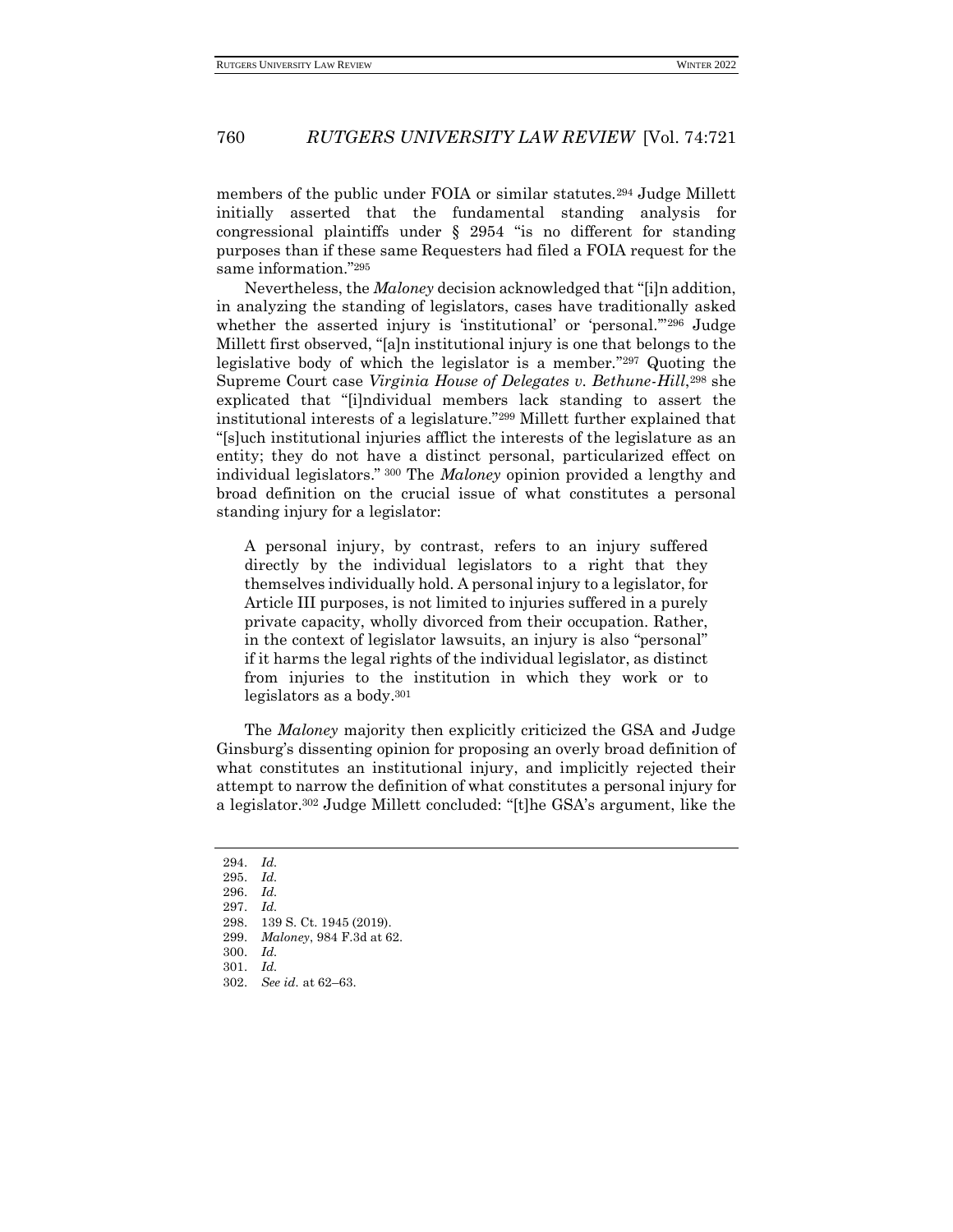Dissenting Opinion, fundamentally confuses those categories by adopting a sweeping definition of institutional injury that would cut out of Article III even those individualized and particularized injuries experienced by a single legislator alone."<sup>303</sup> However, the *Maloney* decision did not grapple with the more nuanced discussion of congressional institutional and personal injuries in Judge Mehta's district court decision.<sup>304</sup>

The *Maloney* court then disagreed with the GSA's interpretation of how the *Raines* decision had defined an "institutional injury."<sup>305</sup> Judge Millett distinguished the personal informational injuries suffered by the congressional plaintiffs from the "diffuse" institutional injury asserted by the *Raines* plaintiffs.<sup>306</sup> She wrote:

The Requesters do not assert an injury to institutional powers or functions that "damages all Members of Congress and both Houses of Congress equally." The injury they claim—the denial of information to which they as individual legislators are statutorily entitled—befell them and only them. Section 2954 vested them specifically and particularly with the right to obtain information. The 34 other members of the Committee who never sought the information suffered no deprivation when it was withheld. Neither did the nearly 400 other Members of the House who were not on the Committee suffer any informational injury. Nor was the House (or Senate) itself harmed because the statutory right does not belong to those institutions.<sup>307</sup>

The *Maloney* decision compared the individualized and particularized injury to the congressional plaintiffs as being "the same as one suffered by a FOIA plaintiff."<sup>308</sup>

Judge Millett in *Maloney* explained that the congressional plaintiffs' injuries in her case were similar to the personal injury discussed in the *Powell* decision rather than the institutional injury discussed in *Raines*. <sup>309</sup> She rejected the GSA's argument that the plaintiffs' injury was institutional because it depended upon each holding their congressional seat.<sup>310</sup> The *Maloney* opinion declared, "[w]hile the *legal right* to request information under Section 2954 runs with Committee membership, the

<sup>303.</sup> *Id.* at 63.

<sup>304.</sup> *See supra* Part IV.B.

<sup>305.</sup> *See Maloney*, 984 F.3d at 62–63.

<sup>306.</sup> *Id.* at 63–64.

<sup>307.</sup> *Id.* at 64 (citations omitted) (quoting Raines v. Byrd, 521 U.S. 811, 821 (1997)).

<sup>308.</sup> *Id.*

<sup>309.</sup> *Id.* at 65.

<sup>310.</sup> *Id.*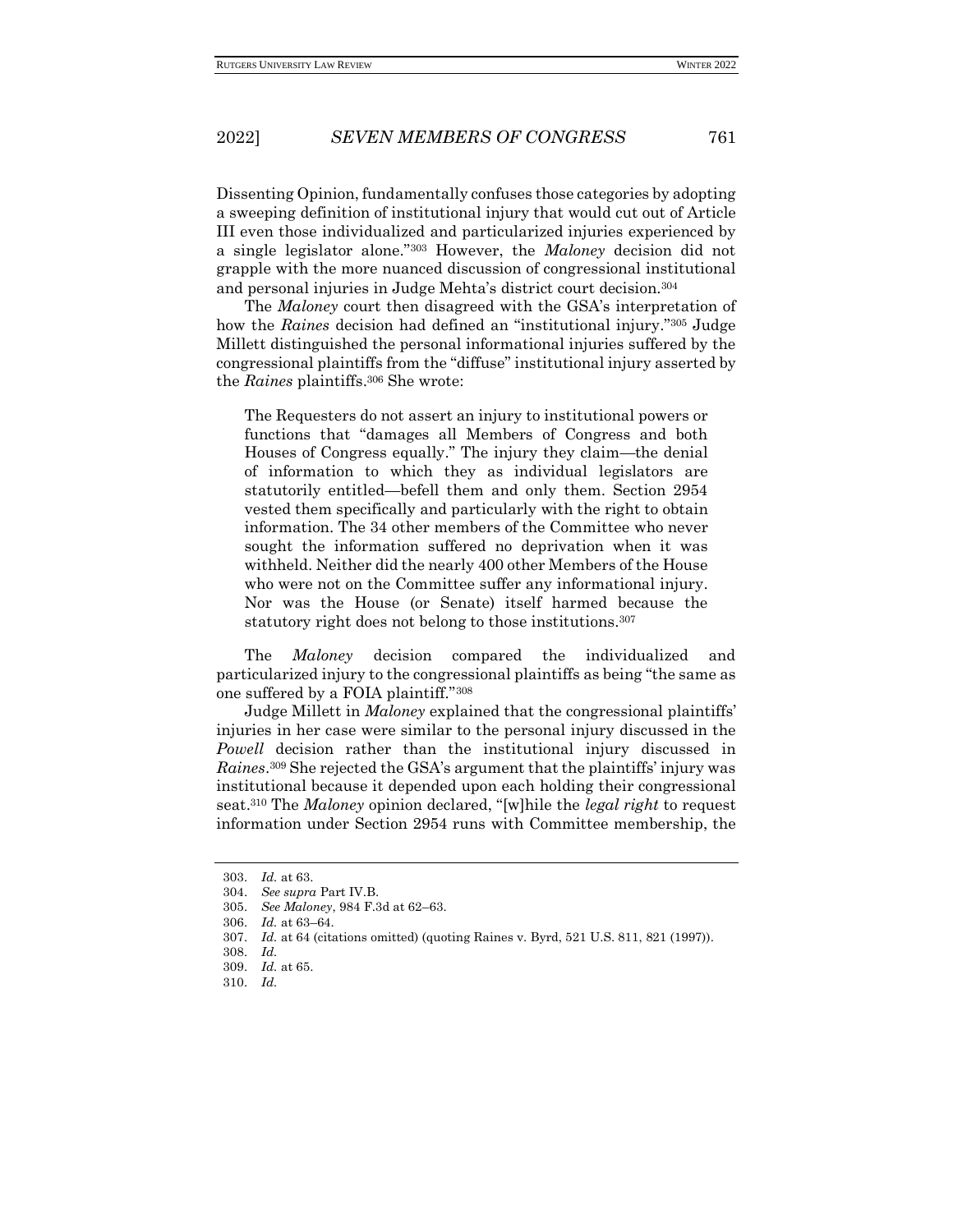injury arises from the asking and its rebuff, not from the seat itself."<sup>311</sup> The Court further explicated that a "personal" standing injury does not have to be a "private" injury.<sup>312</sup> Judge Millett wrote:

In other words, for Article III purposes, the requirement that a legislator suffer a "personal" injury does not mean that the injury must be private. Instead, the requirement of a personal injury is a means of rigorously ensuring that the injury asserted is particularized and individualized to that legislator's own interests. That is, the injury must be one that "zeroes in on the individual," rather than an injury that "necessarily damages all Members of Congress and both Houses of Congress equally" or that runs with the institutional seat.<sup>313</sup>

She also rejected Judge Ginsburg's argument in his dissenting opinion that § 2954 provided only an institutional benefit for the House or Senate Oversight Committee rather than personal benefits for members of an oversight committee.<sup>314</sup> The *Maloney* majority opinion explained why § 2954 actually conferred personal benefits to committee members.<sup>315</sup> Judge Millett stated,

[t]hat overlooks Section 2954's express conferral of its informational right on a minority of committee members. Committee tools like subpoenas, by contrast, require the majority's assent to be exercised. So Section 2954's plain terms invest the informational right in legislators, not the legislature. Which makes the deprivation of requested information an injury personal to the requesting legislators.<sup>316</sup>

However, both Judges Morrow and Mehta made stronger arguments in *Waxman* and *Cummings*, respectively, that the injuries to members of congressional oversight committees when they are denied information are really institutional injuries to their roles as members of Congress rather than truly personal injuries like the loss of salary in *Powell*. 317 Judge Mehta in *Cummings* skillfully analyzed *Raines* and *Powell* in

<sup>311.</sup> *Id.*

<sup>312.</sup> *Id.* at 65–66.

<sup>313.</sup> *Id.* at 66 (first quoting Kerr v. Hickenlooper, 824 F.3d 1207, 1216 (10th Cir. 2016); and then quoting Raines v. Byrd, 521 U.S. 811, 821 (1997)).

<sup>314.</sup> *Id.* at 66–67.

<sup>315.</sup> *Id.* at 67.

<sup>316.</sup> *Id.*

<sup>317.</sup> *See supra* Parts IV.A, IV.B.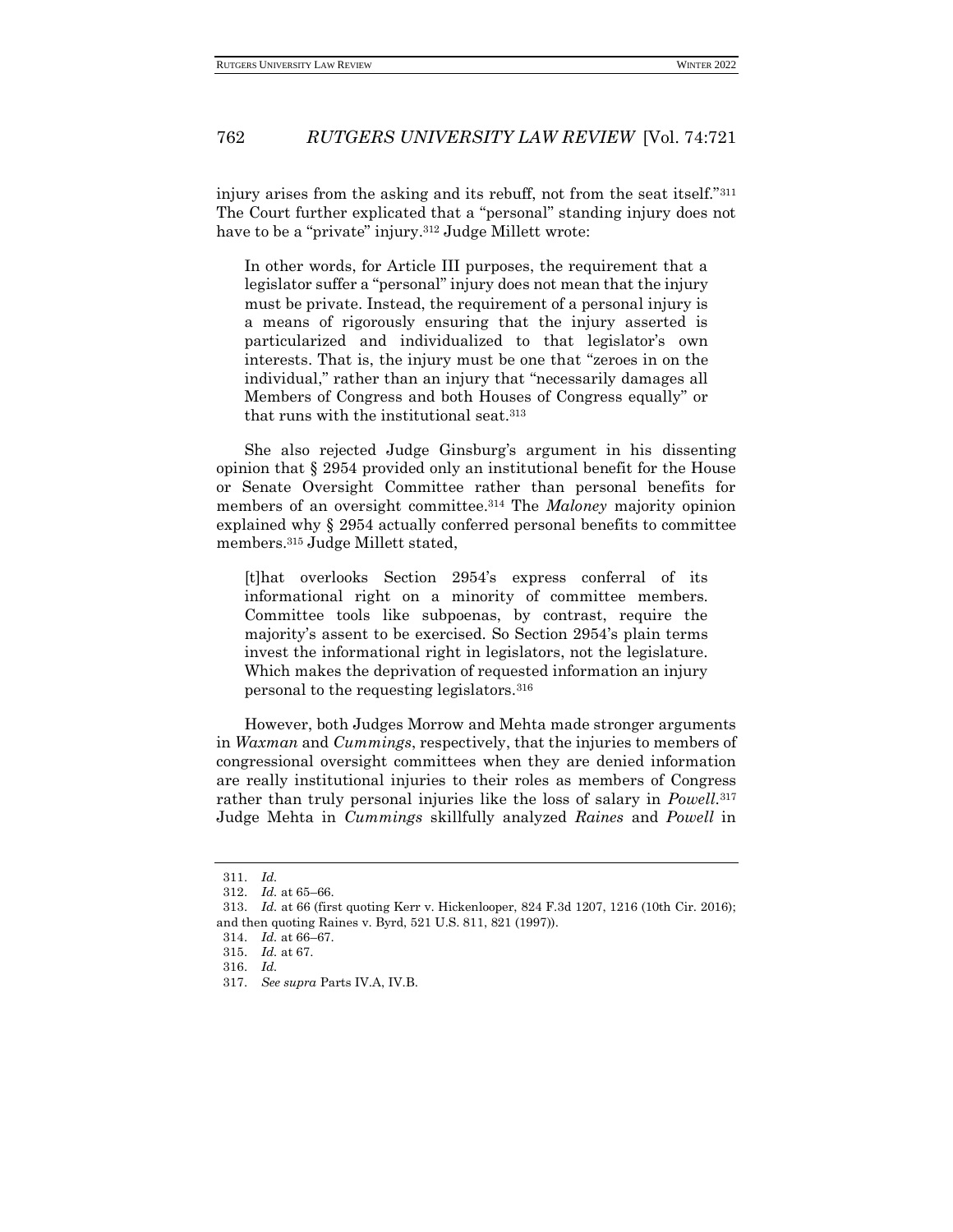recognizing that the informational injuries to members of the House Committee on Government Reform were more personal and particularized than those raised by the congressional plaintiffs over the enactment of legislation in *Raines*. <sup>318</sup> Nevertheless, he pointed out that the plaintiff members of Congress were asserting an institutional injury as in *Raines*, rather than a personal injury as in *Powell*, because the members' need for the requested information depended upon their roles as members of Congress and the House Oversight Committee, and not upon personal needs such as receiving their congressional salary like in *Powell*. <sup>319</sup> Furthermore, he showed that the historical practice of Congress was to resolve informational disputes by having an entire house of Congress issue a subpoena rather than having members of Congress file suit in federal court.<sup>320</sup>

Citing the *Raines* and *Arizona State Legislature* decisions, the *Maloney* decision acknowledged that "[w]hen called upon to adjudicate disputes between the Political Branches and their members, we apply the standing inquiry with special rigor."<sup>321</sup> However, the *Maloney* majority opinion too easily concluded that the congressional plaintiffs had met all standing requirements.<sup>322</sup> Judge Millett distinguished the *Raines* decision on the grounds that both Houses had actively opposed the suit in that case, but that "for what it is worth, the House of Representatives has never opposed the Requesters' suit, nor has the Senate."<sup>323</sup> Additionally, she reasoned that requiring members eligible to file § 2954 requests to obtain approval from the entire House or obtain a subpoena from the Oversight Committee would defeat the statute's purpose of protecting minority Member rights.<sup>324</sup> Furthermore, the *Maloney*  decision rejected Judge Ginsburg's concern in his dissenting opinion about § 2954 being used to open the "floodgates" of legislative suits by pointing out that FOIA allowed every member of Congress "to seek similar information from Executive Branch agencies as was requested here, with no hint of such untoward results." 325

The *Maloney* majority opinion placed more emphasis on protecting the authority of Congress than the *Waxman* decision, the *Cummings* 

<sup>318.</sup> Cummings v. Murphy, 321 F. Supp. 3d 92, 112–13 (D.D.C. 2018), *rev'd sub nom. Maloney*, 984 F.3d 50.

<sup>319.</sup> *Cummings*, 321 F. Supp. 3d at 108–13.

<sup>320.</sup> *Id.* at 113–17.

<sup>321.</sup> *Maloney*, 984 F.3d at 68.

<sup>322.</sup> *Id.* at 68–70.

<sup>323.</sup> *Id.* at 68.

<sup>324.</sup> *Id.* at 68–69.

<sup>325.</sup> *Id.* at 69.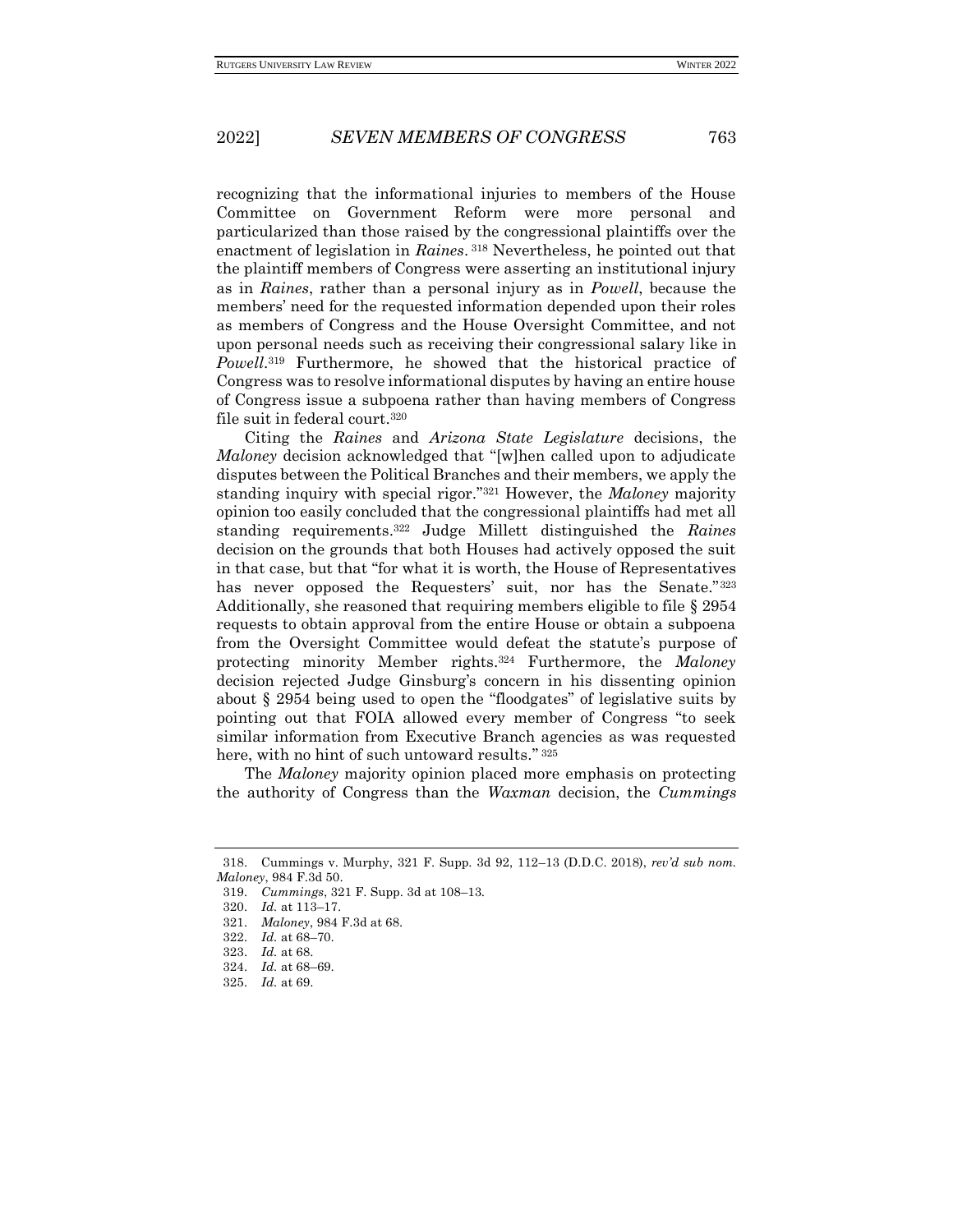decision or Judge Ginsberg's dissenting opinion, which focused more on avoiding disputes between the political branches. Judge Millett wrote:

The separation of powers, it must be remembered, is not a oneway street that runs to the aggrandizement of the Executive Branch. When the Political Branches duly enact a statute that confers a right, the impairment of which courts have long recognized to be an Article III injury, proper adherence to the limited constitutional role of the federal courts favors judicial respect for and recognition of that injury.<sup>326</sup>

While she has a point about the separation-of-powers not being a oneway street that runs to the aggrandizement of the Executive Branch, the *Raines* and *Arizona State Legislature* decisions, according to Judge Millett herself, appear to caution that courts should avoid recognizing standing in disputes between the political branches,<sup>327</sup> and those cases' narrow reading of legislative standing arguably applies even if the denial of standing might diminish the authority of Congress against the Executive Branch in some cases.<sup>328</sup> Furthermore, she appeared to miss the possible conclusion that it may be appropriate to read  $\S$  2954 narrowly because members can seek the same information pursuant to FOIA without raising the separation-of-powers concerns inherent in a § 2954 suit by a group of members that do not have authorization from the entire House to sue the Executive Branch.<sup>329</sup>

The *Maloney* decision concluded as follows:

[W]e hold that the Requesters have asserted an informational injury that is sufficient for Article III standing. This decision resolves only the standing question decided by the district court. To the extent the GSA's argument or the district court's reasoning implicate the existence of a cause of action, the appropriate exercise of equitable discretion, or the merits of the Requesters' claims, those issues remain to be resolved by the district court in the first instance. The judgment of the district

<sup>326</sup>*. Id.* at 70.

<sup>327.</sup> *Id.* at 68.

<sup>328.</sup> *See supra* Part III.

<sup>329.</sup> *Maloney*, 984 F.3d at 62, 69 (recognizing the ability of members of Congress to seek information via FOIA rather than § 2954); *Cummings*, 321 F. Supp. 3d at 99, 106–07 (same).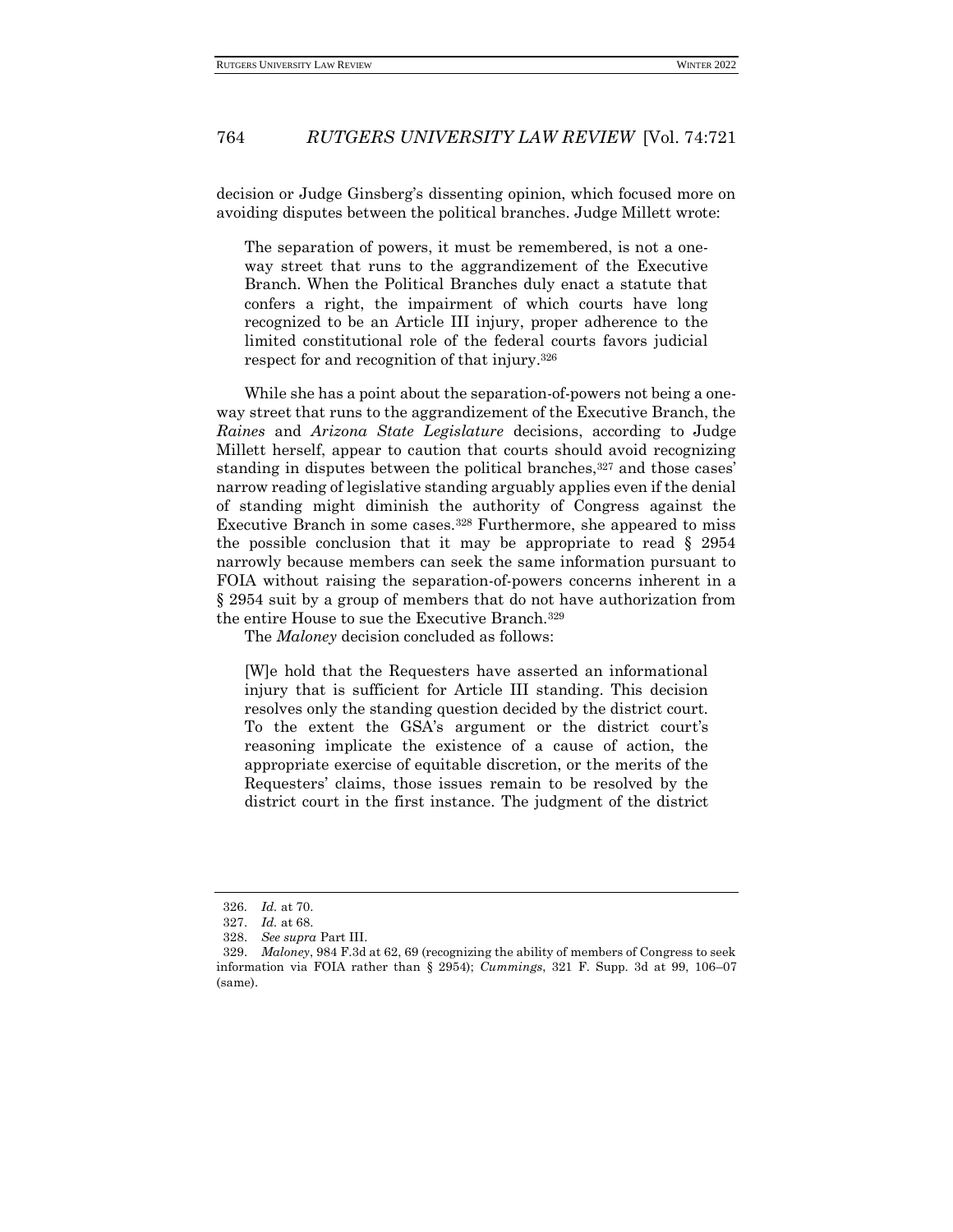court is reversed, and the case is remanded for further proceedings consistent with this opinion.<sup>330</sup>

### *D. Judge Ginsburg's Dissenting Opinion in* Maloney

Judge Ginsburg in his dissenting opinion in *Maloney* correctly argued that the majority opinion "strains Supreme Court precedent to uphold the standing of Plaintiff-Members to assert the interests of the whole House."<sup>331</sup> Quoting *Virginia House of Delegates*, <sup>332</sup> Judge Ginsburg explained that the Supreme Court had stated that "individual members lack standing to assert the institutional interests of a legislature."333 Judge Ginsburg contended that the plaintiff members in their complaint had alleged an institutional interest in their oversight duties as members of the House Oversight Committee, rather than a personal interest in the suit.<sup>334</sup> Thus, he concluded that the plaintiff members lacked standing to bring the case because they lacked the necessary personal injury.<sup>335</sup>

Judge Ginsburg explained that the Supreme Court had emphasized that separation-of-powers concerns were especially acute when legislators sue the Executive Branch and that individual legislators may not sue on behalf of a House or both Houses without approval from the entire body or bodies.<sup>336</sup> Because the plaintiff members had an institutional interest in obtaining information about the Trump leases for the Oversight Committee, rather than for their personal use, they could not properly assert personal standing even if § 2954 purported to give them such a right.<sup>337</sup> More appropriately, he maintained, the Committee should issue a subpoena for the information and then obtain the support of a majority of the House to file a suit to enforce the subpoena.<sup>338</sup> Judge Ginsburg concluded,

[b]ecause the legislative power and the attendant power of investigation are committed to the House and not to its Members, a legislator does not suffer a personal injury when the denial of information he or she requested impedes the oversight and

- 332. 139 S. Ct. 1945 (2019).
- 333. *Maloney*, 984 F.3d at 71 (Ginsburg, J., dissenting).
- 334. *Id.*

<sup>330.</sup> *Maloney*, 984 F.3d at 70 (Ginsburg, J., dissenting).

<sup>331.</sup> *Id.*

<sup>335.</sup> *Id.*

<sup>336.</sup> *Id.* at 71–76.

<sup>337.</sup> *Id.*

<sup>338.</sup> *Id.* at 75–76.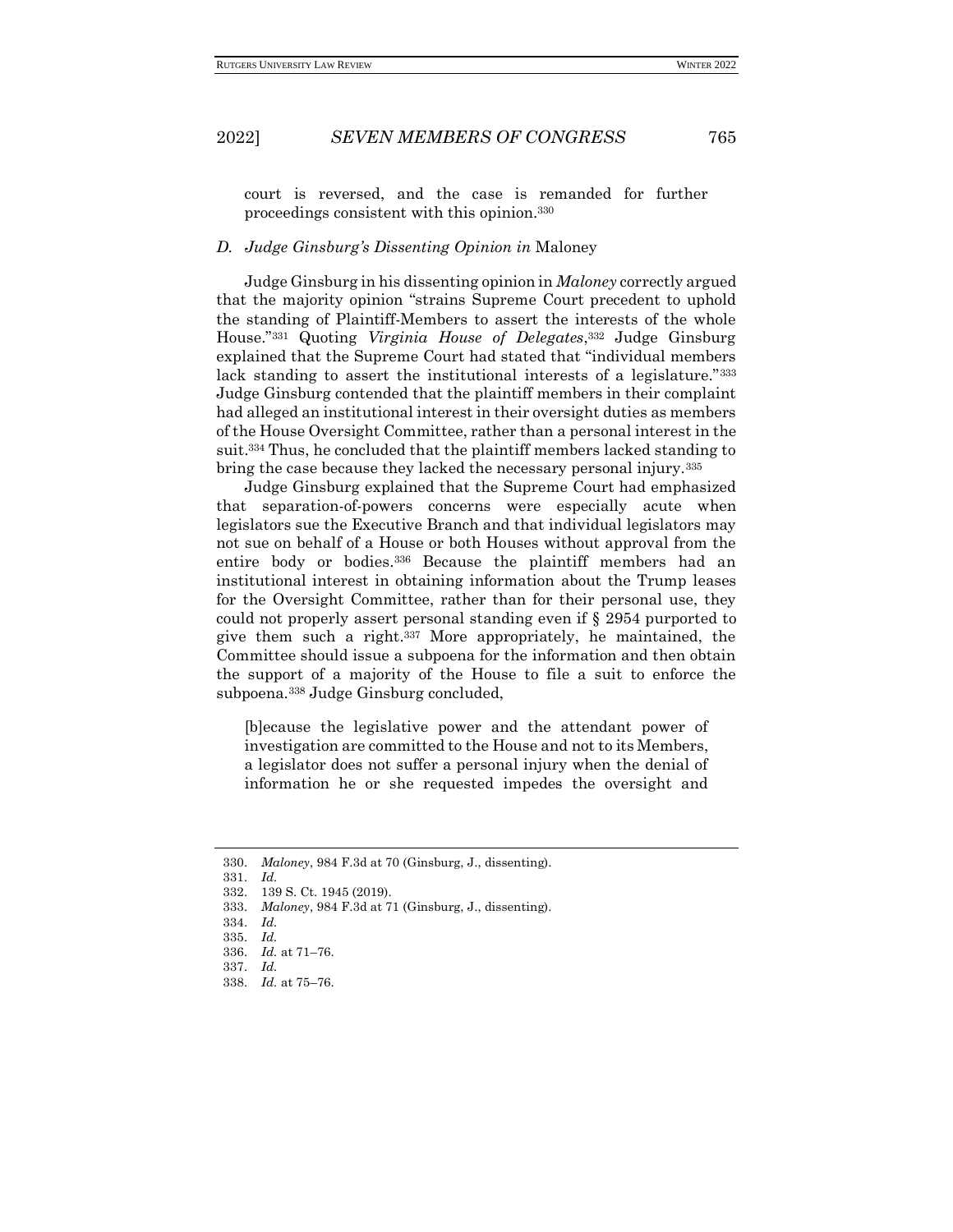legislative responsibilities of the House. Accordingly, *I respectfully dissent.*<sup>339</sup>

The arguments against legislative standing for plaintiffs raising Seven Member Rule suits under § 2954 were similar in Judge Ginsburg's dissenting opinion in *Maloney* as in the district court opinions in *Waxman*  and *Cummings.*<sup>340</sup> However, he tried to make the case more dramatic by announcing the potentially ruinous consequences of the majority opinion. Judge Ginsburg contended:

The consequences of allowing a handful of members to enforce in court demands for Executive Branch documents without regard to the wishes of the House majority are sure to be ruinous. Judicial enforcement of requests under § 2954 will allow the minority party (or even an ideological fringe of the minority party) to distract and harass Executive agencies and their most senior officials; as the district court said, it would subject the Executive to "the caprice of a restless minority of Members." . . . [i]n the past this court has warned it would be hesitant to enforce a document demand made by "a wayward committee acting contrary to the will of the House." Today's ruling does more than that; it blazes a trail for judicial enforcement of requests made by an errant group of Members acting contrary to the will of their committee, the will of their party, and the will of the House.<sup>341</sup>

One might speculate that Judge Ginsburg's overly dramatic concluding language in *Maloney* was designed to catch the attention of the Supreme Court so that they would review the decision, although the case may become moot now that Donald Trump is no longer President. While the author mostly agrees with Judge Ginsburg's argument that historical precedent and the *Raines* decision's definition of institutional injuries counseled against granting the plaintiff members of Congress standing pursuant to § 2954, Judge Ginsburg's use of the word "ruinous" for such suits is histrionic.<sup>342</sup> Judge Millet had a point in rejecting his "floodgates" of litigation argument by observing that at least some of the

<sup>339.</sup> *Id.* at 76.

<sup>340.</sup> *See supra* Part IV.

<sup>341.</sup> *Maloney*, 984 F.3d at 75–76 (Ginsburg, J., dissenting) (citations omitted) (first quoting Cummings v. Murphy, 321 F. Supp. 3d 92, 115 (2018); then quoting United States v. AT&T, 551 F.2d 384, 391 (D.C. Cir. 1976); and then citing *Cummings*, 321 F. Supp. 3d at n.16).

<sup>342.</sup> *See supra* Part IV.D.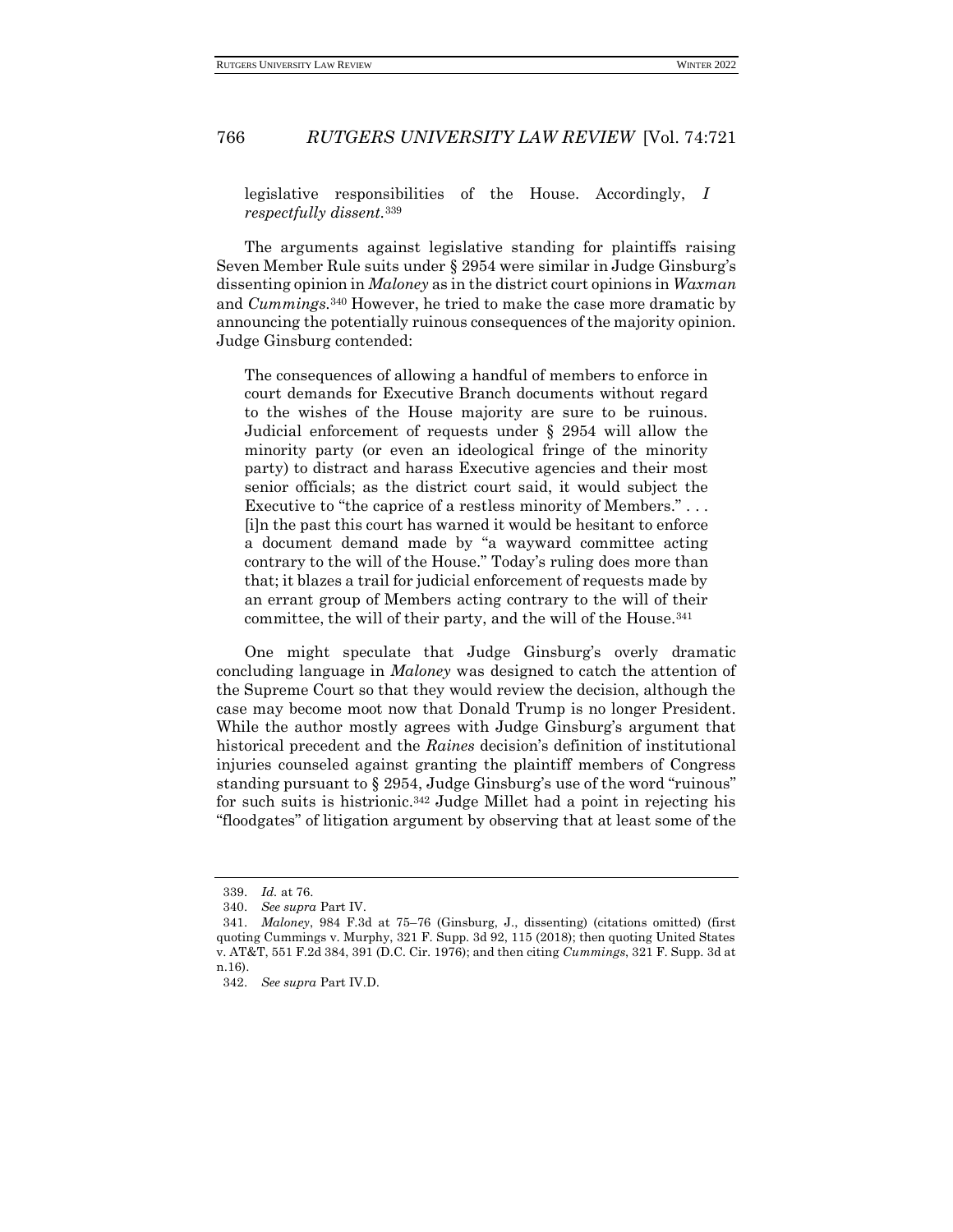denied requests in the suit were susceptible to FOIA requests.<sup>343</sup> The truth about § 2954 suits lies more in the modulated decisions of Judge Morrow in *Waxman* or Judge Mehta in *Cummings* than with either Judge Millet or Judge Ginsburg in *Maloney*.

#### **CONCLUSION**

The D.C. Circuit's divided decision in *Maloney* recognizing standing for minority party members of the House Oversight Committee appears questionable in light of the *Waxman* and *Cummings* decisions, which had denied standing under similar circumstances.<sup>344</sup> Because the Supreme Court has never addressed whether the Executive Branch's denial of information to individual members of Congress is a personal injury, as in *Powell*, or an institutional injury, as in *Raines*, the *Maloney* decision is not obviously wrong in classifying such injuries as personal for members of Congress.<sup>345</sup> However, the *Waxman* and *Cummings* decisions appear to be more faithful to the Supreme Court's leading decision on legislative standing, *Raines*, in treating informational injuries to members of Congress as institutional because their requests for such information depend on their institutional status as members of Congress and their service on oversight committees.<sup>346</sup> Moreover, Judge Mehta demonstrated that historically Congress or a House of Congress has issued subpoenas to obtain information from the Executive Branch rather than having members of Congress file suit in federal court when the Executive Branch refused to hand over requested information to a congressional committee.<sup>347</sup> Additionally, the *Waxman* and *Cummings*  decisions are more consistent with separation-of-powers principles suggesting that federal courts apply strict and narrow standing rules in cases involving disputes between the political branches.<sup>348</sup>

It is notable that both Judge Morrow and Judge Mehta in their § 2954 decisions denying standing were not affected by their probable political sympathies. In *Waxman*, the lead congressional plaintiff, Henry A. Waxman, was a member of the Democratic Party who had then served in

<sup>343.</sup> *See Maloney*, 984 F.3d at 69.

<sup>344.</sup> *See supra* Part IV.

<sup>345.</sup> *See Maloney*, 984 F.3d at 62–70.

<sup>346.</sup> *See supra* Part IV.

<sup>347.</sup> Cummings v. Murphy, 321 F. Supp. 3d 92, 113–17 (D.D.C. 2018), *rev'd sub nom.* Maloney v. Murphy, 984 F.3d 50 (D.C. Cir. 2020).

<sup>348.</sup> *See Cummings*, 321 F. Supp. 3d at 113–14 (citing Waxman v. Thompson, No. CV 04-3467, 2006 WL 8432224, at \*16 (C.D. Cal. July 24, 2006)).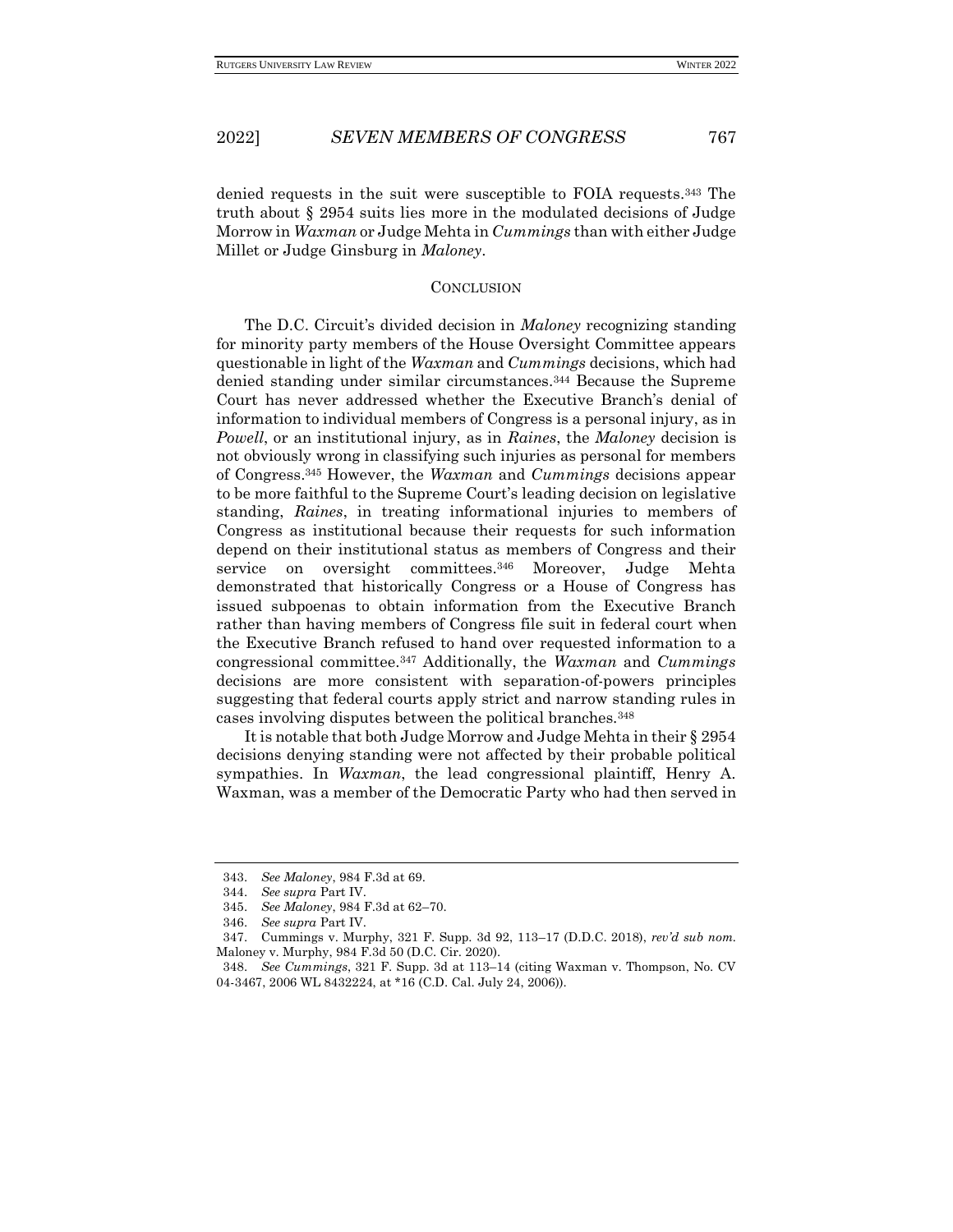Congress for over twenty-five years since 1975<sup>349</sup> and was ranking minority member of the House Committee on Government Reform.<sup>350</sup> In 2004, the administration of President George W. Bush, a Republican president, denied the information to Waxman.<sup>351</sup> Judge Morrow was appointed by Democratic President Bill Clinton,<sup>352</sup> but she denied standing in the *Waxman* case, and ruled against a leading Democratic member of Congress, effectively in favor of a Republican President.<sup>353</sup> Similarly, Judge Mehta, a Barack Obama appointee,<sup>354</sup> in *Cummings* denied standing to Democratic Members of Congress who sought information against a Republican President whose GSA appeared to be very unfair in denying requested information because of precedent and historical practice.<sup>355</sup>

To promote the policy goal of transparent government operations, it may appear preferable to have federal courts recognize Article III standing when at least seven members of the Committee on Government Operations of the House of Representatives or five members of the Senate Committee on Governmental Affairs sue a federal agency that refuses to comply with § 2954's mandate that federal agencies "submit any information requested of it relating to any matter within the jurisdiction of the committee."<sup>356</sup> The GSA initially asserted that it did not have a legal duty, based upon a memorandum from the U.S. Office of Legal Counsel ("OLC"), to respond to information requests from individual members of Congress, including ranking minority members, except "'when those requests come from a committee, subcommittee, or chairman authorized to conduct oversight.'"<sup>357</sup> However, the White House soon reversed course in a letter to Republican Senator Charles Grassley, then serving as Chair of the Senate Committee on the Judiciary,<sup>358</sup> that asserted that the OLC memorandum did not state Trump administration

<sup>349.</sup> *Henry Waxman*, WIKIPEDIA, https://en.wikipedia.org/wiki/Henry\_Waxman (last visited Mar. 3, 2022).

<sup>350.</sup> *Waxman*, 2006 WL 8432224, at \*2.

<sup>351.</sup> *Id.* at \*1–2; Frank Friedel & Hugh Sidey, *President George W. Bush*, THE WHITE HOUSE, https://www.whitehouse.gov/about-the-white-house/presidents/george-w-bush/ (last visited Mar. 3, 2022) (detailing President Bush's time in office from 2001 until 2009). 352. *Morrow, Margaret M.*, FED. JUD. CTR., https://www.fjc.gov/history/judges/morrow-

margaret-m (last visited Mar. 3, 2022).

<sup>353.</sup> *Waxman*, 2006 WL 8432224, at \*16.

<sup>354.</sup> *See supra* note 5 and accompanying text.

<sup>355.</sup> *See infra* Parts IV.B, Conclusion; Cummings v. Murphy, 321 F. Supp. 3d 92, 97–98 (D.D.C. 2018), *rev'd sub nom.* Maloney v. Murphy, 984 F.3d 50 (D.C. Cir. 2020).

<sup>356.</sup> 29 U.S.C. § 2954; *see Maloney*, 984 F.3d at 54–57 (discussing § 2954).

<sup>357.</sup> *Cummings*, 321 F. Supp. 3d at 99 (quoting letter from P. Brennan Hart, III, Assoc. Adm'r, Gen. Servs. Admin. (July 17, 2017)).

<sup>358.</sup> *About Grassley*, OFF. GOV'T WEBSITE FOR SENATOR CHUCK GRASSLEY, https://www.grassley.senate.gov/about/service (last visited Mar. 3, 2022).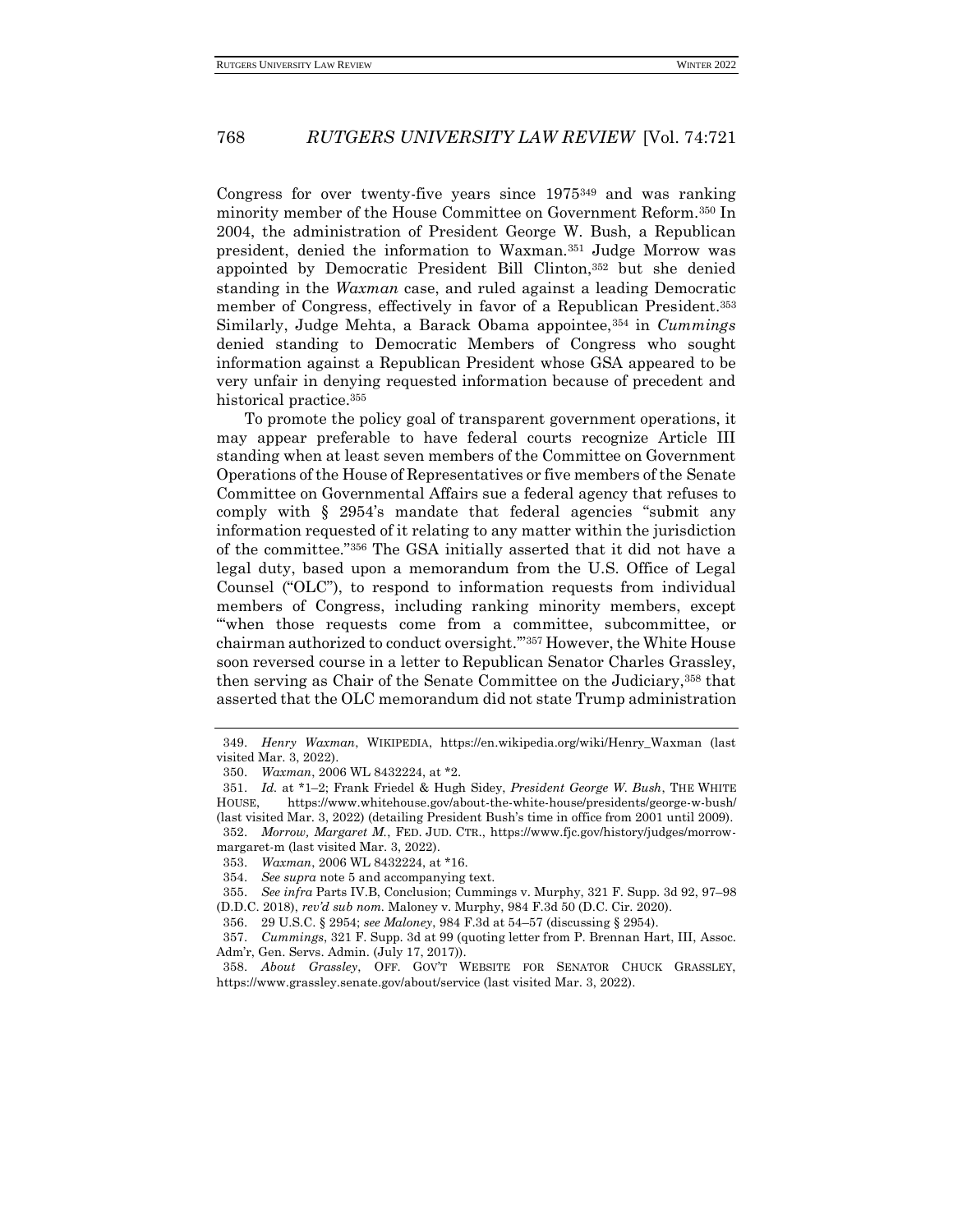policy, but rather that it was the administration's "'policy . . . to respect the rights of all individual Members, regardless of party affiliation, to request information about Executive branch policies and programs.'"<sup>359</sup> Yet, the GSA failed to produce any of the records requested by the plaintiffs in the *Cummings* (subsequently *Maloney*) litigation.<sup>360</sup> From the standpoint of courtesy or policy, it is hard to defend the GSA's denial of information to the congressional plaintiffs in that case.

There are good policy arguments that the Trump administration should have produced the information requested by the congressional plaintiffs in the *Cummings/Maloney* lawsuit, and the Trump White House itself acknowledged that it should have done so.<sup>361</sup> Nevertheless, there are fundamental separation-of-powers concerns about federal courts intervening in disputes brought by legislators against the Executive Branch or disputes between the political branches in general, and, as a result, courts properly take a narrow view of Article III standing in such cases.<sup>362</sup> Accordingly, the *Cummings* decision, the *Waxman*  decision, and Judge Ginsburg's dissenting opinion in *Maloney* made strong arguments that individual members of Congress, or a petition by seven House Members or five Senators pursuant to § 2954, lack Article III standing to challenge a federal agency's denial of requested information in light of separation-of-powers concerns about the impropriety of federal courts intervening in disputes between the political branches. However, a House of Congress could sue to enforce a

<sup>359.</sup> *Cummings*, 321 F. Supp. 3d at 99 (quoting Pls.' Compl. at ¶ 29).

<sup>360.</sup> *Id.*; *see generally Maloney*, 984 F.3d at 50–76.

<sup>361.</sup> *See Cummings*, 321 F. Supp. 3d at 99 (quoting Pls.' Compl. at ¶ 29).

<sup>362.</sup> Raines v. Byrd, 521 U.S. 811, 819–21 (observing that courts apply strict standing rules in suits involving a dispute between the political branches); *Maloney*, 984 F.3d at 58– 59, 68 (same); *Cummings*, 321 F. Supp. 3d at 101–02 (same); *see* Comm. on the Judiciary of the U.S. House of Representatives v. McGahn, 968 F.3d 755, 763, 769–72 (D.C. Cir. 2020) (en banc) (addressing standing issue with "rigor" in a case involving a conflict between Congress, a former Executive Branch official, and the Executive).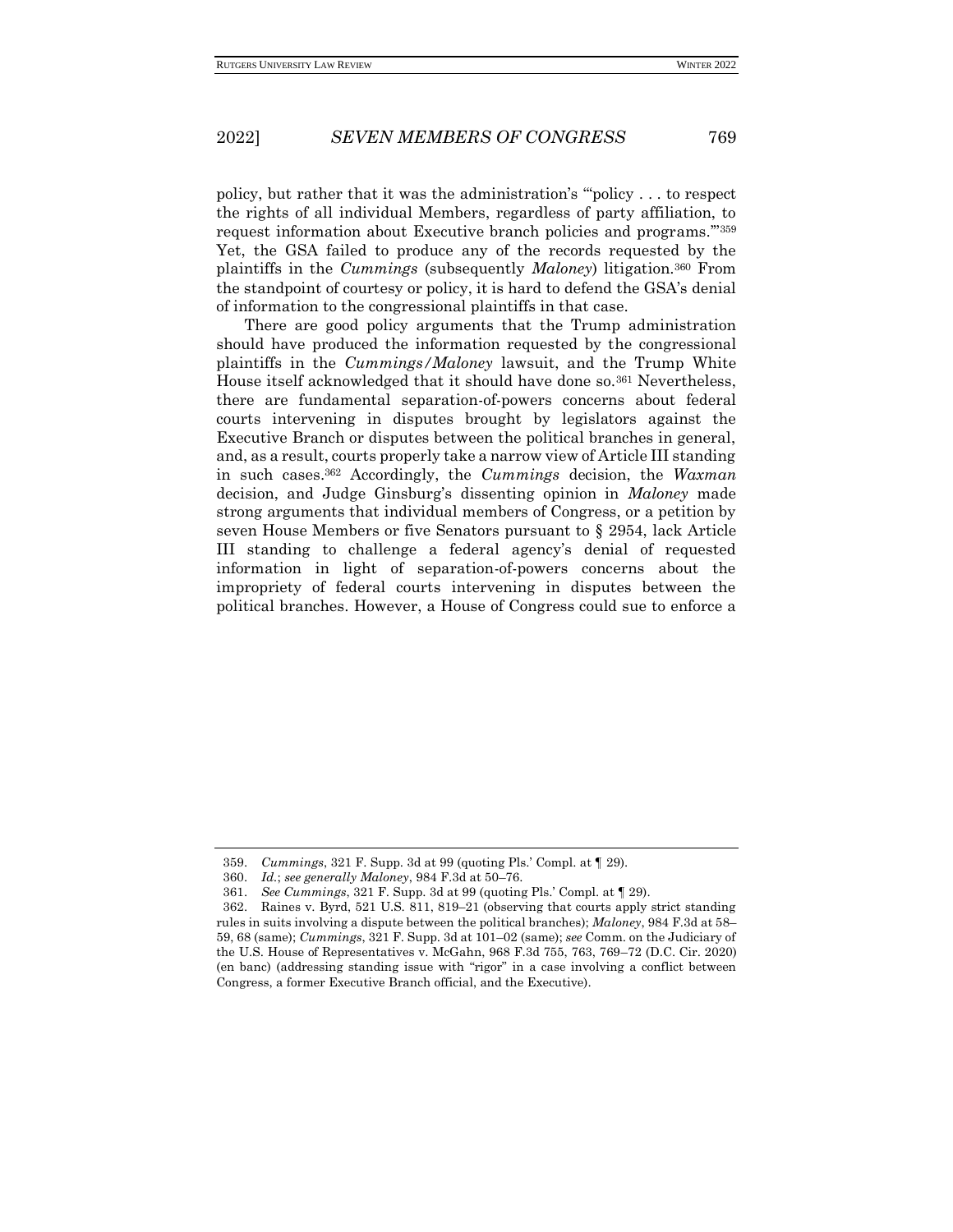subpoena for such information,<sup>363</sup> or an individual member of Congress could bring a FOIA request.<sup>364</sup>

The *Maloney* majority opinion is cleverly argued, but it lacks the nuance and attention to historical practice in separation-of-powers cases found in Judge Mehta's *Cummings* decision, which *Maloney*  unfortunately reversed.<sup>365</sup> The *Maloney* decision was well intentioned in seeking to correct an unfair decision by the GSA to deny requested information to the congressional plaintiffs, but the majority inappropriately treated an institutional standing issue as a personal standing injury.<sup>366</sup> The flawed approach to congressional standing in *Maloney* could trigger a flood of suits by small numbers of congressional members that could lead to excessive judicial involvement in political disputes between the Executive Branch and aggrieved individual members of Congress.<sup>367</sup> The district court decisions in *Cummings* and *Waxman* adopted a better approach to separation-of-powers disputes between Congress and the Executive Branch by following the institutional standing injury limitations in the Supreme Court's leading decision in *Raines*. 368

Judge Millett's majority opinion in *Maloney* relied heavily on *Akins*  and *Public Citizen* in determining that the congressional plaintiffs' informational injuries under § 2954 satisfied Article III's injury-in-fact requirement.<sup>369</sup> The *Maloney* decision treated their § 2954 information injuries as concrete and particularized injuries similar with the informational right conferred by those other statutes such as FOIA.<sup>370</sup> Even if her reasoning was plausible at that time, the subsequent *TransUnion* decision limited *Akins* and *Public Citizen* to statutes authorizing disclosure to the public at large, and § 2954 is not a public

<sup>363.</sup> *See Maloney*, 984 F.3d at 62 (GSA acknowledged the right of individual members of Congress to obtain information under FOIA); *id.* at 75 (Ginsburg, J., dissenting) (discussing subpoena authority of a House of Congress); *Cummings*, 321 F. Supp. 3d at 99, 114–17 (quoting letter from P. Brennan Hart, III, Assoc. Adm'r, Gen. Servs. Admin. (July 17, 2017)); Waxman v. Thompson, No. 04-3467, 2006 WL 8432224, at \*10–12 (C.D. Cal. July 24, 2006); *McGahn*, 968 F.3d at 767, 778 (holding the House of Representatives has standing to enforce a subpoena not involving the joinder of the Senate); Nash, *supra* note 134, at 373–75 (discussing authority of Congress to subpoena information and to sue in federal courts to enforce a subpoena).

<sup>364.</sup> *Maloney*, 984 F.3d at 62 (GSA acknowledged right of individual Members of Congress to obtain information under FOIA); *Cummings*, 321 F. Supp. 3d at 99, 106–07 (discussing the right of individual members of the public to information under FOIA).

<sup>365.</sup> *See supra* Part IV.B–C.

<sup>366.</sup> *See supra* Part IV.C.

<sup>367.</sup> *See supra* Part IV.C.

<sup>368.</sup> *See supra* Part IV.B–C.

<sup>369.</sup> *See supra* Part IV.C.

<sup>370.</sup> Maloney v. Murphy, 984 F.3d 50, 60–61 (D.C. Cir. 2020).